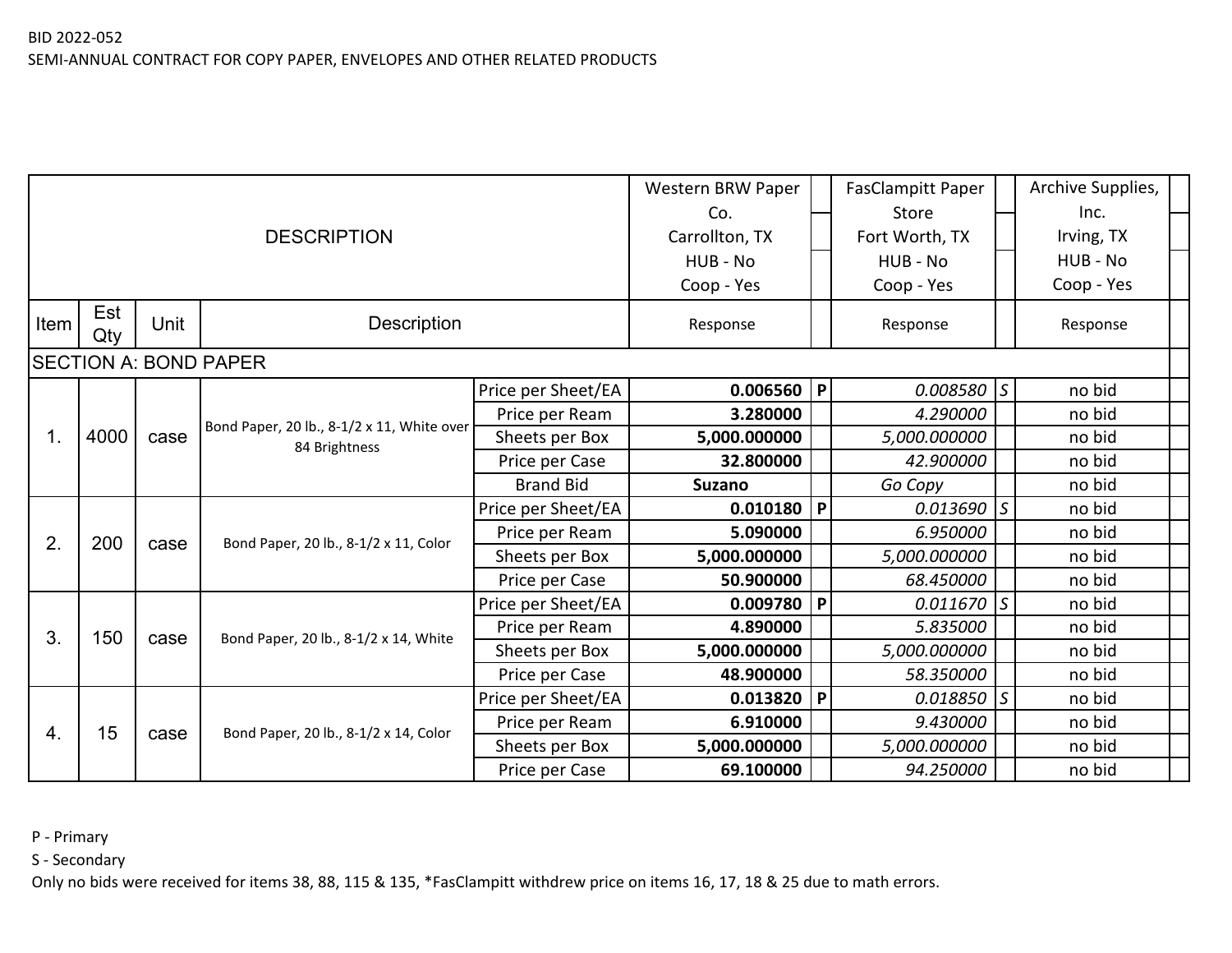## SEMI-ANNUAL CONTRACT FOR COPY PAPER, ENVELOPES AND OTHER RELATED PRODUCTS

|      |            |      |                    | Western BRW Paper | <b>FasClampitt Paper</b> | Archive Supplies, |
|------|------------|------|--------------------|-------------------|--------------------------|-------------------|
|      |            |      |                    | Co.               | Store                    | Inc.              |
|      |            |      | <b>DESCRIPTION</b> | Carrollton, TX    | Fort Worth, TX           | Irving, TX        |
|      |            |      |                    | HUB - No          | HUB - No                 | HUB - No          |
|      |            |      |                    | Coop - Yes        | Coop - Yes               | Coop - Yes        |
| Item | Est<br>Qty | Unit | Description        | Response          | Response                 | Response          |

|    |      |      | SECTION B: REPRODUCTION CENTER USE                                           |                    |                |              |                     |        |
|----|------|------|------------------------------------------------------------------------------|--------------------|----------------|--------------|---------------------|--------|
|    |      |      |                                                                              | Price per Sheet/EA | $0.007140$   P |              | no bid              | no bid |
| 5. | 2000 | case | 20 lb., Bond Paper, 8-1/2 x 11, White,<br>Brightness 92 Minimum, Domtar Copy | Price per Ream     | 3.570000       |              | no bid              | no bid |
|    |      |      | #2750 Only                                                                   | Sheets per Box     | 5,000.000000   |              | no bid              | no bid |
|    |      |      |                                                                              | Price per Case     | 35.700000      |              | no bid              | no bid |
|    |      |      | SECTION C: PAPER AND OTHER RELATED PRODUCTS                                  |                    |                |              |                     |        |
|    |      |      |                                                                              | Price per Sheet/EA | 0.015380  P    |              | $0.018352$ S        | no bid |
| 6. | 30   | case | Bond Paper, 20 lb., 11 x 17, White                                           | Price per Ream     | 7.690000       |              | 9.176000            | no bid |
|    |      |      |                                                                              | Sheets per Box     | 2,500.000000   |              | 2,500.000000        | no bid |
|    |      |      |                                                                              | Price per Case     | 38.450000      |              | 45.880000           | no bid |
|    |      |      |                                                                              | Price per Sheet/EA | 0.021700       | $\mathsf{P}$ | $0.029640$ S        | no bid |
| 7. | 30   | case | Bond Paper, 20 lb., 11 x 17, Color                                           | Price per Ream     | 10.850000      |              | 14.820000           | no bid |
|    |      |      |                                                                              | Sheets per Box     | 2,500.000000   |              | 2,500.000000        | no bid |
|    |      |      |                                                                              | Price per Case     | 54.250000      |              | 74.100000           | no bid |
|    |      |      |                                                                              | Price per Sheet/EA | no bid         |              | $0.035200$   P      | no bid |
|    |      |      | 20 lb., 8-1/2 x 11, 25% Cotton, Light                                        | Price per Ream     | no bid         |              | 17.600000           | no bid |
| 8. | 40   | case | Cockle Finish, White, Nekoosa Or                                             | Sheets per Box     | no bid         |              | 5,000.000000        | no bid |
|    |      |      | Equivalent                                                                   | Price per Case     | no bid         |              | 176.000000          | no bid |
|    |      |      |                                                                              | <b>Brand Bid</b>   | no bid         |              | <b>Capitol Bond</b> | no bid |

P - Primary

S - Secondary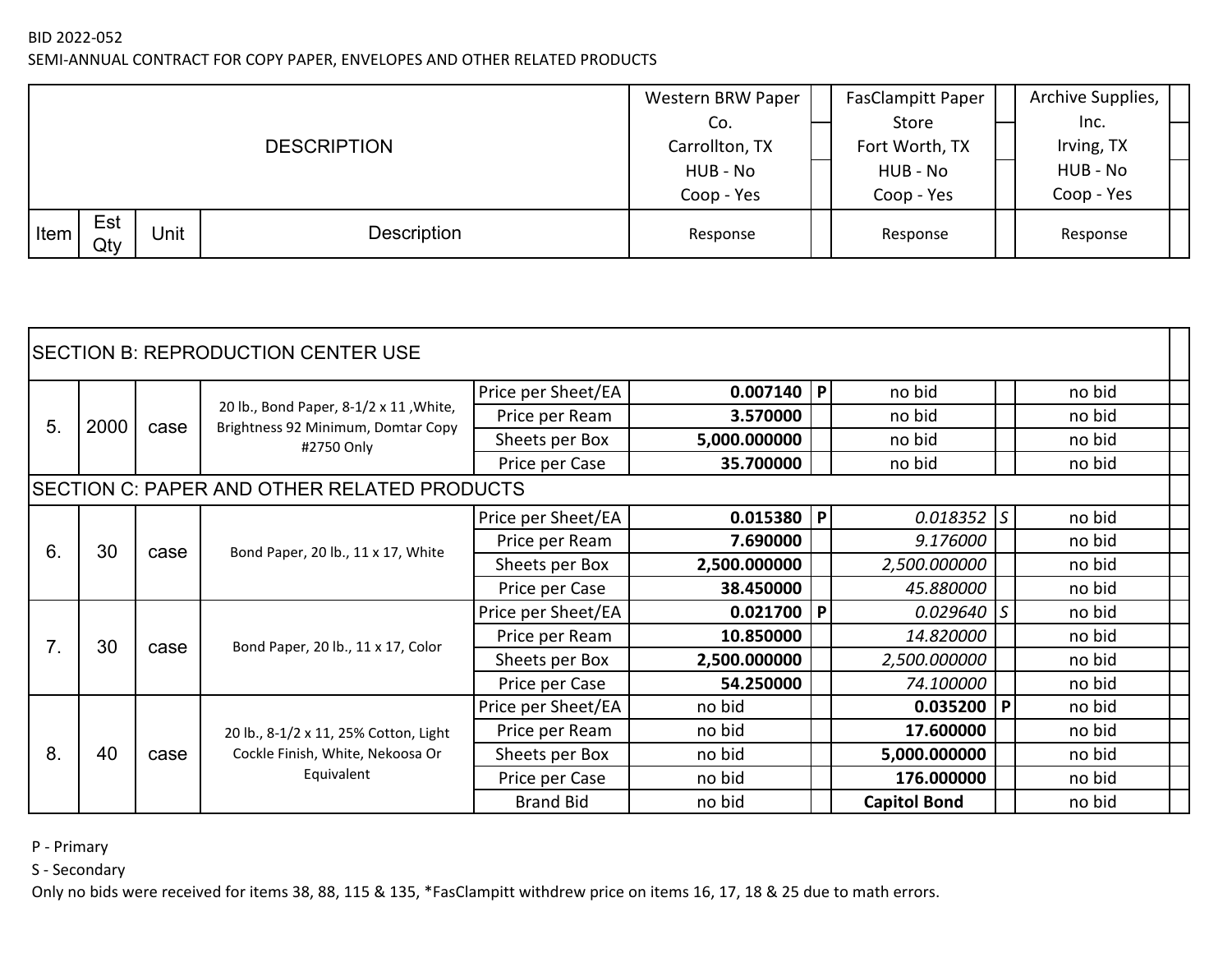SEMI-ANNUAL CONTRACT FOR COPY PAPER, ENVELOPES AND OTHER RELATED PRODUCTS

|      |                                          |      |                                             |                    | Western BRW Paper |              | <b>FasClampitt Paper</b> |               | Archive Supplies, |
|------|------------------------------------------|------|---------------------------------------------|--------------------|-------------------|--------------|--------------------------|---------------|-------------------|
|      |                                          |      |                                             |                    | Co.               |              | Store                    |               | Inc.              |
|      |                                          |      | <b>DESCRIPTION</b>                          |                    | Carrollton, TX    |              | Fort Worth, TX           |               | Irving, TX        |
|      |                                          |      |                                             |                    | HUB - No          |              | HUB - No                 |               | HUB - No          |
|      |                                          |      |                                             |                    | Coop - Yes        |              | Coop - Yes               |               | Coop - Yes        |
| Item | Est<br><b>Description</b><br>Unit<br>Qty |      |                                             |                    | Response          |              | Response                 |               | Response          |
|      |                                          |      | SECTION C: PAPER AND OTHER RELATED PRODUCTS |                    |                   |              |                          |               |                   |
|      |                                          |      |                                             | Price per Sheet/EA | no bid            |              | 0.016000                 | P             | no bid            |
| 9.   | 20                                       |      | 24/60 lb., Text Smooth, 8-1/2 x 11, White,  | Price per Ream     | no bid            |              | 8.000000                 |               | no bid            |
|      |                                          | case | Accent Opaque Only                          | Sheets per Box     | no bid            |              | 5,000.000000             |               | no bid            |
|      |                                          |      |                                             | Price per Case     | no bid            |              | 80.000000                |               | no bid            |
|      |                                          |      | Price per Sheet/EA                          | no bid             |                   | 0.020370     | $\mathsf{P}$             | no bid        |                   |
| 10.  | 10                                       | case | 24/60 lb., Text Smooth, 8-1/2 x 14, White,  | Price per Ream     | no bid            |              | 10.185000                |               | no bid            |
|      |                                          |      | Accent Opaque Only                          | Sheets per Box     | no bid            |              | 5,000.000000             |               | no bid            |
|      |                                          |      |                                             | Price per Case     | no bid            |              | 101.850000               |               | no bid            |
|      |                                          |      |                                             | Price per Sheet/EA | no bid            |              | 0.031720                 | P             | no bid            |
| 11.  | 16                                       | case | 24/60 lb., Text Smooth, 11 x 17, White,     | Price per Ream     | no bid            |              | 15.860000                |               | no bid            |
|      |                                          |      | <b>Accent Opaque Only</b>                   | Sheets per Box     | no bid            |              | 2,500.000000             |               | no bid            |
|      |                                          |      |                                             | Price per Case     | no bid            |              | 79.300000                |               | no bid            |
|      |                                          |      |                                             | Price per Sheet/EA | 0.017260          | $\mathsf{P}$ | 0.022480                 | $\mathcal{S}$ | no bid            |
| 12.  | 50                                       | case | 24/60 lb., Text Smooth, 8-1/2 x 11,         | Price per Ream     | 8.630000          |              | 11.240000                |               | no bid            |
|      |                                          |      | Assorted Colors, Astrobrights Only          | Sheets per Box     | 5,000.000000      |              | 5,000.000000             |               | no bid            |
|      |                                          |      |                                             | Price per Case     | 86.300000         |              | 112.400000               |               | no bid            |
|      |                                          |      |                                             | Price per Sheet/EA | 0.021960   P      |              | $0.029100$ S             |               | no bid            |
| 13.  | 50                                       | case | 24/60 lb., Text Smooth, 8-1/2 x 14,         | Price per Ream     | 10.980000         |              | 14.550000                |               | no bid            |
|      |                                          |      | Assorted Colors, Astrobrights Only          | Sheets per Box     | 5,000.000000      |              | 5,000.000000             |               | no bid            |
|      |                                          |      |                                             | Price per Case     | 109.800000        |              | 145.500000               |               | no bid            |

P - Primary

S - Secondary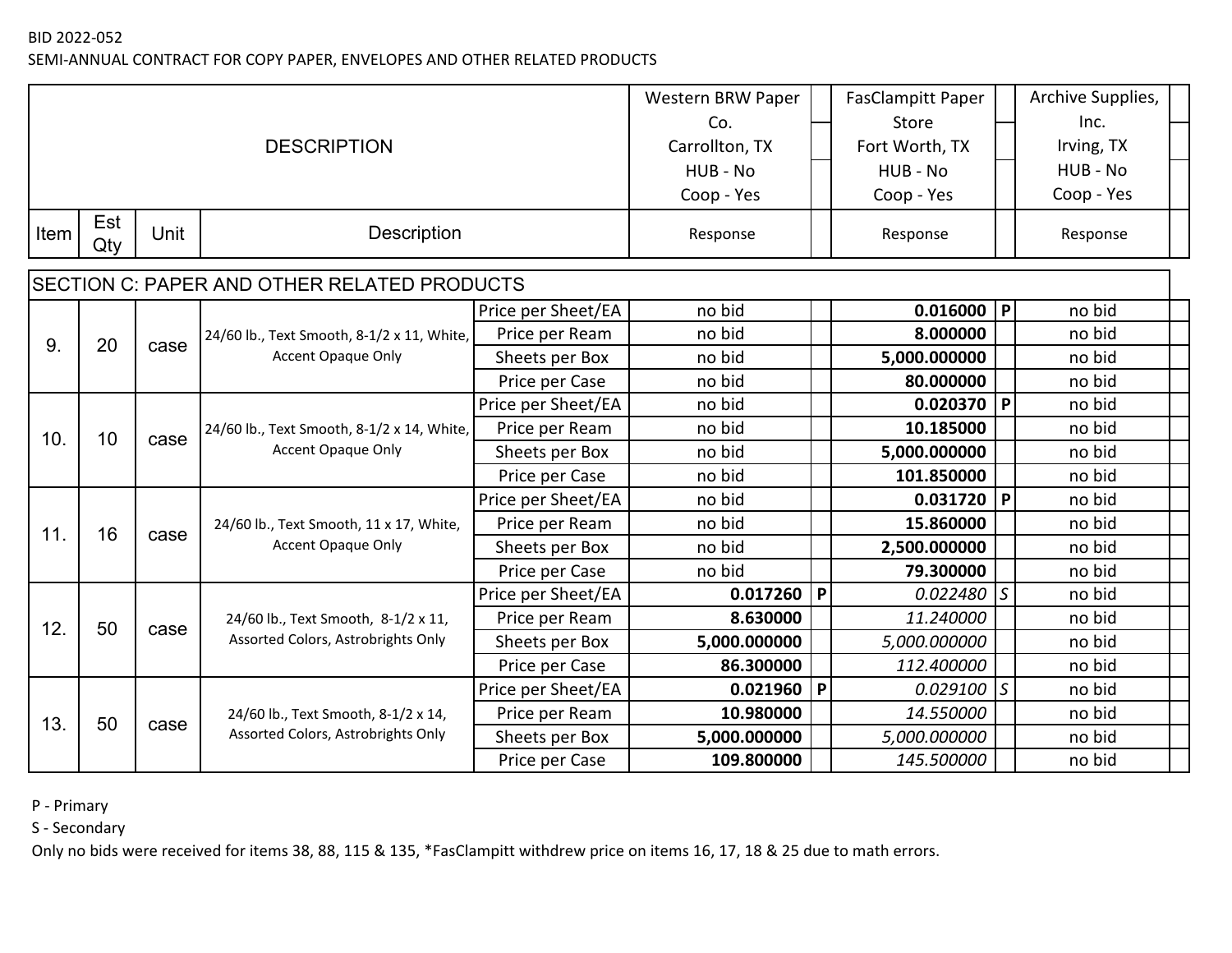SEMI-ANNUAL CONTRACT FOR COPY PAPER, ENVELOPES AND OTHER RELATED PRODUCTS

|                                             |            |      |                                                                                 |                    | Western BRW Paper |              | <b>FasClampitt Paper</b> |        | Archive Supplies, |  |
|---------------------------------------------|------------|------|---------------------------------------------------------------------------------|--------------------|-------------------|--------------|--------------------------|--------|-------------------|--|
|                                             |            |      |                                                                                 |                    | Co.               |              | Store                    |        | Inc.              |  |
|                                             |            |      | <b>DESCRIPTION</b>                                                              |                    | Carrollton, TX    |              | Fort Worth, TX           |        | Irving, TX        |  |
|                                             |            |      |                                                                                 |                    | HUB - No          |              | HUB - No                 |        | HUB - No          |  |
|                                             |            |      |                                                                                 |                    | Coop - Yes        |              | Coop - Yes               |        | Coop - Yes        |  |
| Item                                        | Est<br>Qty | Unit | <b>Description</b>                                                              |                    | Response          |              | Response                 |        | Response          |  |
| SECTION C: PAPER AND OTHER RELATED PRODUCTS |            |      |                                                                                 |                    |                   |              |                          |        |                   |  |
|                                             |            |      | Price per Sheet/EA                                                              | 0.024340           | P                 | $0.032000$ S |                          | no bid |                   |  |
| 14.                                         | 50         | case | 24/60 lb., Parchment, 8-1/2 x 11,                                               | Price per Ream     | 12.170000         |              | 16.000000                |        | no bid            |  |
|                                             |            |      | Astroparche Only                                                                | Sheets per Box     | 4,000.000000      |              | 4,000.000000             |        | no bid            |  |
|                                             |            |      |                                                                                 | Price per Case     | 97.360000         |              | 128.000000               |        | no bid            |  |
|                                             |            |      | 28 lb., Cranes Crest, 8-1/2 x 14, 100%                                          | Price per Sheet/EA | no bid            |              | 0.222830                 | P      | no bid            |  |
| 15.                                         | 8          |      | Pearl White Woven Only, Watermark<br>must face same direction, Wrapped 500      | Price per Ream     | no bid            |              | 111.415000               |        | no bid            |  |
|                                             |            | case |                                                                                 | Sheets per Box     | no bid            |              | 3,000.000000             |        | no bid            |  |
|                                             |            |      | per carton, Priced per 1,000 sheets                                             | Price per Case     | no bid            |              | 668.490000               |        | no bid            |  |
|                                             |            |      |                                                                                 | Price per Sheet/EA | 0.132800          | $\mathsf{P}$ | withdrawn                | $\ast$ | no bid            |  |
| 16.                                         | 5          | case | 60 lb., 8-1/2 x 11, White, Pressure                                             | Price per Ream     | 13.280000         |              | withdrawn                |        | no bid            |  |
|                                             |            |      | Sensitive, Uncoated crack and peel                                              | Sheets per Box     | 1,000.000000      |              | withdrawn                |        | no bid            |  |
|                                             |            |      |                                                                                 | Price per Case     | 132.800000        |              | withdrawn                |        | no bid            |  |
|                                             |            |      |                                                                                 | Price per Sheet/EA | 0.168500          | P            | withdrawn                | $\ast$ | no bid            |  |
|                                             |            | case | 60 lb., 8-1/2 x 11, Hot Colors, Pressure<br>Sensitive, Uncoated crack and peel, | Price per Ream     | 16.850000         |              | withdrawn                |        | no bid            |  |
|                                             | 17.<br>5   |      | Astrobrights Only                                                               | Sheets per Box     | 1,000.000000      |              | withdrawn                |        | no bid            |  |
|                                             |            |      |                                                                                 | Price per Case     | 168.500000        |              | withdrawn                |        | no bid            |  |
|                                             |            |      |                                                                                 | Price per Sheet/EA | 0.177800          | l P          | withdrawn                | ∗      | no bid            |  |
| 18.                                         | 5          | case | 60 lb., 8-1/2 x 11, Fluorescents, Pressure                                      | Price per Ream     | 17.780000         |              | withdrawn                |        | no bid            |  |
|                                             |            |      | Sensitive, Uncoated crack and peel                                              | Sheets per Box     | 1,000.000000      |              | withdrawn                |        | no bid            |  |
|                                             |            |      |                                                                                 | Price per Case     | 177.800000        |              | withdrawn                |        | no bid            |  |

P - Primary

S - Secondary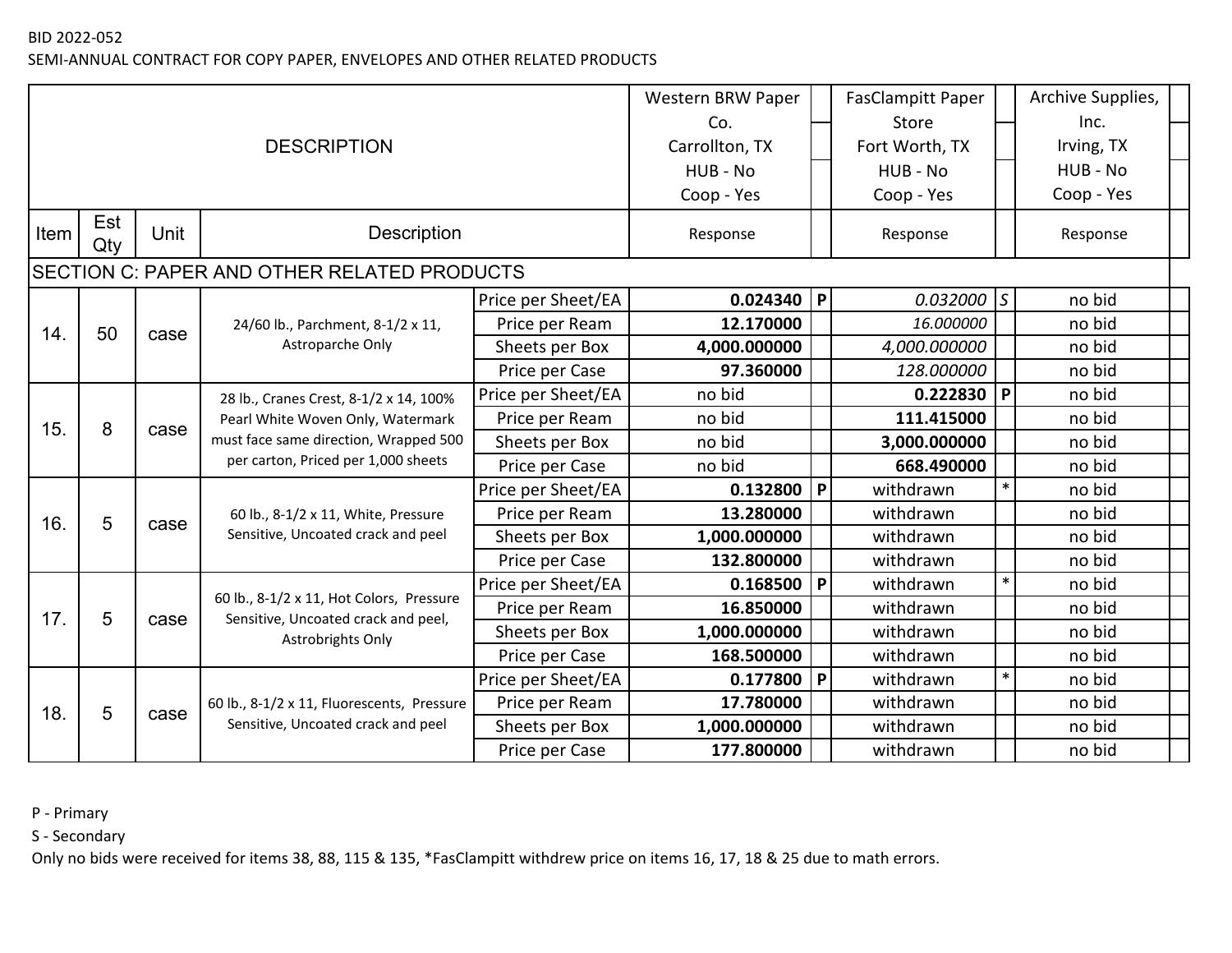SEMI-ANNUAL CONTRACT FOR COPY PAPER, ENVELOPES AND OTHER RELATED PRODUCTS

|                                                    |            |      |                                                                  |                    | Western BRW Paper |              | <b>FasClampitt Paper</b> | Archive Supplies, |
|----------------------------------------------------|------------|------|------------------------------------------------------------------|--------------------|-------------------|--------------|--------------------------|-------------------|
|                                                    |            |      |                                                                  |                    | Co.               |              | Store                    | Inc.              |
|                                                    |            |      | <b>DESCRIPTION</b>                                               |                    | Carrollton, TX    |              | Fort Worth, TX           | Irving, TX        |
|                                                    |            |      |                                                                  |                    | HUB - No          |              | HUB - No                 | HUB - No          |
|                                                    |            |      |                                                                  |                    | Coop - Yes        |              | Coop - Yes               | Coop - Yes        |
| Item                                               | Est<br>Qty | Unit | <b>Description</b>                                               |                    | Response          |              | Response                 | Response          |
| <b>SECTION C: PAPER AND OTHER RELATED PRODUCTS</b> |            |      |                                                                  |                    |                   |              |                          |                   |
|                                                    |            |      |                                                                  | Price per Sheet/EA | 0.048200 P        |              | $0.081140$ S             | no bid            |
| 19.                                                | 15         | case | 65 lb., Cover, 8-1/2 x 11, Colors,                               | Price per Ream     | 12.050000         |              | 20.280000                | no bid            |
|                                                    |            |      | Parchment                                                        | Sheets per Box     | 2,000.000000      |              | 2,000.000000             | no bid            |
|                                                    |            |      |                                                                  | Price per Case     | 96.400000         |              | 162.280000               | no bid            |
|                                                    |            |      | Price per Sheet/EA                                               | 0.034160           | P                 | $0.055640$ S | no bid                   |                   |
| 20.                                                | 15         |      | 65 lb., Cover, 8-1/2 x 11, Assorted Colors,<br>Astrobrights Only | Price per Ream     | 8.540000          |              | 13.910000                | no bid            |
|                                                    |            | case |                                                                  | Sheets per Box     | 2,000.000000      |              | 2,000.000000             | no bid            |
|                                                    |            |      |                                                                  | Price per Case     | 68.320000         |              | 111.280000               | no bid            |
|                                                    |            |      |                                                                  | Price per Sheet/EA | 0.020040          | $\mathsf{P}$ | $0.026370$ S             | no bid            |
| 21.                                                | 10         | case | 67 lb., Vellum Cover, 8-1/2 x 11, White                          | Price per Ream     | 5.010000          |              | 6.592500                 | no bid            |
|                                                    |            |      |                                                                  | Sheets per Box     | 2,000.000000      |              | 2,000.000000             | no bid            |
|                                                    |            |      |                                                                  | Price per Case     | 40.080000         |              | 52.740000                | no bid            |
|                                                    |            |      |                                                                  | Price per Sheet/EA | 0.020960          | P            | $0.026370$ S             | no bid            |
| 22.                                                | 10         | case | 67 lb., Vellum Cover, 8-1/2 x 11, Color                          | Price per Ream     | 5.240000          |              | 65.592500                | no bid            |
|                                                    |            |      |                                                                  | Sheets per Box     | 2,000.000000      |              | 2,000.000000             | no bid            |
|                                                    |            |      |                                                                  | Price per Case     | 41.920000         |              | 52.740000                | no bid            |
|                                                    |            |      |                                                                  | Price per Sheet/EA | 0.174680          | P            | $0.262000$ S             | no bid            |
| 23.                                                | 50         | case | 67 lb., Vellum Sheet, 23 x 35, White                             | Price per Ream     | bulk              |              | bulk                     | no bid            |
|                                                    |            |      |                                                                  | Sheets per Box     | 750.000000        |              | 500.000000               | no bid            |
|                                                    |            |      |                                                                  | Price per Case     | 131.010000        |              | 131.000000               | no bid            |

P - Primary

S - Secondary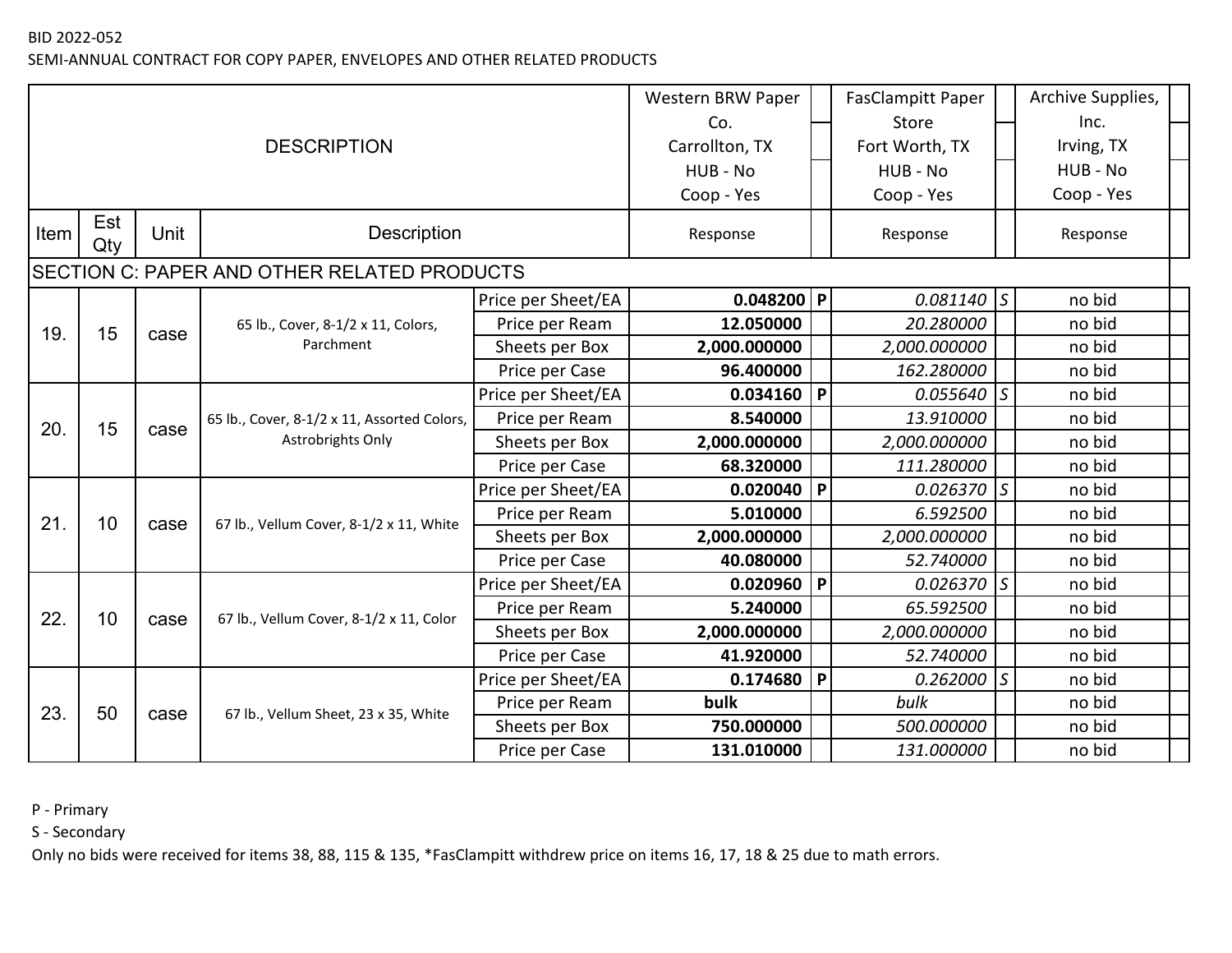SEMI-ANNUAL CONTRACT FOR COPY PAPER, ENVELOPES AND OTHER RELATED PRODUCTS

|      |                                                    |                                          |                                              |                    | Western BRW Paper |              | <b>FasClampitt Paper</b> |        | Archive Supplies, |
|------|----------------------------------------------------|------------------------------------------|----------------------------------------------|--------------------|-------------------|--------------|--------------------------|--------|-------------------|
|      |                                                    |                                          |                                              |                    | Co.               |              | Store                    |        | Inc.              |
|      |                                                    |                                          | <b>DESCRIPTION</b>                           |                    | Carrollton, TX    |              | Fort Worth, TX           |        | Irving, TX        |
|      |                                                    |                                          |                                              |                    | HUB - No          |              | HUB - No                 |        | HUB - No          |
|      |                                                    |                                          |                                              |                    | Coop - Yes        |              | Coop - Yes               |        | Coop - Yes        |
| Item | Est<br>Qty                                         | Unit                                     | <b>Description</b>                           |                    | Response          |              | Response                 |        | Response          |
|      | <b>SECTION C: PAPER AND OTHER RELATED PRODUCTS</b> |                                          |                                              |                    |                   |              |                          |        |                   |
|      |                                                    |                                          | Price per Sheet/EA                           | 0.182280           | P                 | $0.262000$ S |                          | no bid |                   |
| 24.  | 50                                                 |                                          | 67 lb., Vellum Sheet, 23 x 35, Color<br>case | Price per Ream     | bulk              |              | bulk                     |        | no bid            |
|      |                                                    |                                          |                                              | Sheets per Box     | 750.000000        |              | 500.000000               |        | no bid            |
|      |                                                    |                                          |                                              | Price per Case     | 136.710000        |              | 131.000000               |        | no bid            |
|      | 3<br>case                                          | 70 lb., Text-Smooth, 8-1/2 x 11, Classic | Price per Sheet/EA                           | no bid             |                   | withdrawn    | $\ast$                   | no bid |                   |
| 25.  |                                                    |                                          | Price per Ream                               | no bid             |                   | withdrawn    |                          | no bid |                   |
|      |                                                    |                                          | Crest Whitestone, 4,000/cs                   | Sheets per Box     | no bid            |              | withdrawn                |        | no bid            |
|      |                                                    |                                          |                                              | Price per Case     | no bid            |              | withdrawn                |        | no bid            |
|      |                                                    |                                          |                                              | Price per Sheet/EA | no bid            |              | 0.017325                 | P      | no bid            |
| 26.  | 40                                                 | case                                     | 70 lb., Text Smooth, 8-1/2 x 11, White,      | Price per Ream     | no bid            |              | 8.662500                 |        | no bid            |
|      |                                                    |                                          | Accent Opaque, Only                          | Sheets per Box     | no bid            |              | 4,000.000000             |        | no bid            |
|      |                                                    |                                          |                                              | Price per Case     | no bid            |              | 69.300000                |        | no bid            |
|      |                                                    |                                          |                                              | Price per Sheet/EA | no bid            |              | $0.059500$   P           |        | no bid            |
|      |                                                    |                                          | 70 lb., Text Smooth, 8-1/2 x 14, White,      | Price per Ream     | no bid            |              | 29.796600                |        | no bid            |
|      | 27.<br>100<br>case                                 | Accent Opaque, Only                      | Sheets per Box                               | no bid             |                   | 3,000.000000 |                          | no bid |                   |
|      |                                                    |                                          |                                              | Price per Case     | no bid            |              | 178.500000               |        | no bid            |
|      |                                                    |                                          |                                              | Price per Sheet/EA | no bid            |              | 0.037000                 | P      | no bid            |
| 28.  | 100                                                | case                                     | 70 lb., Text Smooth, 11 x 17, White,         | Price per Ream     | no bid            |              | 18.500000                |        | no bid            |
|      |                                                    |                                          | Accent Opaque, Only                          | Sheets per Box     | no bid            |              | 2,000.000000             |        | no bid            |
|      |                                                    |                                          | Price per Case                               | no bid             |                   | 74.000000    |                          | no bid |                   |

P - Primary

S - Secondary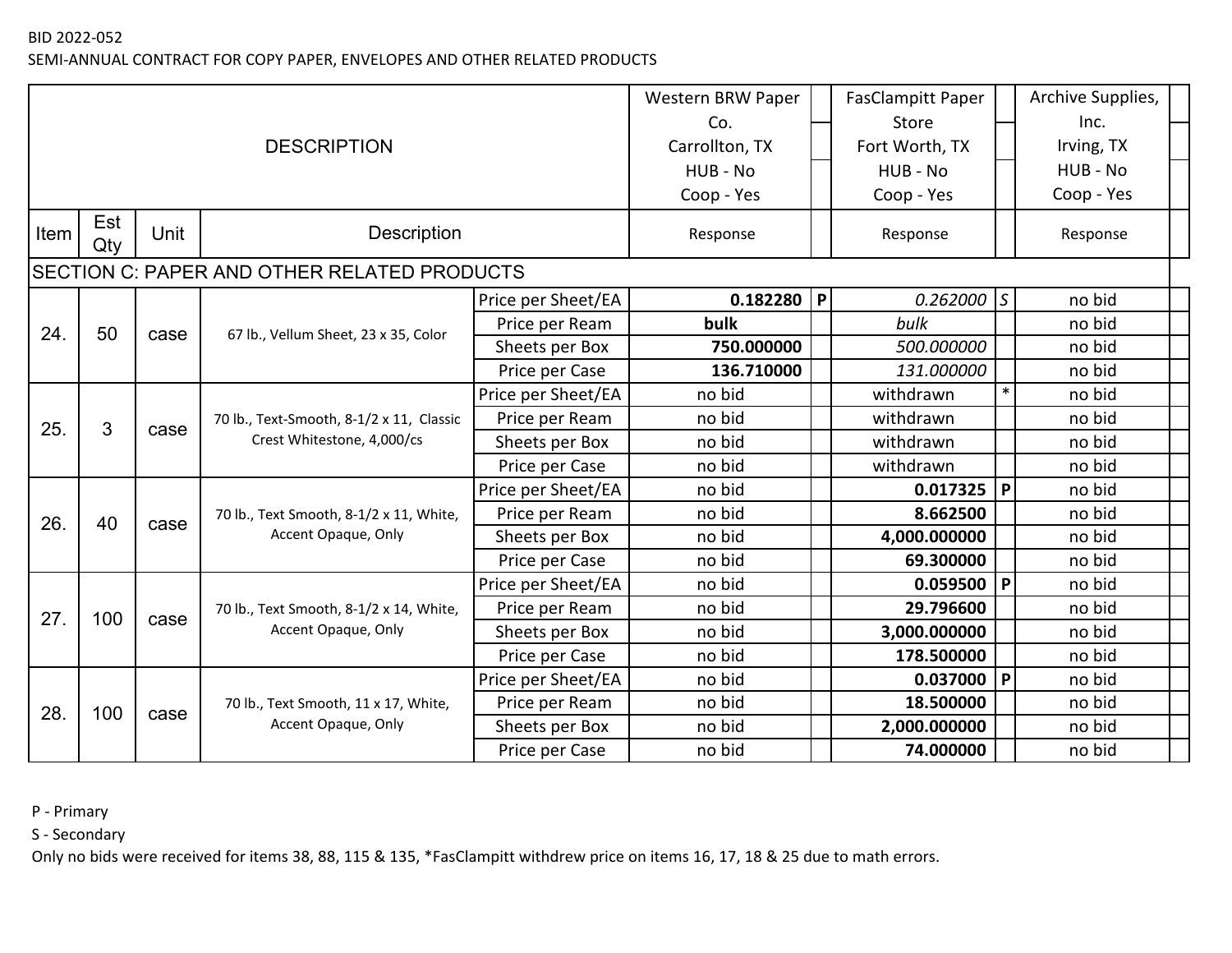SEMI-ANNUAL CONTRACT FOR COPY PAPER, ENVELOPES AND OTHER RELATED PRODUCTS

|                                             |            |      |                                                |                    | Western BRW Paper |              | <b>FasClampitt Paper</b> |               | Archive Supplies, |
|---------------------------------------------|------------|------|------------------------------------------------|--------------------|-------------------|--------------|--------------------------|---------------|-------------------|
|                                             |            |      |                                                |                    | Co.               |              | Store                    |               | Inc.              |
|                                             |            |      | <b>DESCRIPTION</b>                             |                    | Carrollton, TX    |              | Fort Worth, TX           |               | Irving, TX        |
|                                             |            |      |                                                |                    | HUB - No          |              | HUB - No                 |               | HUB - No          |
|                                             |            |      |                                                |                    | Coop - Yes        |              | Coop - Yes               |               | Coop - Yes        |
| Item                                        | Est<br>Qty | Unit | <b>Description</b>                             |                    | Response          |              | Response                 |               | Response          |
| SECTION C: PAPER AND OTHER RELATED PRODUCTS |            |      |                                                |                    |                   |              |                          |               |                   |
|                                             |            |      | Price per Sheet/EA                             | 0.014520           | P                 | $0.017650$ S |                          | no bid        |                   |
| 29.                                         | 10         | case | 70 lb., Text Smooth, 8-1/2 x 11, Color         | Price per Ream     | 7.260000          |              | 8.825000                 |               | no bid            |
|                                             |            |      |                                                | Sheets per Box     | 4,000.000000      |              | 4,000.000000             |               | no bid            |
|                                             |            |      |                                                | Price per Case     | 58.080000         |              | 70.600000                |               | no bid            |
|                                             |            |      | Price per Sheet/EA                             | 0.021800           | P                 | 0.035300     | $\mathcal{S}$            | no bid        |                   |
| 30.                                         | 50         |      | 70 lb., Text Smooth, 8-1/2 x 14, Color<br>case | Price per Ream     | 10.900000         |              | 17.650000                |               | no bid            |
|                                             |            |      |                                                | Sheets per Box     | 3,000.000000      |              | 4,000.000000             |               | no bid            |
|                                             |            |      |                                                | Price per Case     | 65.400000         |              | 141.200000               |               | no bid            |
|                                             |            |      |                                                | Price per Sheet/EA | no bid            |              | $0.017650$   P           |               | no bid            |
| 31.                                         | 50         | case | 70 lb., Text Smooth, 8-1/2 x 11, Cream,        | Price per Ream     | no bid            |              | 8.825000                 |               | no bid            |
|                                             |            |      | Springhill Only                                | Sheets per Box     | no bid            |              | 4,000.000000             |               | no bid            |
|                                             |            |      |                                                | Price per Case     | no bid            |              | 70.600000                |               | no bid            |
|                                             |            |      |                                                | Price per Sheet/EA | no bid            |              | 0.035300                 | $\mathsf{P}$  | no bid            |
| 32.                                         | 20         | case | 70 lb., Text Smooth, 8-1/2 x 14, Cream,        | Price per Ream     | no bid            |              | 17.650000                |               | no bid            |
|                                             |            |      | Springhill Only                                | Sheets per Box     | no bid            |              | 4,000.000000             |               | no bid            |
|                                             |            |      |                                                | Price per Case     | no bid            |              | 141.200000               |               | no bid            |
|                                             |            |      |                                                | Price per Sheet/EA | 0.030300          | P            | 0.035300                 | $\mathcal{S}$ | no bid            |
| 33.                                         | 10         | case | 70 lb., Text Smooth, 11 x 17, Color            | Price per Ream     | 15.150000         |              | 17.650000                |               | no bid            |
|                                             |            |      |                                                | Sheets per Box     | 2,000.000000      |              | 2,000.000000             |               | no bid            |
|                                             |            |      |                                                | Price per Case     | 60.600000         |              | 70.600000                |               | no bid            |

P - Primary

S - Secondary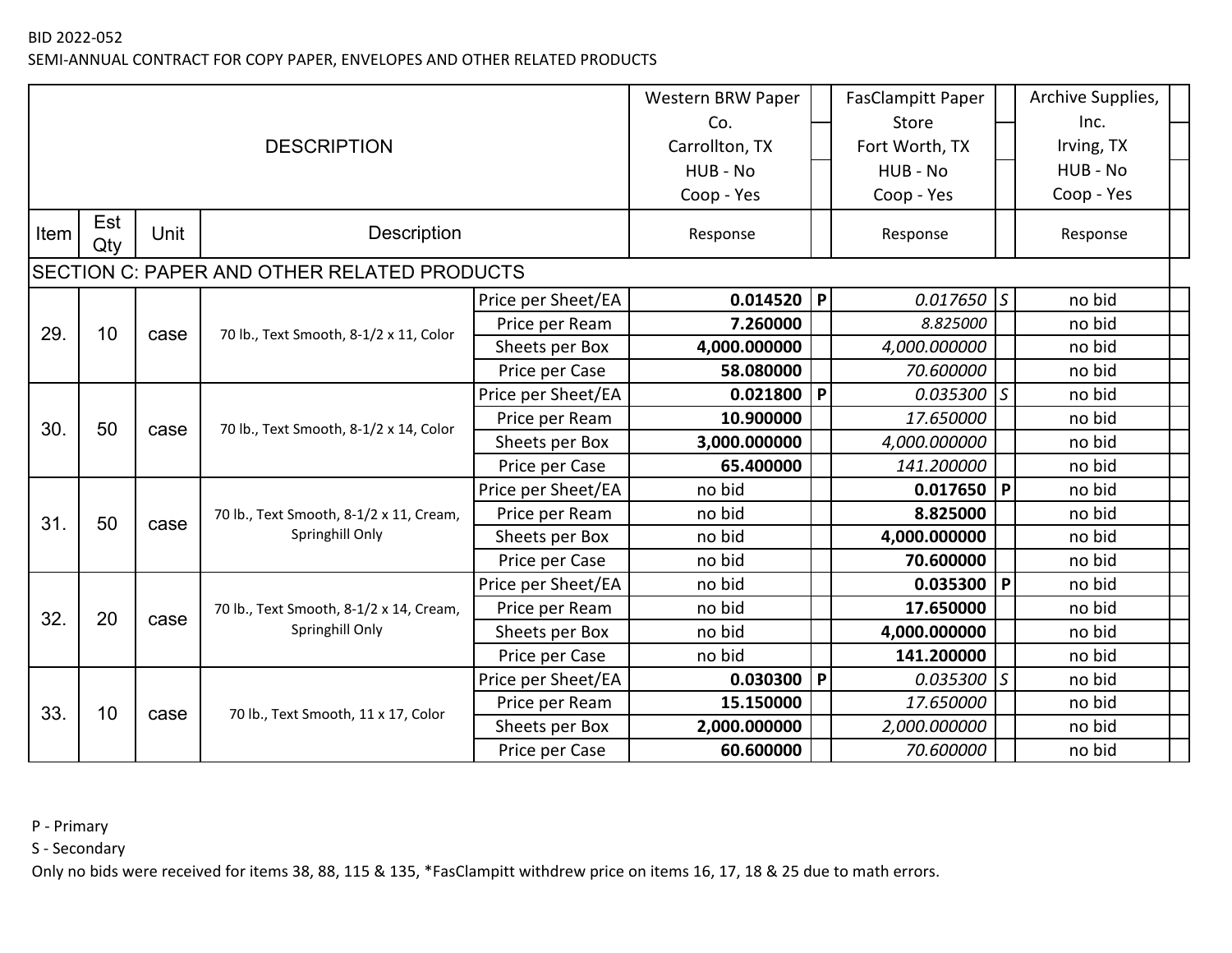SEMI-ANNUAL CONTRACT FOR COPY PAPER, ENVELOPES AND OTHER RELATED PRODUCTS

|      |                                             |      |                                        |                    | Western BRW Paper | <b>FasClampitt Paper</b> |              | Archive Supplies, |
|------|---------------------------------------------|------|----------------------------------------|--------------------|-------------------|--------------------------|--------------|-------------------|
|      |                                             |      |                                        |                    | Co.               | Store                    |              | Inc.              |
|      |                                             |      | <b>DESCRIPTION</b>                     |                    | Carrollton, TX    | Fort Worth, TX           |              | Irving, TX        |
|      |                                             |      |                                        |                    | HUB - No          | HUB - No                 |              | HUB - No          |
|      |                                             |      |                                        |                    | Coop - Yes        | Coop - Yes               |              | Coop - Yes        |
| Item | Est<br>Qty                                  | Unit | <b>Description</b>                     |                    | Response          | Response                 |              | Response          |
|      | SECTION C: PAPER AND OTHER RELATED PRODUCTS |      |                                        |                    |                   |                          |              |                   |
|      |                                             |      |                                        | Price per Sheet/EA | no bid            | 0.040650                 | $\mathsf{P}$ | no bid            |
| 34.  | 10                                          |      | 70 lb., Text, Linen, 8-1/2 x 11, White | Price per Ream     | no bid            | 20.330000                |              | no bid            |
|      |                                             | case |                                        | Sheets per Box     | no bid            | 4,000.000000             |              | no bid            |
|      |                                             |      |                                        | Price per Case     | no bid            | 162.600000               |              | no bid            |
|      |                                             |      |                                        | Price per Sheet/EA | no bid            | 0.086180                 | P            | no bid            |
| 35.  | 10<br>case                                  |      | Price per Ream                         | no bid             | 43.090000         |                          | no bid       |                   |
|      |                                             |      | 70 lb., Text, Linen, 8-1/2 x 14, White | Sheets per Box     | no bid            | 3,000.000000             |              | no bid            |
|      |                                             |      |                                        | Price per Case     | no bid            | 258.540000               |              | no bid            |
|      |                                             |      |                                        | Price per Sheet/EA | no bid            | $0.040650$   P           |              | no bid            |
| 36.  | 15                                          | case | 70 lb., Text, Linen, 8-1/2 x 11, Color | Price per Ream     | no bid            | 20.330000                |              | no bid            |
|      |                                             |      |                                        | Sheets per Box     | no bid            | 4,000.000000             |              | no bid            |
|      |                                             |      |                                        | Price per Case     | no bid            | 162.600000               |              | no bid            |
|      |                                             |      |                                        | Price per Sheet/EA | no bid            | 0.086180                 | $\mathsf{P}$ | no bid            |
|      |                                             |      | 70 lb., Text, Linen, 8-1/2 x 14, Color | Price per Ream     | no bid            | 43.090000                |              | no bid            |
|      | 37.<br>10<br>case                           |      | Sheets per Box                         | no bid             | 3,000.000000      |                          | no bid       |                   |
|      |                                             |      |                                        | Price per Case     | no bid            | 258.540000               |              | no bid            |
|      |                                             |      |                                        | Price per Sheet/EA | no bid            | no bid                   |              | no bid            |
| 38.  | 16                                          | case | 75 lb., Text Smooth, 7 x 9, Avalanche  | Price per Ream     | no bid            | no bid                   |              | no bid            |
|      |                                             |      | White, Neenah Classic Laid Only        | Sheets per Box     | no bid            | no bid                   |              | no bid            |
|      |                                             |      |                                        | Price per Case     | no bid            | no bid                   |              | no bid            |

P - Primary

S - Secondary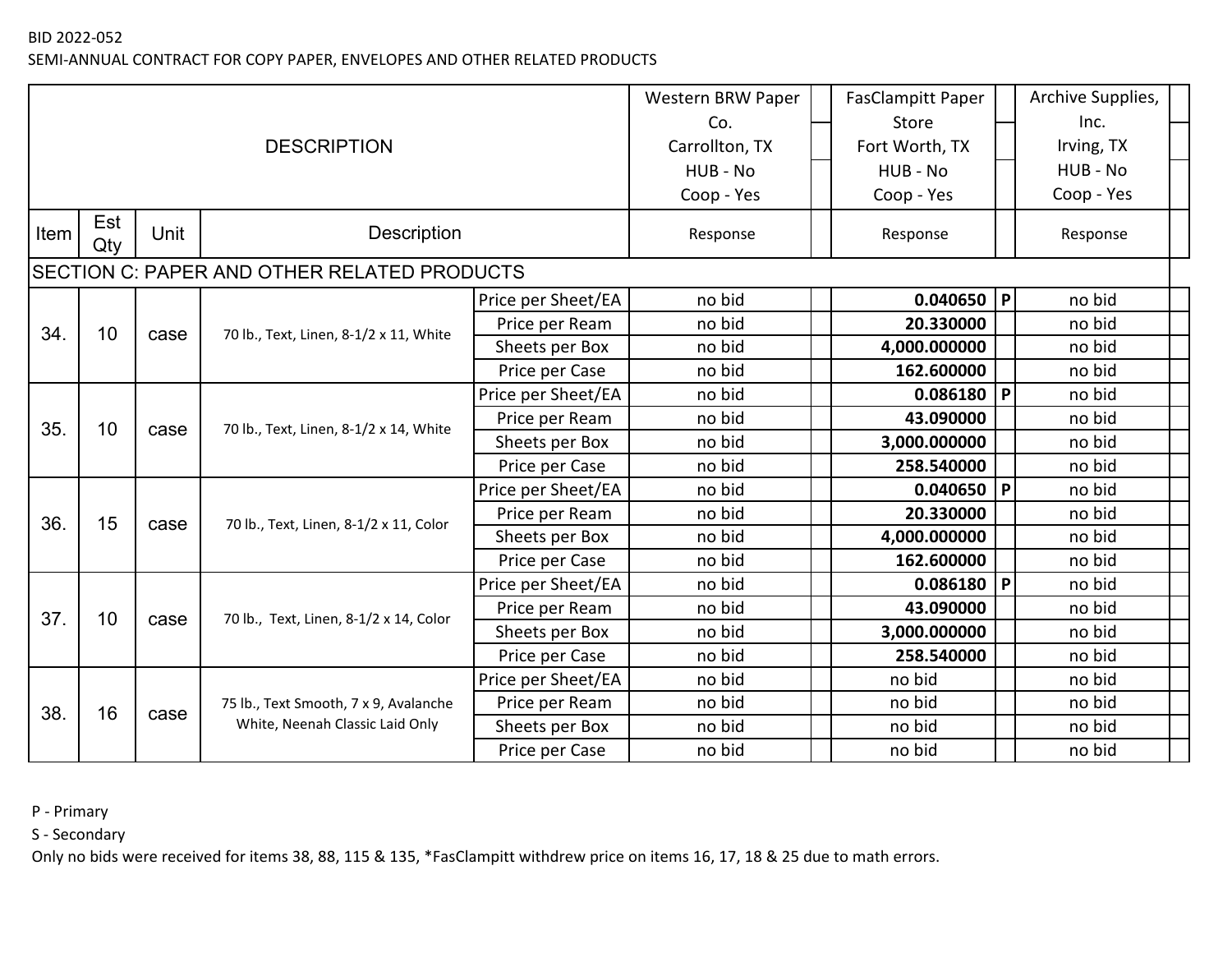SEMI-ANNUAL CONTRACT FOR COPY PAPER, ENVELOPES AND OTHER RELATED PRODUCTS

|      |            |                 |                                             |                    | Western BRW Paper |                 | <b>FasClampitt Paper</b> |              | Archive Supplies, |
|------|------------|-----------------|---------------------------------------------|--------------------|-------------------|-----------------|--------------------------|--------------|-------------------|
|      |            |                 |                                             |                    | Co.               |                 | Store                    |              | Inc.              |
|      |            |                 | <b>DESCRIPTION</b>                          |                    | Carrollton, TX    |                 | Fort Worth, TX           |              | Irving, TX        |
|      |            |                 |                                             |                    | HUB - No          |                 | HUB - No                 |              | HUB - No          |
|      |            |                 |                                             |                    | Coop - Yes        |                 | Coop - Yes               |              | Coop - Yes        |
| Item | Est<br>Qty | Unit            | Description                                 |                    | Response          |                 | Response                 |              | Response          |
|      |            |                 | SECTION C: PAPER AND OTHER RELATED PRODUCTS |                    |                   |                 |                          |              |                   |
|      |            |                 |                                             | Price per Sheet/EA | no bid            |                 | 0.087490  P              |              | no bid            |
| 39.  | 10         | case            | 80 lb., Cover, Smooth, 8-1/2 x 11, Crest    | Price per Ream     | no bid            |                 | 21.870000                |              | no bid            |
|      |            | Whitestone Only | Sheets per Box                              | no bid             |                   | 2,000.000000    |                          | no bid       |                   |
|      |            |                 | Price per Case                              | no bid             |                   | 174.980000      |                          | no bid       |                   |
|      |            |                 | Price per Sheet/EA                          | no bid             |                   | 0.069500        | P                        | no bid       |                   |
| 40.  | 50         | case            | 80 lb., Cover, Linen, 8-1/2 x 11, White     | Price per Ream     | no bid            |                 | 17.380000                |              | no bid            |
|      |            |                 |                                             | Sheets per Box     | no bid            |                 | 2,000.000000             |              | no bid            |
|      |            |                 |                                             | Price per Case     | no bid            |                 | 139.000000               |              | no bid            |
|      |            |                 |                                             | Price per Sheet/EA | no bid            |                 | 0.069500                 | $\mathsf{P}$ | no bid            |
| 41.  | 50         | case            | 80 lb., Cover, Linen, 8-1/2 x 11, Color     | Price per Ream     | no bid            |                 | 17.380000                |              | no bid            |
|      |            |                 |                                             | Sheets per Box     | no bid            |                 | 2,000.000000             |              | no bid            |
|      |            |                 |                                             | Price per Case     | no bid            |                 | 139.000000               |              | no bid            |
|      |            |                 |                                             | Price per Sheet/EA | 0.027640          | $\vert s \vert$ | 0.027400                 | P            | no bid            |
|      |            |                 |                                             | Price per Ream     | 6.910000          |                 | 6.850000                 |              | no bid            |
| 42.  | 10         | case            | 80 lb., Cover, Smooth, 8-1/2 x 11, White    | Sheets per Box     | 2,000.000000      |                 | 2,000.000000             |              | no bid            |
|      |            |                 |                                             | Price per Case     | 55.280000         |                 | 54.800000                |              | no bid            |
|      |            |                 |                                             | <b>Brand Bid</b>   | Domtar Lynx       |                 | <b>Omnilux</b>           |              | no bid            |

P - Primary

S - Secondary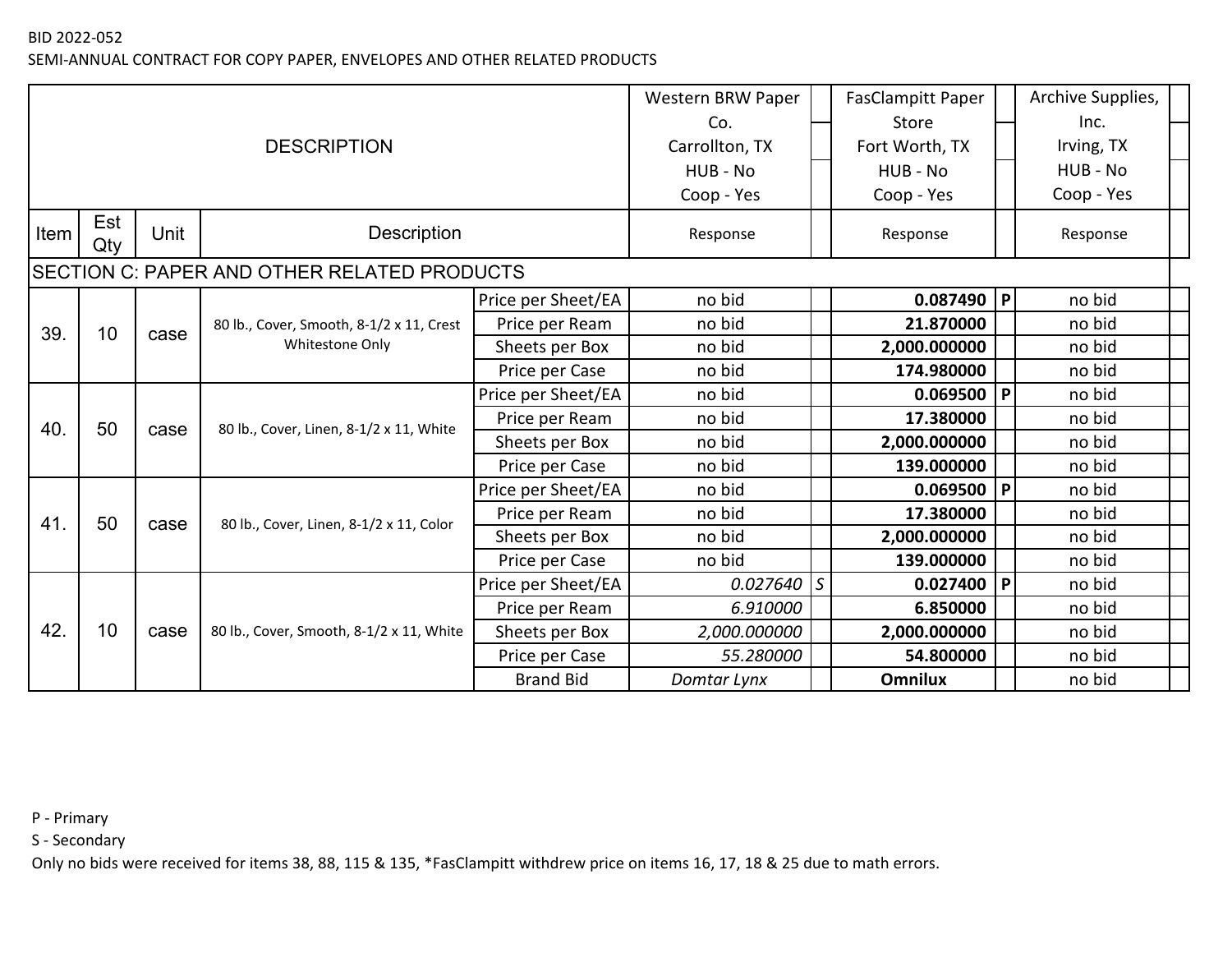SEMI-ANNUAL CONTRACT FOR COPY PAPER, ENVELOPES AND OTHER RELATED PRODUCTS

|      |                                             |      |                                                                               |                    | Western BRW Paper |           | <b>FasClampitt Paper</b> |        | Archive Supplies, |
|------|---------------------------------------------|------|-------------------------------------------------------------------------------|--------------------|-------------------|-----------|--------------------------|--------|-------------------|
|      |                                             |      |                                                                               |                    | Co.               |           | Store                    |        | Inc.              |
|      |                                             |      | <b>DESCRIPTION</b>                                                            |                    | Carrollton, TX    |           | Fort Worth, TX           |        | Irving, TX        |
|      |                                             |      |                                                                               |                    | HUB - No          |           | HUB - No                 |        | HUB - No          |
|      |                                             |      |                                                                               |                    | Coop - Yes        |           | Coop - Yes               |        | Coop - Yes        |
| Item | Est<br>Unit<br><b>Description</b><br>Qty    |      | Response                                                                      |                    | Response          |           | Response                 |        |                   |
|      | SECTION C: PAPER AND OTHER RELATED PRODUCTS |      |                                                                               |                    |                   |           |                          |        |                   |
|      |                                             |      |                                                                               | Price per Sheet/EA | no bid            |           | 0.027400                 | P      | no bid            |
| 43.  | 10                                          | case | 80 lb., Cover, Smooth, 8-1/2 x 11, White,                                     | Price per Ream     | no bid            |           | 6.850000                 |        | no bid            |
|      |                                             |      | <b>Accent Opaque Only</b>                                                     | Sheets per Box     | no bid            |           | 2,000.000000             |        | no bid            |
|      |                                             |      | Price per Case                                                                | no bid             |                   | 54.800000 |                          | no bid |                   |
|      |                                             | case | 80 lb., Text, Digital, 8-1/2 x 11, Gloss,<br>Futura Laser Gloss Or Equivalent | Price per Sheet/EA | 0.013720          | P         | $0.020640$ S             |        | no bid            |
|      |                                             |      |                                                                               | Price per Ream     | 6.860000          |           | 10.320000                |        | no bid            |
| 44.  | 20                                          |      |                                                                               | Sheets per Box     | 4,000.000000      |           | 3,000.000000             |        | no bid            |
|      |                                             |      |                                                                               | Price per Case     | 54.880000         |           | 61.920000                |        | no bid            |
|      |                                             |      |                                                                               | <b>Brand Bid</b>   | <b>Flo</b>        |           | <b>Sterling</b>          |        | no bid            |
|      |                                             |      |                                                                               | Price per Sheet/EA | 0.027440          | l P       | $0.041280$ S             |        | no bid            |
|      |                                             |      | 80 lb., Text, Digital, 11 x 17, Gloss, Futura                                 | Price per Ream     | 13.720000         |           | 20.640000                |        | no bid            |
| 45.  | 20                                          | case | Laser Gloss Or Equivalent                                                     | Sheets per Box     | 2,000.000000      |           | 1,500.000000             |        | no bid            |
|      |                                             |      |                                                                               | Price per Case     | 54.880000         |           | 61.920000                |        | no bid            |
|      |                                             |      |                                                                               | <b>Brand Bid</b>   | <b>Flo</b>        |           | <b>Sterling</b>          |        | no bid            |
|      |                                             |      |                                                                               | Price per Sheet/EA | 0.031700          | P         | $0.046440$ S             |        | no bid            |
|      |                                             |      | 80 lb, Text, Digital, 12 x 18, Gloss, Futura                                  | Price per Ream     | 15.850000         |           | 23.220000                |        | no bid            |
| 46.  | 50                                          | case | Laser Gloss or Equivalent                                                     | Sheets per Box     | 1,500.000000      |           | 1,500.000000             |        | no bid            |
|      |                                             |      |                                                                               | Price per Case     | 47.550000         |           | 69.660000                |        | no bid            |
|      |                                             |      |                                                                               | <b>Brand Bid</b>   | <b>Flo</b>        |           | <b>Sterling</b>          |        | no bid            |

P - Primary

S - Secondary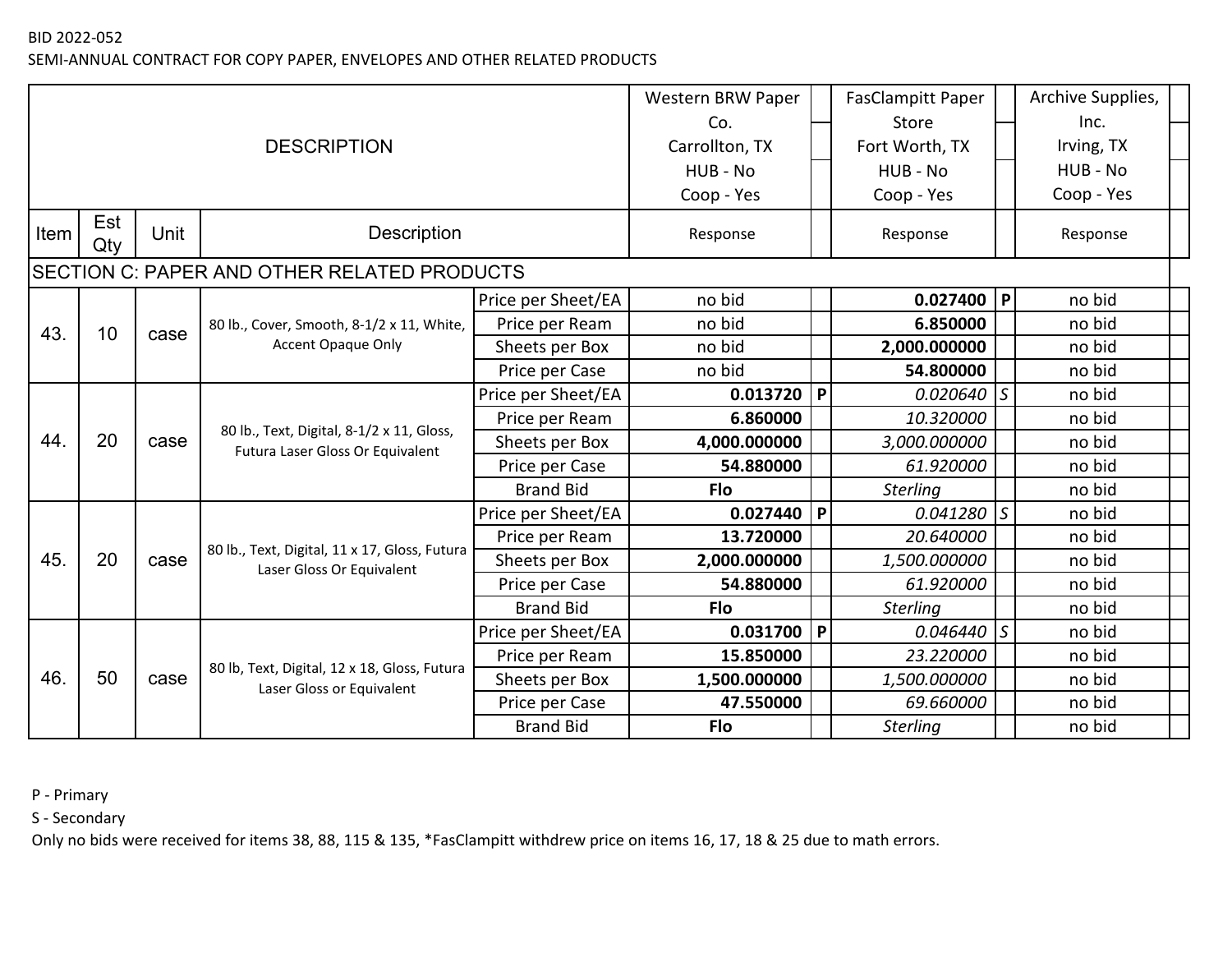SEMI-ANNUAL CONTRACT FOR COPY PAPER, ENVELOPES AND OTHER RELATED PRODUCTS

|                                             |            |                                                                                     |                                                                                |                    | Western BRW Paper |                 | <b>FasClampitt Paper</b> |               | Archive Supplies, |  |
|---------------------------------------------|------------|-------------------------------------------------------------------------------------|--------------------------------------------------------------------------------|--------------------|-------------------|-----------------|--------------------------|---------------|-------------------|--|
|                                             |            |                                                                                     |                                                                                |                    | Co.               |                 | Store                    |               | Inc.              |  |
|                                             |            |                                                                                     | <b>DESCRIPTION</b>                                                             |                    | Carrollton, TX    |                 | Fort Worth, TX           |               | Irving, TX        |  |
|                                             |            |                                                                                     |                                                                                |                    | HUB - No          |                 | HUB - No                 |               | HUB - No          |  |
|                                             |            |                                                                                     |                                                                                |                    | Coop - Yes        |                 | Coop - Yes               |               | Coop - Yes        |  |
| Item                                        | Est<br>Qty | Unit                                                                                | <b>Description</b>                                                             |                    | Response          |                 | Response                 |               | Response          |  |
| SECTION C: PAPER AND OTHER RELATED PRODUCTS |            |                                                                                     |                                                                                |                    |                   |                 |                          |               |                   |  |
|                                             |            |                                                                                     | Price per Sheet/EA                                                             | 0.013720           | P                 | $0.020640$ S    |                          | no bid        |                   |  |
|                                             |            |                                                                                     |                                                                                | Price per Ream     | 6.860000          |                 | 10.320000                |               | no bid            |  |
| 47.                                         | 20         | 80 lb., Text, Digital, 8-1/2 x 11, Dull,<br>case<br>Futura Laser Dull Or Equivalent | Sheets per Box                                                                 | 4,000.000000       |                   | 3,000.000000    |                          | no bid        |                   |  |
|                                             |            |                                                                                     | Price per Case                                                                 | 54.880000          |                   | 61.920000       |                          | no bid        |                   |  |
|                                             |            |                                                                                     | <b>Brand Bid</b>                                                               | <b>Flo</b>         |                   | <b>Sterling</b> |                          | no bid        |                   |  |
|                                             |            |                                                                                     | Price per Sheet/EA                                                             | 0.027440           | l P               | 0.041280        | $\mathcal{S}$            | no bid        |                   |  |
|                                             |            |                                                                                     | 80 lb., Text, Digital, 11 x 17, Dull, Futura<br>Laser Dull Or Equivalent       | Price per Ream     | 13.720000         |                 | 20.640000                |               | no bid            |  |
| 48.                                         | 20         | case                                                                                |                                                                                | Sheets per Box     | 2,000.000000      |                 | 1,500.000000             |               | no bid            |  |
|                                             |            |                                                                                     |                                                                                | Price per Case     | 54.880000         |                 | 61.920000                |               | no bid            |  |
|                                             |            |                                                                                     |                                                                                | <b>Brand Bid</b>   | <b>Flo</b>        |                 | <b>Sterling</b>          |               | no bid            |  |
|                                             |            |                                                                                     |                                                                                | Price per Sheet/EA | 0.031700          | P               | 0.046440                 | $\mathcal{S}$ | no bid            |  |
|                                             |            |                                                                                     |                                                                                | Price per Ream     | 15.850000         |                 | 23.220000                |               | no bid            |  |
| 49.                                         | 20         | case                                                                                | 80 lb., Text, Digital, 12 x 18, Dull, Futura<br>Laser Dull Or Equivalent       | Sheets per Box     | 1,500.000000      |                 | 1,500.000000             |               | no bid            |  |
|                                             |            |                                                                                     |                                                                                | Price per Case     | 47.550000         |                 | 69.660000                |               | no bid            |  |
|                                             |            |                                                                                     |                                                                                | <b>Brand Bid</b>   | <b>Flo</b>        |                 | <b>Sterling</b>          |               | no bid            |  |
|                                             |            |                                                                                     |                                                                                | Price per Sheet/EA | 0.025760          | P               | 0.038280                 | $\mathsf S$   | no bid            |  |
|                                             |            |                                                                                     |                                                                                | Price per Ream     | 6.440000          |                 | 9.570000                 |               | no bid            |  |
| 50.                                         | 20         | case                                                                                | 80 lb., Cover, Digital, 8-1/2 x 11, Gloss,<br>Futura Laser Gloss Or Equivalent | Sheets per Box     | 2,000.000000      |                 | 1,500.000000             |               | no bid            |  |
|                                             |            |                                                                                     |                                                                                | Price per Case     | 51.520000         |                 | 57.420000                |               | no bid            |  |
|                                             |            |                                                                                     |                                                                                | <b>Brand Bid</b>   | Flo               |                 | <b>Sterling</b>          |               | no bid            |  |

P - Primary

S - Secondary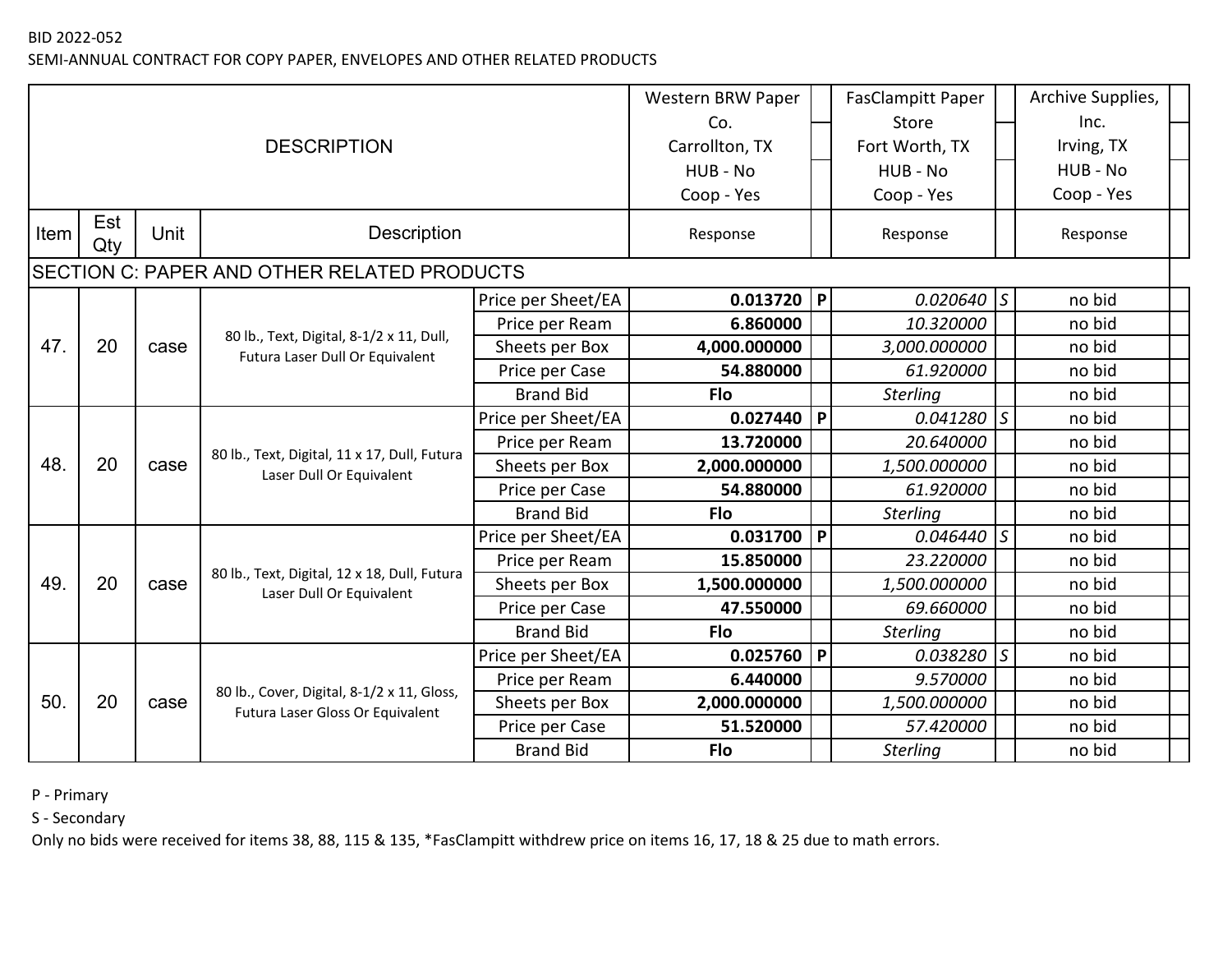SEMI-ANNUAL CONTRACT FOR COPY PAPER, ENVELOPES AND OTHER RELATED PRODUCTS

|      |            |      |                                                                             |                    | Western BRW Paper |              | <b>FasClampitt Paper</b> |              | Archive Supplies, |
|------|------------|------|-----------------------------------------------------------------------------|--------------------|-------------------|--------------|--------------------------|--------------|-------------------|
|      |            |      |                                                                             |                    | Co.               |              | Store                    |              | Inc.              |
|      |            |      | <b>DESCRIPTION</b>                                                          |                    | Carrollton, TX    |              | Fort Worth, TX           |              | Irving, TX        |
|      |            |      |                                                                             |                    | HUB - No          |              | HUB - No                 |              | HUB - No          |
|      |            |      |                                                                             |                    | Coop - Yes        |              | Coop - Yes               |              | Coop - Yes        |
| Item | Est<br>Qty | Unit | <b>Description</b>                                                          |                    | Response          |              | Response                 |              | Response          |
|      |            |      | SECTION C: PAPER AND OTHER RELATED PRODUCTS                                 |                    |                   |              |                          |              |                   |
|      |            |      |                                                                             | Price per Sheet/EA | 0.051520          | l P          | 0.076560                 | $\mathsf{S}$ | no bid            |
|      |            |      |                                                                             | Price per Ream     | 12.880000         |              | 18.890000                |              | no bid            |
| 51.  | 20         | case | 80 lb., Cover, Digital, 11 x 17, Gloss,<br>Futura Laser Gloss Or Equivalent | Sheets per Box     | 1,000.000000      |              | 750.000000               |              | no bid            |
|      |            |      |                                                                             | Price per Case     | 51.520000         |              | 57.420000                |              | no bid            |
|      |            |      |                                                                             | <b>Brand Bid</b>   | <b>Flo</b>        |              | <b>Sterling</b>          |              | no bid            |
|      |            |      |                                                                             | Price per Sheet/EA | $0.059440$   P    |              | $0.087120$ S             |              | no bid            |
|      |            |      |                                                                             | Price per Ream     | 14.860000         |              | 21.780000                |              | no bid            |
| 52.  | 20         | case | 80 lb., Cover, Digital, 12 x 18, Gloss,<br>Futura Laser Gloss Or Equivalent | Sheets per Box     | 750.000000        |              | 750.000000               |              | no bid            |
|      |            |      |                                                                             | Price per Case     | 44.580000         |              | 65.340000                |              | no bid            |
|      |            |      |                                                                             | <b>Brand Bid</b>   | <b>Flo</b>        |              | <b>Sterling</b>          |              | no bid            |
|      |            |      |                                                                             | Price per Sheet/EA | 0.025760          | $\mathsf{P}$ | 0.038280                 | $\mathsf S$  | no bid            |
|      |            |      | 80 lb., Cover, Digital, 8-1/2 x 11, Dull,                                   | Price per Ream     | 6.440000          |              | 9.570000                 |              | no bid            |
| 53.  | 20         | case | Futura Laser Dull Or Equivalent                                             | Sheets per Box     | 2,000.000000      |              | 1,500.000000             |              | no bid            |
|      |            |      |                                                                             | Price per Case     | 51.520000         |              | 57.420000                |              | no bid            |
|      |            |      |                                                                             | <b>Brand Bid</b>   | <b>Flo</b>        |              | <b>Sterling</b>          |              | no bid            |
|      |            |      |                                                                             | Price per Sheet/EA | $0.051520$   P    |              | $0.076560$ S             |              | no bid            |
|      |            |      |                                                                             | Price per Ream     | 12.880000         |              | 18.890000                |              | no bid            |
| 54.  | 20         | case | 80 lb., Cover, Digital, 11 x 17, Dull, Futura<br>Laser Dull Or Equivalent   | Sheets per Box     | 1,000.000000      |              | 750.000000               |              | no bid            |
|      |            |      |                                                                             | Price per Case     | 51.520000         |              | 57.420000                |              | no bid            |
|      |            |      |                                                                             | <b>Brand Bid</b>   | Flo               |              | <b>Sterling</b>          |              | no bid            |

P - Primary

S - Secondary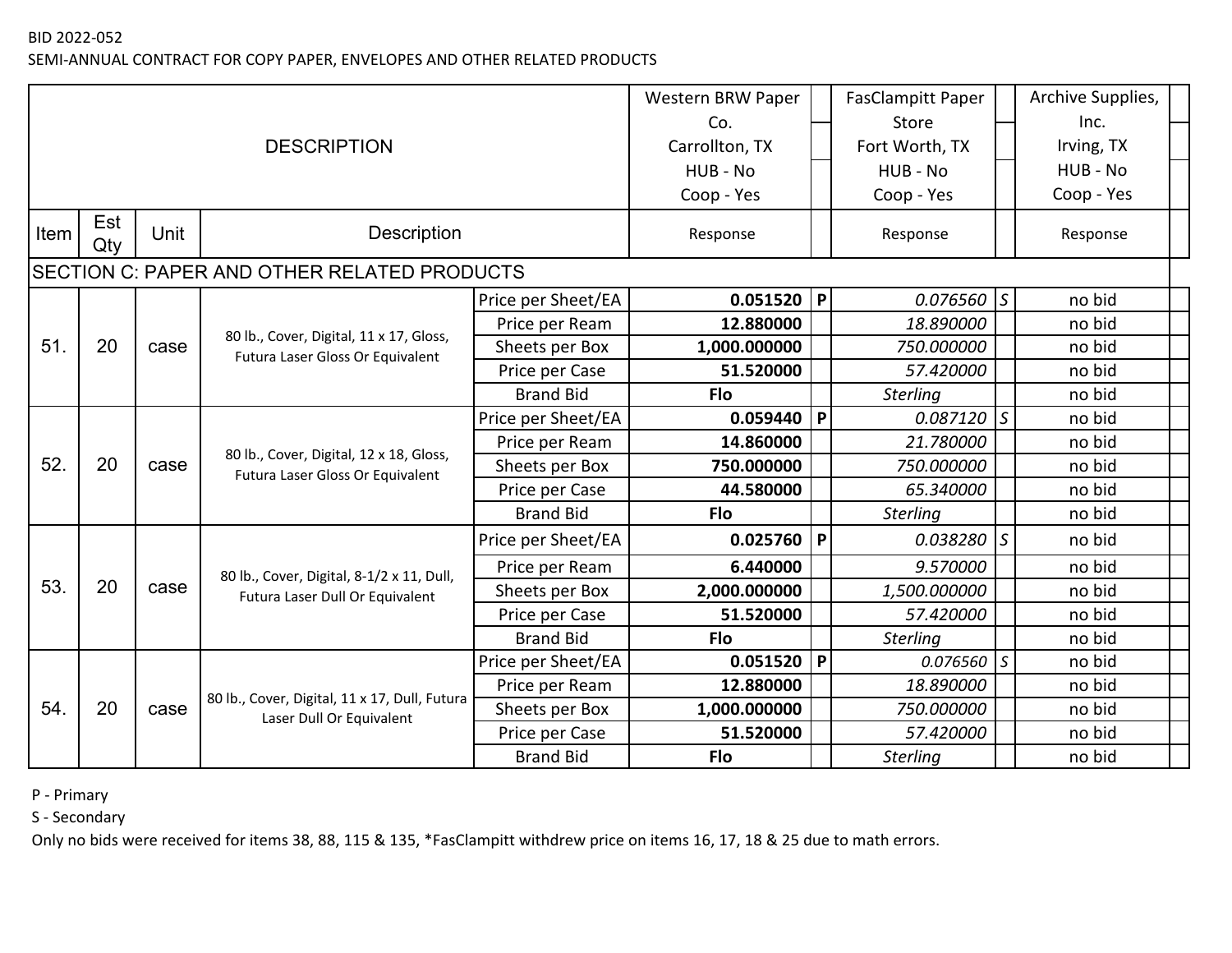SEMI-ANNUAL CONTRACT FOR COPY PAPER, ENVELOPES AND OTHER RELATED PRODUCTS

|      |            |      |                                                                           |                    | Western BRW Paper |              | <b>FasClampitt Paper</b> |               | Archive Supplies, |
|------|------------|------|---------------------------------------------------------------------------|--------------------|-------------------|--------------|--------------------------|---------------|-------------------|
|      |            |      |                                                                           |                    | Co.               |              | Store                    |               | Inc.              |
|      |            |      | <b>DESCRIPTION</b>                                                        |                    | Carrollton, TX    |              | Fort Worth, TX           |               | Irving, TX        |
|      |            |      |                                                                           |                    | HUB - No          |              | HUB - No                 |               | HUB - No          |
|      |            |      |                                                                           |                    | Coop - Yes        |              | Coop - Yes               |               | Coop - Yes        |
| Item | Est<br>Qty | Unit | Description                                                               |                    | Response          |              | Response                 |               | Response          |
|      |            |      | SECTION C: PAPER AND OTHER RELATED PRODUCTS                               |                    |                   |              |                          |               |                   |
|      |            |      |                                                                           | Price per Sheet/EA | 0.059440          | P            | $0.087120$ S             |               | no bid            |
|      |            |      |                                                                           | Price per Ream     | 14.860000         |              | 21.780000                |               | no bid            |
| 55.  | 20         | case | 80 lb., Cover, Digital, 12 x 18, Dull, Futura<br>Laser Dull Or Equivalent | Sheets per Box     | 750.000000        |              | 750.000000               |               | no bid            |
|      |            |      |                                                                           | Price per Case     | 44.580000         |              | 65.340000                |               | no bid            |
|      |            |      |                                                                           | <b>Brand Bid</b>   | <b>Flo</b>        |              | <b>Sterling</b>          |               | no bid            |
|      |            |      |                                                                           | Price per Sheet/EA | 0.197670          | $\mathsf{P}$ | 0.242000                 | $\mathcal{S}$ | no bid            |
| 56.  | 30         | box  | 90 lb., Index, Smooth, 22-1/2 x 35, White,                                | Price per Ream     | bulk              |              | bulk                     |               | no bid            |
|      |            |      | Boxed, 500/box                                                            | Sheets per Box     | 500.000000        |              | 500.000000               |               | no bid            |
|      |            |      |                                                                           | Price per Case     | 98.835000         |              | 121.000000               |               | no bid            |
|      |            |      |                                                                           | Price per Sheet/EA | 0.205120          | $\mathsf{P}$ | $0.242000$ S             |               | no bid            |
| 57.  | 30         | box  | 90 lb., Index, Smooth, 22-1/2 x 35                                        | Price per Ream     | bulk              |              | bulk                     |               | no bid            |
|      |            |      | Assorted Colors, Boxed, 500/box                                           | Sheets per Box     | 500.000000        |              | 500.000000               |               | no bid            |
|      |            |      |                                                                           | Price per Case     | 102.560000        |              | 121.000000               |               | no bid            |
|      |            |      |                                                                           | Price per Sheet/EA | no bid            |              | 0.052250                 | P             | no bid            |
| 58.  | 10         | case | 100 lb., Hi-Bulk, 8-1/2 x 11, 14 pt., Vellum                              | Price per Ream     | no bid            |              | 13.062500                |               | no bid            |
|      |            |      | Cover Only, Bright White Finch Opaque                                     | Sheets per Box     | no bid            |              | 1,000.000000             |               | no bid            |
|      |            |      |                                                                           | Price per Case     | no bid            |              | 52.250000                |               | no bid            |

P - Primary

S - Secondary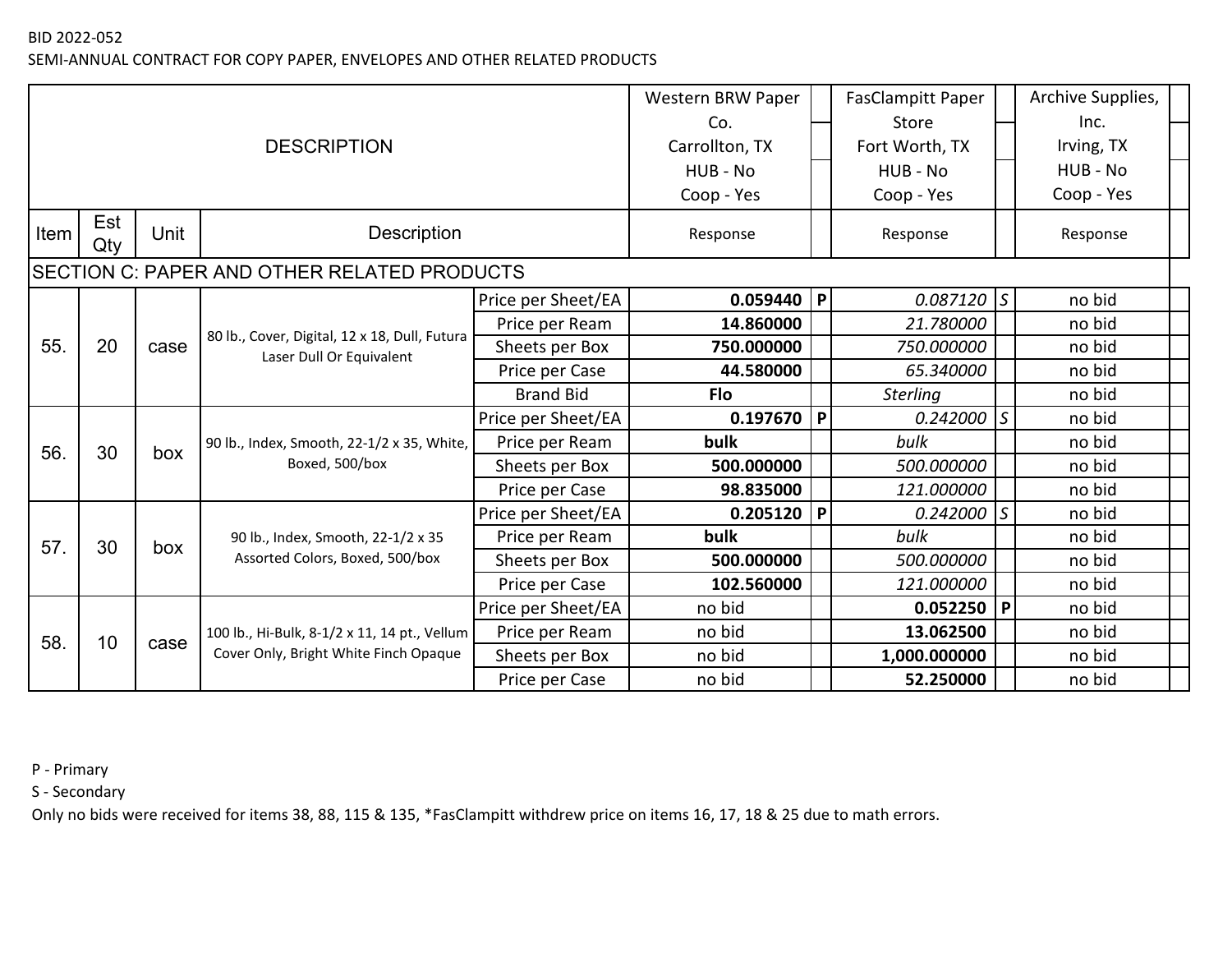SEMI-ANNUAL CONTRACT FOR COPY PAPER, ENVELOPES AND OTHER RELATED PRODUCTS

|      |            |        |                                                    |                    | Western BRW Paper |     | <b>FasClampitt Paper</b> |               | Archive Supplies, |
|------|------------|--------|----------------------------------------------------|--------------------|-------------------|-----|--------------------------|---------------|-------------------|
|      |            |        |                                                    |                    | Co.               |     | Store                    |               | Inc.              |
|      |            |        | <b>DESCRIPTION</b>                                 |                    | Carrollton, TX    |     | Fort Worth, TX           |               | Irving, TX        |
|      |            |        |                                                    |                    | HUB - No          |     | HUB - No                 |               | HUB - No          |
|      |            |        |                                                    |                    | Coop - Yes        |     | Coop - Yes               |               | Coop - Yes        |
| Item | Est<br>Qty | Unit   | <b>Description</b>                                 |                    | Response          |     | Response                 |               | Response          |
|      |            |        | <b>SECTION C: PAPER AND OTHER RELATED PRODUCTS</b> |                    |                   |     |                          |               |                   |
|      |            |        |                                                    | Price per Sheet/EA | no bid            |     | 0.651000                 | $\mathsf{P}$  | no bid            |
| 59.  | 5          | case   | 100 lb., Opus Gloss Cover, 28 x 40 sheets,         | Price per Ream     | no bid            |     | bulk                     |               | no bid            |
|      |            |        | White, Long Grain, Boxed, 400/box Only             | Sheets per Box     | no bid            |     | 400.000000               |               | no bid            |
|      |            |        |                                                    | Price per Case     | no bid            |     | 260.400000               |               | no bid            |
|      |            |        |                                                    | Price per Sheet/EA | no bid            |     | 0.111300                 | P             | no bid            |
| 60.  | 5          | case   | 9.1 pt. Invercote C2S Only, 18 x 12,               | Price per Ream     | no bid            |     | bulk                     |               | no bid            |
|      |            |        | 950/case                                           | Sheets per Box     | no bid            |     | 950.000000               |               | no bid            |
|      |            |        |                                                    | Price per Case     | no bid            |     | 105.735000               |               | no bid            |
|      |            |        |                                                    | Price per Sheet/EA | 41.640000         | ls. | 33.000000                | $\mathsf{P}$  | no bid            |
| 61.  | 75         | quarts | Fan A Part Adhesive - Nekoosa Only                 | <b>UOM</b>         | quart             |     | quart                    |               | no bid            |
|      |            |        |                                                    | Price per Case     | 41.640000         |     | 33.000000                |               | no bid            |
|      |            |        |                                                    | Price per Sheet/EA | 0.016860          | l P | 0.026280                 | $\mathcal{S}$ | no bid            |
|      |            |        | NCR Paper, 80 gsm ONLY, 8-1/2 x 11, 2              | Price per Ream     | 8.430000          |     | 13.140000                |               | no bid            |
| 62.  | 50         | case   | Part, Black Ink Transfer Only, Reverse,            | Sheets per Box     | 5,000.000000      |     | 5,000.000000             |               | no bid            |
|      |            |        | 5,000/case, Nekoosa Or Equivalent                  | Price per Case     | 84.300000         |     | 131.400000               |               | no bid            |
|      |            |        |                                                    | <b>Brand Bid</b>   | <b>Nekoosa</b>    |     | Pixelle                  |               | no bid            |
|      |            |        |                                                    | Price per Sheet/EA | 0.018980          | P   | 0.029670                 | $\mathcal{S}$ | no bid            |
|      |            |        | NCR Paper, 80 gsm ONLY, 8-1/2 x 11, 3              | Price per Ream     | 9.490000          |     | 13.335000                |               | no bid            |
| 63.  | 50         | case   | Part, Black Ink Transfer Only, Reverse,            | Sheets per Box     | 5,000.000000      |     | 5,000.000000             |               | no bid            |
|      |            |        | 5,000/case, Nekoosa Or Equivalent                  | Price per Case     | 94.900000         |     | 148.350000               |               | no bid            |
|      |            |        |                                                    | <b>Brand Bid</b>   | <b>Nekoosa</b>    |     | Pixelle                  |               | no bid            |

P - Primary

S - Secondary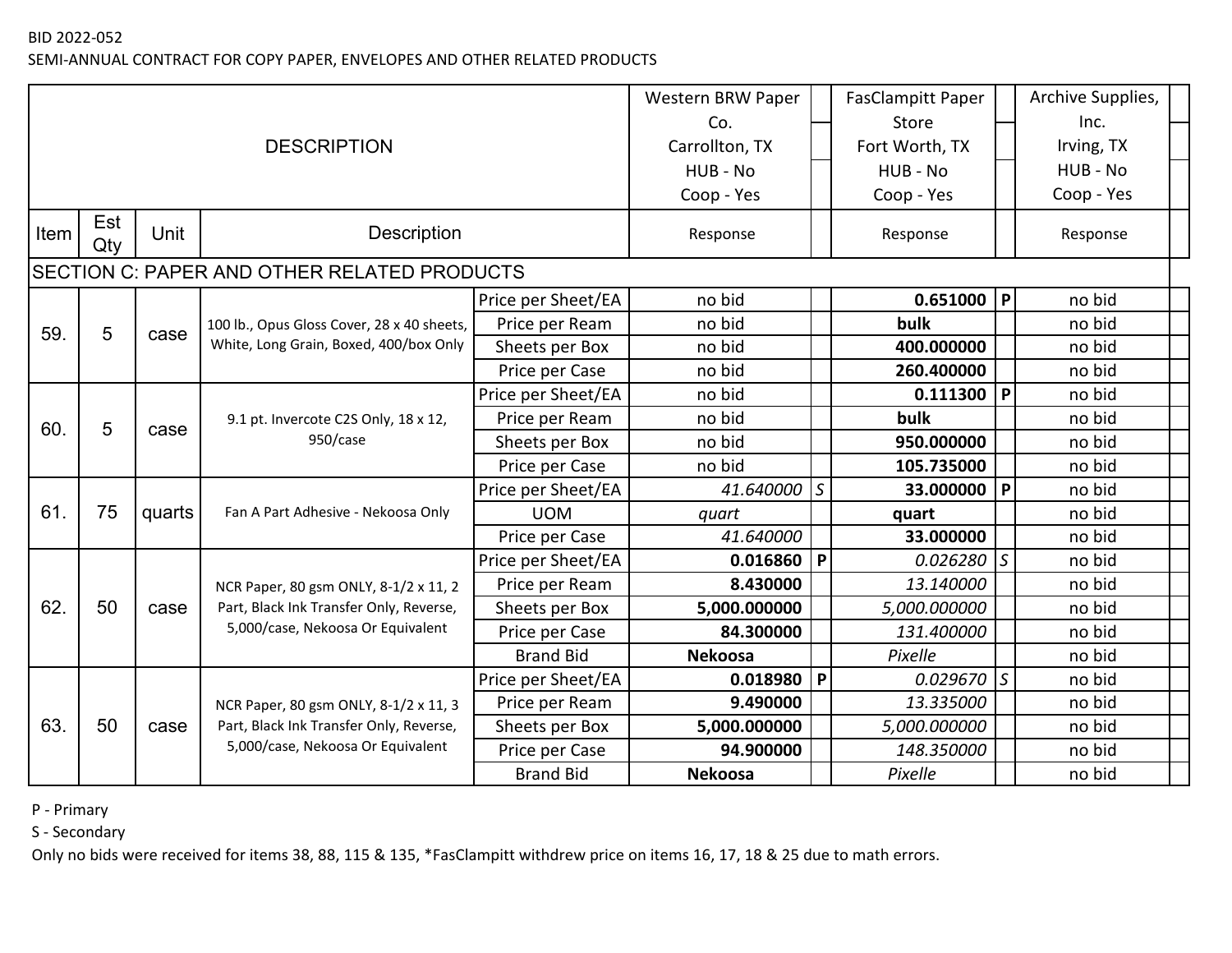SEMI-ANNUAL CONTRACT FOR COPY PAPER, ENVELOPES AND OTHER RELATED PRODUCTS

|      |            |      |                                             |                    | Western BRW Paper |              | <b>FasClampitt Paper</b> |               | Archive Supplies, |
|------|------------|------|---------------------------------------------|--------------------|-------------------|--------------|--------------------------|---------------|-------------------|
|      |            |      |                                             |                    | Co.               |              | Store                    |               | Inc.              |
|      |            |      | <b>DESCRIPTION</b>                          |                    | Carrollton, TX    |              | Fort Worth, TX           |               | Irving, TX        |
|      |            |      |                                             |                    | HUB - No          |              | HUB - No                 |               | HUB - No          |
|      |            |      |                                             |                    | Coop - Yes        |              | Coop - Yes               |               | Coop - Yes        |
| Item | Est<br>Qty | Unit | <b>Description</b>                          |                    | Response          |              | Response                 |               | Response          |
|      |            |      | SECTION C: PAPER AND OTHER RELATED PRODUCTS |                    |                   |              |                          |               |                   |
|      |            |      |                                             |                    |                   |              |                          |               |                   |
|      |            |      |                                             | Price per Sheet/EA | 0.020280          | $\mathsf{P}$ | $0.031710$ S             |               | no bid            |
|      |            |      | NCR Paper, 80 gsm ONLY, 8-1/2 x 11, 4       | Price per Ream     | 10.140000         |              | 15.855000                |               | no bid            |
| 64.  | 40         | case | Part, Black Ink Transfer Only, Reverse,     | Sheets per Box     | 5,000.000000      |              | 5,000.000000             |               | no bid            |
|      |            |      | 5,000/case, Nekoosa Or Equivalent           | Price per Case     | 101.400000        |              | 158.550000               |               | no bid            |
|      |            |      |                                             | <b>Brand Bid</b>   | <b>Nekoosa</b>    |              | Pixelle                  |               | no bid            |
|      |            |      |                                             | Price per Sheet/EA | 0.021420          | $\mathsf{P}$ | $0.037370$ S             |               | no bid            |
|      |            |      | NCR Paper, 80 gsm ONLY, 8-1/2 x 14, 2       | Price per Ream     | 10.710000         |              | 18.685000                |               | no bid            |
| 65.  | 25         | case | Part, White CF, Black Ink Transfer Only,    | Sheets per Box     | 5,000.000000      |              | 5,000.000000             |               | no bid            |
|      |            |      | 5,000/case, Nekoosa Or Equivalent           | Price per Case     | 107.100000        |              | 186.850000               |               | no bid            |
|      |            |      |                                             | <b>Brand Bid</b>   | <b>Nekoosa</b>    |              | Pixelle                  |               | no bid            |
|      |            |      |                                             | Price per Sheet/EA | 0.024140          | $\mathsf{P}$ | 0.042190                 | $\mathcal{S}$ | no bid            |
|      |            |      | NCR Paper, 80 gsm ONLY, 8-1/2 x 14, 3       | Price per Ream     | 12.070000         |              | 21.095000                |               | no bid            |
| 66.  | 25         | case | Part, Black Ink Transfer Only, Reverse,     | Sheets per Box     | 5,000.000000      |              | 5,000.000000             |               | no bid            |
|      |            |      | 5,000/case, Nekoosa Or Equivalent           | Price per Case     | 120.700000        |              | 210.950000               |               | no bid            |
|      |            |      |                                             | <b>Brand Bid</b>   | <b>Nekoosa</b>    |              | Pixelle                  |               | no bid            |
|      |            |      |                                             | Price per Sheet/EA | 0.025800          | $\mathsf{P}$ | $0.045090$ S             |               | no bid            |
|      |            |      | NCR Paper, 80 gsm ONLY, 8-1/2 x 14, 4       | Price per Ream     | 12.900000         |              | 22.545000                |               | no bid            |
| 67.  | 25         | case | Part, Black Ink Transfer Only, Reverse      | Sheets per Box     | 5,000.000000      |              | 5,000.000000             |               | no bid            |
|      |            |      | 5,000/case, Nekoosa Or Equivalent           | Price per Case     | 129.000000        |              | 225.450000               |               | no bid            |
|      |            |      |                                             | <b>Brand Bid</b>   | <b>Nekoosa</b>    |              | Pixelle                  |               | no bid            |

P - Primary

S - Secondary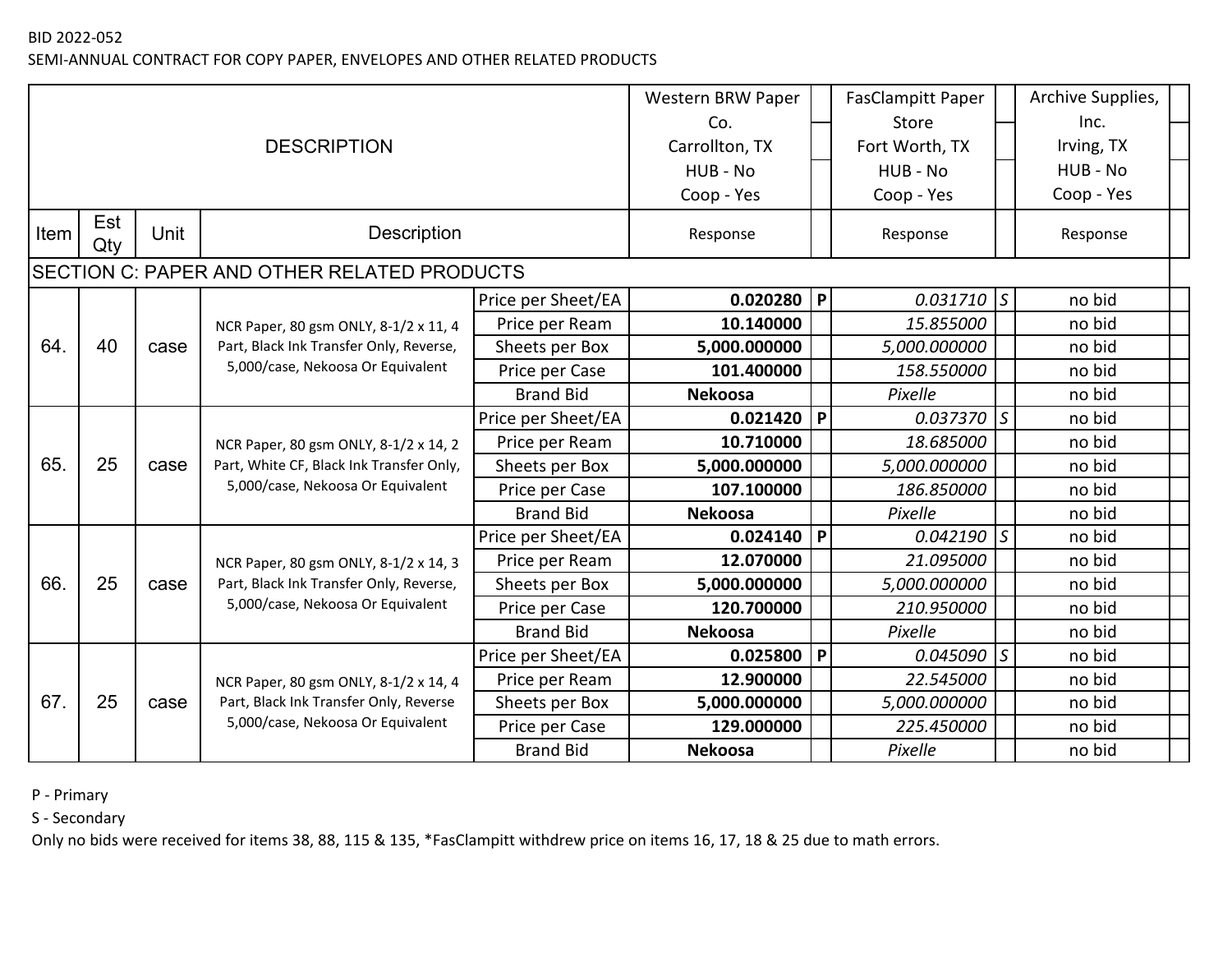SEMI-ANNUAL CONTRACT FOR COPY PAPER, ENVELOPES AND OTHER RELATED PRODUCTS

|      |            |      |                                                                                |                    | Western BRW Paper |                | <b>FasClampitt Paper</b> |               | Archive Supplies, |  |
|------|------------|------|--------------------------------------------------------------------------------|--------------------|-------------------|----------------|--------------------------|---------------|-------------------|--|
|      |            |      |                                                                                |                    | Co.               |                | Store                    |               | Inc.              |  |
|      |            |      | <b>DESCRIPTION</b>                                                             |                    | Carrollton, TX    |                | Fort Worth, TX           |               | Irving, TX        |  |
|      |            |      |                                                                                |                    | HUB - No          |                | HUB - No                 |               | HUB - No          |  |
|      |            |      |                                                                                |                    | Coop - Yes        |                | Coop - Yes               |               | Coop - Yes        |  |
| Item | Est<br>Qty | Unit | <b>Description</b>                                                             |                    | Response          |                | Response                 |               | Response          |  |
|      |            |      | <b>SECTION C: PAPER AND OTHER RELATED PRODUCTS</b>                             |                    |                   |                |                          |               |                   |  |
|      |            |      |                                                                                | Price per Sheet/EA | 0.013460          | P              | $0.023520$ S             |               | no bid            |  |
|      |            |      | NCR Paper, 80 gsm ONLY, 8-1/2 x 11, 1                                          | Price per Ream     | 6.730000          |                | 11.760000                |               | no bid            |  |
| 68.  | 20         | case | Part, White CF, Black Ink Transfer Only,                                       | Sheets per Box     | 5,000.000000      |                | 5,000.000000             |               | no bid            |  |
|      |            |      | 5,000/case, Nekoosa Or Equivalent                                              | Price per Case     | 67.300000         |                | 117.600000               |               | no bid            |  |
|      |            |      |                                                                                | <b>Brand Bid</b>   | <b>Nekoosa</b>    |                | Pixelle                  |               | no bid            |  |
|      |            |      |                                                                                | Price per Sheet/EA | 0.018780          | $\overline{P}$ | $0.032880$ S             |               | no bid            |  |
|      |            |      | NCR Paper, 80 gsm ONLY, 8-1/2 x 11, 1                                          | Price per Ream     | 9.390000          |                | 16.440000                |               | no bid            |  |
| 69.  | 20         | case | Part, White CB, Black Ink Transfer Only,                                       | Sheets per Box     | 5,000.000000      |                | 5,000.000000             |               | no bid            |  |
|      |            |      | 5,000/case, Nekoosa Or Equivalent                                              | Price per Case     | 93.900000         |                | 164.400000               |               | no bid            |  |
|      |            |      |                                                                                | <b>Brand Bid</b>   | <b>Nekoosa</b>    |                | Pixelle                  |               | no bid            |  |
|      |            |      |                                                                                | Price per Sheet/EA | 0.022760          | $\mathsf{P}$   | 0.039840                 | $\mathcal{S}$ | no bid            |  |
|      |            |      | NCR Paper, 80 gsm ONLY, 8-1/2 x 11, 1                                          | Price per Ream     | 11.380000         |                | 19.920000                |               | no bid            |  |
| 70.  | 20         | case | Part, White CFB, Black Ink Transfer Only,                                      | Sheets per Box     | 5,000.000000      |                | 5,000.000000             |               | no bid            |  |
|      |            |      | 5,000/case, Nekoosa Or Equivalent                                              | Price per Case     | 113.800000        |                | 199.200000               |               | no bid            |  |
|      |            |      |                                                                                | <b>Brand Bid</b>   | <b>Nekoosa</b>    |                | Pixelle                  |               | no bid            |  |
|      |            |      |                                                                                | Price per Sheet/EA | 0.014820          | P              | 0.023960                 | $\mathsf S$   | no bid            |  |
|      |            |      | NCR Paper, 80 gsm ONLY, 8-1/2 x 11, 1<br>Part, CF, Colors: Yellow, Pink, Blue, | Price per Ream     | 7.410000          |                | 11.980000                |               | no bid            |  |
| 71.  | 20         | case | Green, Goldenrod, Black Ink Transfer Only                                      | Sheets per Box     | 5,000.000000      |                | 5,000.000000             |               | no bid            |  |
|      |            |      | 5,000/case, Nekoosa Or Equivalent                                              | Price per Case     | 74.100000         |                | 119.800000               |               | no bid            |  |
|      |            |      |                                                                                | <b>Brand Bid</b>   | <b>Nekoosa</b>    |                | Pixelle                  |               | no bid            |  |

P - Primary

S - Secondary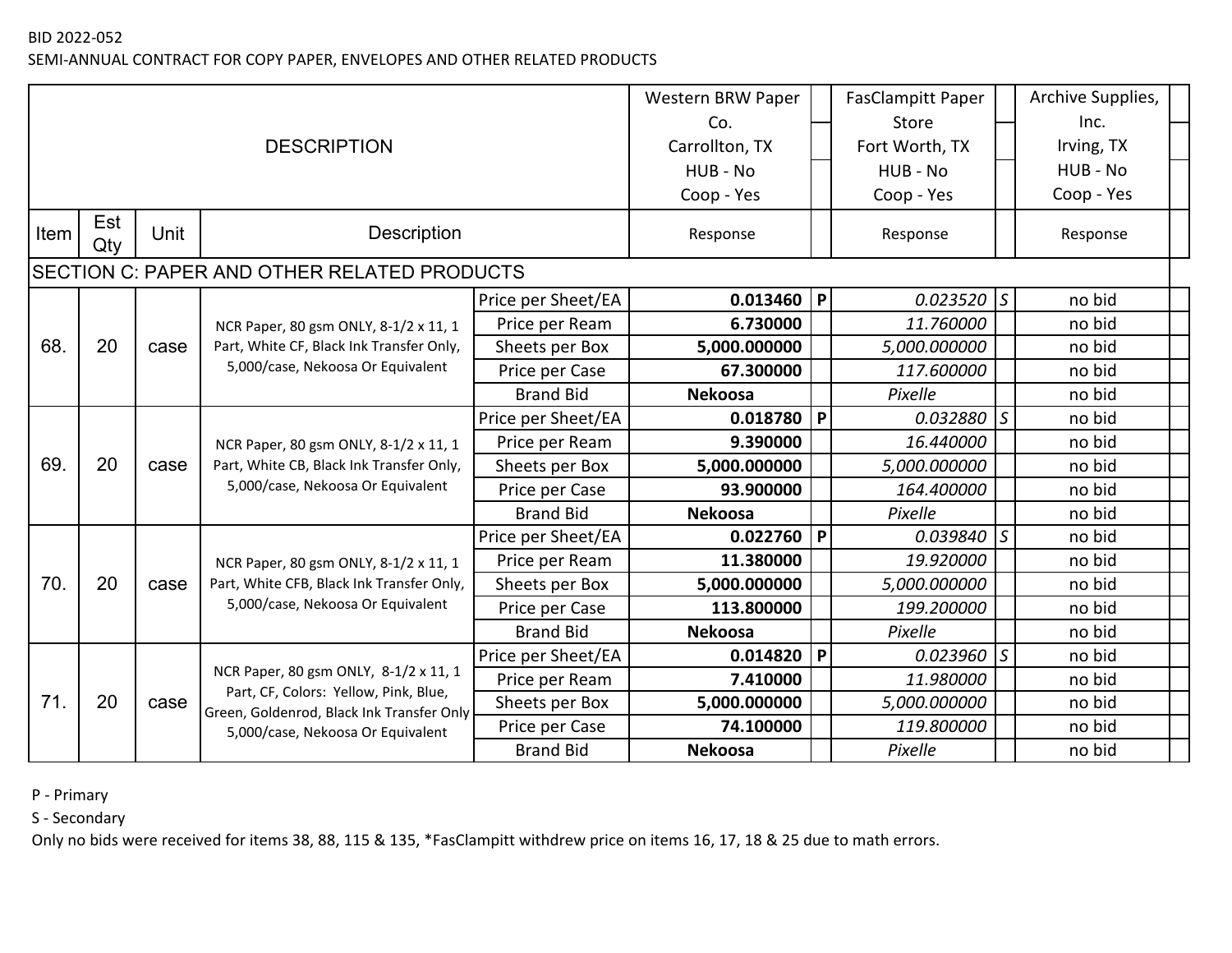SEMI-ANNUAL CONTRACT FOR COPY PAPER, ENVELOPES AND OTHER RELATED PRODUCTS

|      |            |      |                                                                                 |                    | Western BRW Paper |                | <b>FasClampitt Paper</b> |               | Archive Supplies, |  |
|------|------------|------|---------------------------------------------------------------------------------|--------------------|-------------------|----------------|--------------------------|---------------|-------------------|--|
|      |            |      |                                                                                 |                    | Co.               |                | Store                    |               | Inc.              |  |
|      |            |      | <b>DESCRIPTION</b>                                                              |                    | Carrollton, TX    |                | Fort Worth, TX           |               | Irving, TX        |  |
|      |            |      |                                                                                 |                    | HUB - No          |                | HUB - No                 |               | HUB - No          |  |
|      |            |      |                                                                                 |                    | Coop - Yes        |                | Coop - Yes               |               | Coop - Yes        |  |
| Item | Est<br>Qty | Unit | <b>Description</b>                                                              |                    | Response          |                | Response                 |               | Response          |  |
|      |            |      | <b>SECTION C: PAPER AND OTHER RELATED PRODUCTS</b>                              |                    |                   |                |                          |               |                   |  |
|      |            |      |                                                                                 | Price per Sheet/EA | 0.019060          | P              | $0.033280$ S             |               | no bid            |  |
|      |            |      | NCR Paper, 80 gsm ONLY, 8-1/2 x 11, 1                                           | Price per Ream     | 9.530000          |                | 16.640000                |               | no bid            |  |
| 72.  | 20         | case | Part, CB, Colors: Yellow, Pink, Blue,<br>Green, Goldenrod, Black Ink Transfer   | Sheets per Box     | 5,000.000000      |                | 5,000.000000             |               | no bid            |  |
|      |            |      | Only, 5,000/case, Nekoosa Or Equivalent                                         | Price per Case     | 95.300000         |                | 166.400000               |               | no bid            |  |
|      |            |      |                                                                                 | <b>Brand Bid</b>   | <b>Nekoosa</b>    |                | Pixelle                  |               | no bid            |  |
|      |            |      |                                                                                 | Price per Sheet/EA | 0.023020          | $\overline{P}$ | $0.040240$ S             |               | no bid            |  |
|      |            |      | NCR Paper, 80 gsm ONLY, 8-1/2 x 11, 1<br>Part, CFB, Colors: Yellow, Pink, Blue, | Price per Ream     | 11.510000         |                | 20.120000                |               | no bid            |  |
| 73.  | 20         | case | Green, Goldenrod, Black Ink Transfer                                            | Sheets per Box     | 5,000.000000      |                | 5,000.000000             |               | no bid            |  |
|      |            |      | Only, 5,000/case Nekoosa Or Equivalent                                          | Price per Case     | 115.100000        |                | 201.200000               |               | no bid            |  |
|      |            |      |                                                                                 | <b>Brand Bid</b>   | <b>Nekoosa</b>    |                | Pixelle                  |               | no bid            |  |
|      |            |      |                                                                                 | Price per Sheet/EA | 0.017080          | P              | 0.030100                 | $\mathcal{S}$ | no bid            |  |
|      |            |      | NCR Paper, 80 gsm ONLY, 8-1/2 x 14, 1                                           | Price per Ream     | 8.540000          |                | 15.050000                |               | no bid            |  |
| 74.  | 20         | case | Part, White CF, Black Ink Transfer Only,                                        | Sheets per Box     | 5,000.000000      |                | 5,000.000000             |               | no bid            |  |
|      |            |      | 5,000/case, Nekoosa Or Equivalent                                               | Price per Case     | 85.400000         |                | 150.500000               |               | no bid            |  |
|      |            |      |                                                                                 | <b>Brand Bid</b>   | <b>Nekoosa</b>    |                | Pixelle                  |               | no bid            |  |
|      |            |      |                                                                                 | Price per Sheet/EA | 0.023760          | $\mathsf{P}$   | 0.042090                 | $\mathcal{S}$ | no bid            |  |
|      |            |      | NCR Paper, 80 gsm ONLY, 8-1/2 x 14, 1                                           | Price per Ream     | 11.880000         |                | 21.045000                |               | no bid            |  |
| 75.  | 20         | case | Part, White CB, Black Ink Transfer Only,                                        | Sheets per Box     | 5,000.000000      |                | 5,000.000000             |               | no bid            |  |
|      |            |      | 5,000/case, Nekoosa Or Equivalent                                               | Price per Case     | 118.800000        |                | 210.450000               |               | no bid            |  |
|      |            |      |                                                                                 | <b>Brand Bid</b>   | <b>Nekoosa</b>    |                | Pixelle                  |               | no bid            |  |

P - Primary

S - Secondary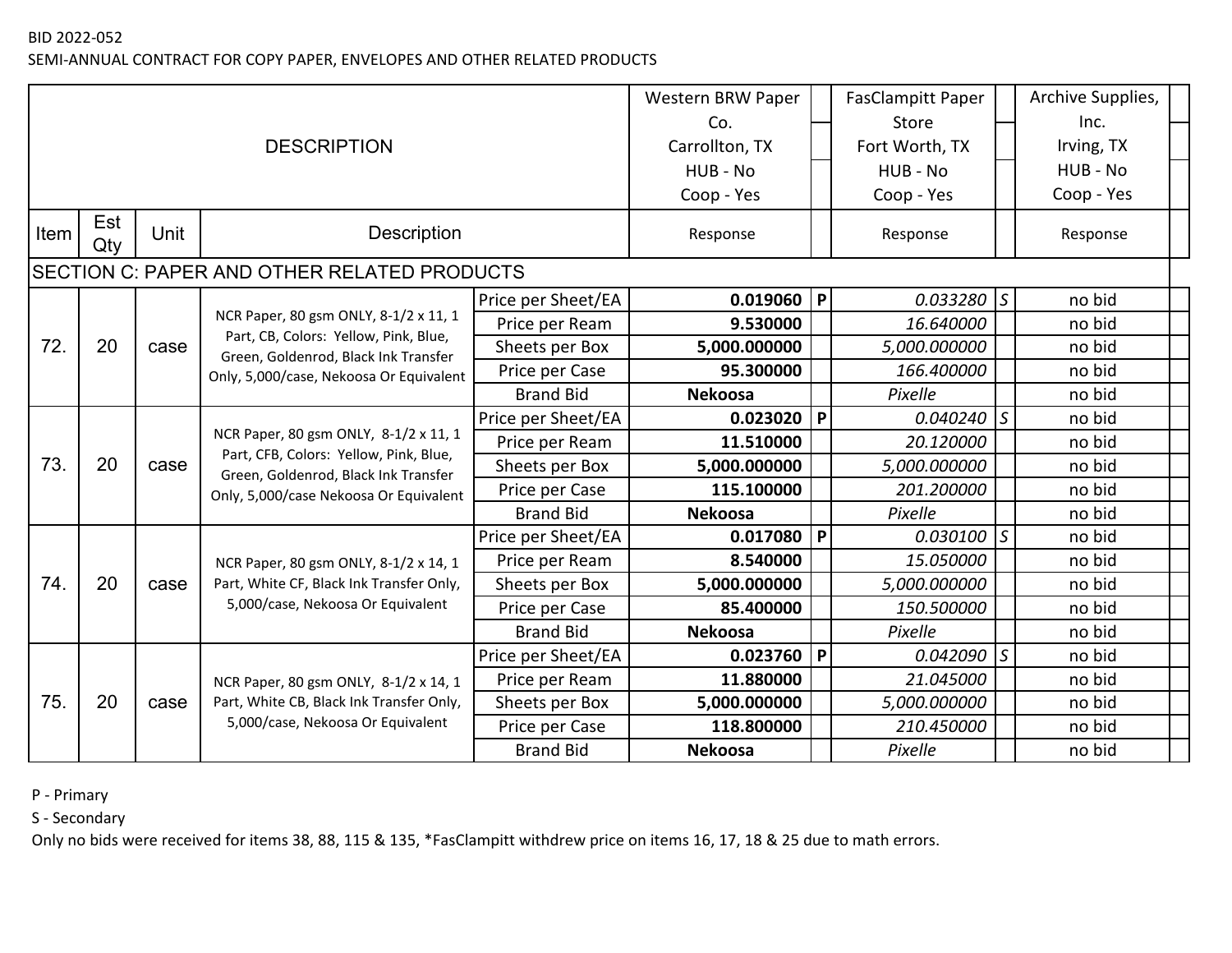SEMI-ANNUAL CONTRACT FOR COPY PAPER, ENVELOPES AND OTHER RELATED PRODUCTS

|      |            |      |                                                                                |                    | Western BRW Paper |              | <b>FasClampitt Paper</b> |               | Archive Supplies, |
|------|------------|------|--------------------------------------------------------------------------------|--------------------|-------------------|--------------|--------------------------|---------------|-------------------|
|      |            |      |                                                                                |                    | Co.               |              | Store                    |               | Inc.              |
|      |            |      | <b>DESCRIPTION</b>                                                             |                    | Carrollton, TX    |              | Fort Worth, TX           |               | Irving, TX        |
|      |            |      |                                                                                |                    | HUB - No          |              | HUB - No                 |               | HUB - No          |
|      |            |      |                                                                                |                    | Coop - Yes        |              | Coop - Yes               |               | Coop - Yes        |
| Item | Est<br>Qty | Unit | <b>Description</b>                                                             |                    | Response          |              | Response                 |               | Response          |
|      |            |      | SECTION C: PAPER AND OTHER RELATED PRODUCTS                                    |                    |                   |              |                          |               |                   |
|      |            |      |                                                                                | Price per Sheet/EA | 0.029020          | P            | $0.050990$ S             |               | no bid            |
|      |            |      | NCR Paper, 80 gsm ONLY, 8-1/2 x 14, 1                                          | Price per Ream     | 14.510000         |              | 25.495000                |               | no bid            |
| 76.  | 20         | case | Part, White CFB, Black Ink Transfer Only,                                      | Sheets per Box     | 5,000.000000      |              | 5,000.000000             |               | no bid            |
|      |            |      | 5,000/case, Nekoosa Or Equivalent                                              | Price per Case     | 145.100000        |              | 254.950000               |               | no bid            |
|      |            |      |                                                                                | <b>Brand Bid</b>   | <b>Nekoosa</b>    |              | Pixelle                  |               | no bid            |
|      |            |      |                                                                                | Price per Sheet/EA | 0.018840          | P            | 0.030660                 | $\mathcal{S}$ | no bid            |
|      |            |      | NCR Paper, 80 gsm ONLY, 8-1/2 x 14, 1                                          | Price per Ream     | 9.420000          |              | 15.330000                |               | no bid            |
| 77.  | 20         | case | Part, CF, Colors: Yellow, Pink, Blue,<br>Green, Goldenrod, Black Ink Transfer  | Sheets per Box     | 5,000.000000      |              | 5,000.000000             |               | no bid            |
|      |            |      | Only, 5,000/case, Nekoosa Or Equivalent                                        | Price per Case     | 94.200000         |              | 153.300000               |               | no bid            |
|      |            |      |                                                                                | <b>Brand Bid</b>   | <b>Nekoosa</b>    |              | Pixelle                  |               | no bid            |
|      |            |      |                                                                                | Price per Sheet/EA | 0.024080          | $\mathsf{P}$ | $0.042090$ S             |               | no bid            |
|      |            |      | NCR Paper, 80 gsm ONLY, 8-1/2 x 14, 1<br>Part, CB, Colors: Yellow, Pink, Blue, | Price per Ream     | 12.040000         |              | 21.045000                |               | no bid            |
| 78.  | 20         | case | Green, Goldenrod, Black Ink Transfer                                           | Sheets per Box     | 5,000.000000      |              | 5,000.000000             |               | no bid            |
|      |            |      | Only, 5,000/case, Nekoosa Or Equivalent                                        | Price per Case     | 120.400000        |              | 210.450000               |               | no bid            |
|      |            |      |                                                                                | <b>Brand Bid</b>   | <b>Nekoosa</b>    |              | Pixelle                  |               | no bid            |
|      |            |      | NCR Paper, 80 gsm ONLY, 8-1/2 x 14, 1                                          | Price per Sheet/EA | 0.029320          | P            | $0.030660$ S             |               | no bid            |
|      |            |      | Part, CFB, Colors: Yellow, Pink, Blue,                                         | Price per Ream     | 14.660000         |              | 15.330000                |               | no bid            |
| 79.  | 20         | case | Green, Goldenrod, Black Ink Transfer                                           | Sheets per Box     | 5,000.000000      |              | 5,000.000000             |               | no bid            |
|      |            |      | Only, 5,000/case, Nekoosa Or Equivalent                                        | Price per Case     | 146.600000        |              | 153.300000               |               | no bid            |
|      |            |      |                                                                                | <b>Brand Bid</b>   | <b>Nekoosa</b>    |              | Pixelle                  |               | no bid            |

P - Primary

S - Secondary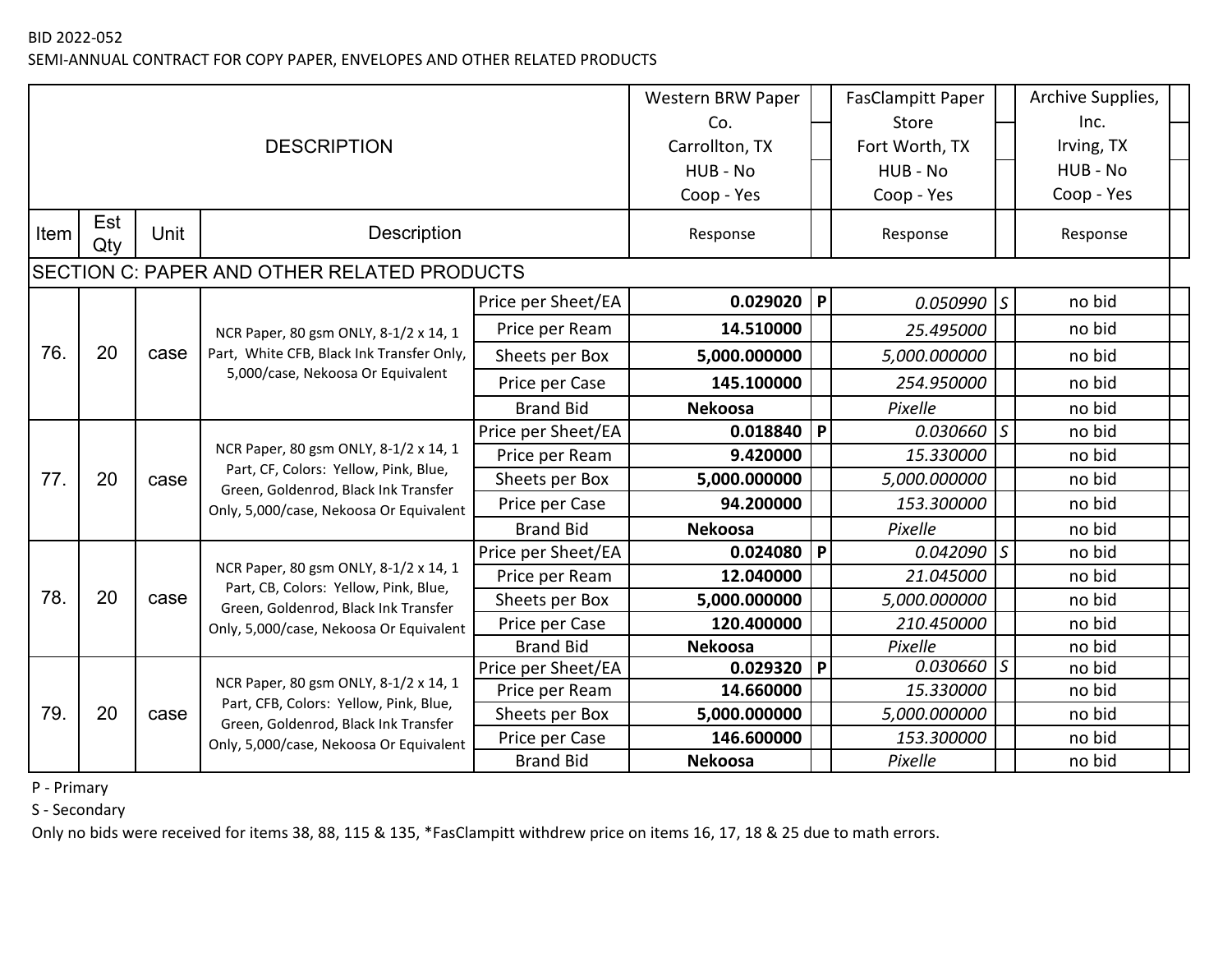SEMI-ANNUAL CONTRACT FOR COPY PAPER, ENVELOPES AND OTHER RELATED PRODUCTS

|      | <b>DESCRIPTION</b> |      |                                                                                                                                                                                               |                                                                                              | Western BRW Paper<br>Co.<br>Carrollton, TX<br>HUB - No              |              | <b>FasClampitt Paper</b><br>Store<br>Fort Worth, TX<br>HUB - No | Archive Supplies,<br>Inc.<br>Irving, TX<br>HUB - No |
|------|--------------------|------|-----------------------------------------------------------------------------------------------------------------------------------------------------------------------------------------------|----------------------------------------------------------------------------------------------|---------------------------------------------------------------------|--------------|-----------------------------------------------------------------|-----------------------------------------------------|
| Item | Est<br>Qty         | Unit | <b>Description</b>                                                                                                                                                                            |                                                                                              | Coop - Yes<br>Response                                              |              | Coop - Yes<br>Response                                          | Coop - Yes<br>Response                              |
|      |                    |      | SECTION C: PAPER AND OTHER RELATED PRODUCTS                                                                                                                                                   |                                                                                              |                                                                     |              |                                                                 |                                                     |
|      |                    |      |                                                                                                                                                                                               | Price per Sheet/EA                                                                           | 0.043720                                                            | P            | $0.070920$ S                                                    | no bid                                              |
| 80.  | 20                 | case | NCR Manila Card, 170gsm ONLY, 8-1/2 x<br>14, 1 Part, CF, Black Ink Transfer Only,<br>2,500/case, Nekoosa Or Equivalent                                                                        | Price per Ream<br>Sheets per Box<br>Price per Case                                           | 10.930000<br>2,500.000000<br>109.300000                             |              | 17.730000<br>3,000.000000<br>212.760000                         | no bid<br>no bid<br>no bid                          |
|      |                    |      |                                                                                                                                                                                               | <b>Brand Bid</b>                                                                             | <b>Nekoosa</b><br>0.014500                                          | P            | Pixelle<br>no bid                                               | no bid<br>no bid                                    |
| 81.  | 20                 | case | NCR Computer Paper, 21 lbs., 9-1/2 x 11,<br>1 Part, Bright White, Laser Bond,<br>Continuous Form, 1/2" Pin-Fed Perfs Each<br>Side                                                             | Price per Sheet/EA<br>Price per Ream<br>Sheets per Box<br>Price per Case                     | bulk<br>2,200.000000<br>31.900000                                   |              | no bid<br>no bid<br>no bid                                      | no bid<br>no bid<br>no bid                          |
| 82.  | 20                 | case | NCR Computer Paper, 80 gsm., 9-1/2 x 11,<br>2 Part, Bright White, White CFB, White CF,<br>Laser Bond, Continuous Form, 1/2" Pin-<br>Fed Perfs Each Side, Carbonless, Nekoosa<br>Or Equivalent | Price per Sheet/EA<br>Price per Ream<br>Sheets per Box<br>Price per Case<br><b>Brand Bid</b> | 0.034250<br>bulk<br>1,400.000000<br>47.950000<br><b>Print Works</b> | P            | no bid<br>no bid<br>no bid<br>no bid<br>no bid                  | no bid<br>no bid<br>no bid<br>no bid<br>no bid      |
| 83.  | 20                 | case | NCR Computer Paper, 19 lbs., 9-1/2 x 11,<br>3 Part, Bright White, White CFB, White CF,<br>Laser Bond, Continuous Form, 1/2" Pin-<br>Fed Perfs Each Side, Carbonless, Nekoosa<br>Or Equivalent | Price per Sheet/EA<br>Price per Ream<br>Sheets per Box<br>Price per Case<br><b>Brand Bid</b> | 0.052760<br>bulk<br>1,000.000000<br>52.760000<br><b>Print Works</b> | $\mathsf{P}$ | no bid<br>no bid<br>no bid<br>no bid<br>no bid                  | no bid<br>no bid<br>no bid<br>no bid<br>no bid      |

P - Primary

S - Secondary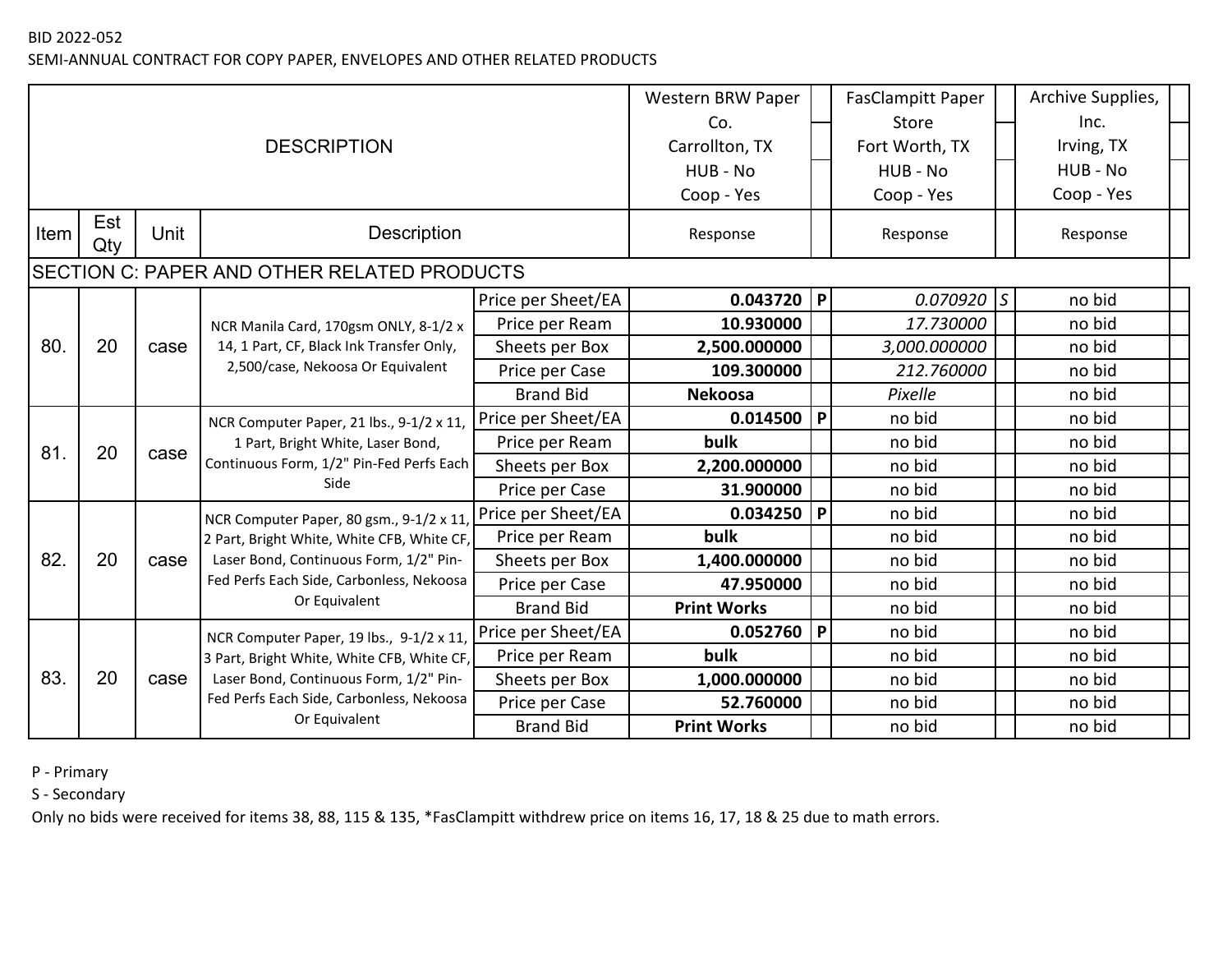SEMI-ANNUAL CONTRACT FOR COPY PAPER, ENVELOPES AND OTHER RELATED PRODUCTS

|      |            |      |                                                                                    | <b>FasClampitt Paper</b> |                    | Archive Supplies, |                |   |            |
|------|------------|------|------------------------------------------------------------------------------------|--------------------------|--------------------|-------------------|----------------|---|------------|
|      |            |      |                                                                                    |                          | Co.                |                   | Store          |   | Inc.       |
|      |            |      | <b>DESCRIPTION</b>                                                                 |                          | Carrollton, TX     |                   | Fort Worth, TX |   | Irving, TX |
|      |            |      |                                                                                    |                          | HUB - No           |                   | HUB - No       |   | HUB - No   |
|      |            |      |                                                                                    |                          | Coop - Yes         |                   | Coop - Yes     |   | Coop - Yes |
| Item | Est<br>Qty | Unit | <b>Description</b>                                                                 |                          | Response           |                   | Response       |   | Response   |
|      |            |      | SECTION C: PAPER AND OTHER RELATED PRODUCTS                                        |                          |                    |                   |                |   |            |
|      |            |      |                                                                                    | Price per Sheet/EA       | 0.054860           | P                 | no bid         |   | no bid     |
|      |            |      | NCR Computer Paper, 19 lbs., 9-1/2 x 11,                                           | Price per Ream           | bulk               |                   | no bid         |   | no bid     |
| 84.  | 20         | case | 3 Part, W/C/P Black Ink Transfer,<br>Continuous Form, 1/2" Pin-Fed Perfs Each      | Sheets per Box           | 1,000.000000       |                   | no bid         |   | no bid     |
|      |            |      | Side, Carbonless, Nekoosa Or Equivalent                                            | Price per Case           | 54.860000          |                   | no bid         |   | no bid     |
|      |            |      |                                                                                    | <b>Brand Bid</b>         | <b>Print Works</b> |                   | no bid         |   | no bid     |
|      |            |      |                                                                                    | Price per Sheet/EA       | 0.024400           | P                 | no bid         |   | no bid     |
| 85.  | 20         | case | Green Bar Computer Paper, 14-7/8 x 11, 1                                           | Price per Ream           | bulk               |                   | no bid         |   | no bid     |
|      |            |      | Part                                                                               | Sheets per Box           | 2,200.000000       |                   | no bid         |   | no bid     |
|      |            |      |                                                                                    | Price per Case           | 53.680000          |                   | no bid         |   | no bid     |
|      |            |      | Labels, 3-1/2 W x 3/4 L, 2-Up, Cut Sheet,                                          | Price per Sheet/EA       | no bid             |                   | 0.405000       | P | no bid     |
| 86.  | 50         | case | Bright White, Laser Quality, 28 labels per                                         | Price per Ream           | no bid             |                   | bulk           |   | no bid     |
|      |            |      | sheet, 1,000 Sheets per case consisting of                                         | Sheets per Box           | no bid             |                   | 1,000.000000   |   | no bid     |
|      |            |      | 4-250 sheets wrapped packets                                                       | Price per Case           | no bid             |                   | 405.000000     |   | no bid     |
|      |            |      | Labels, 4 W x 1-7/16 L, 2-Up, Cut Sheet,                                           | Price per Sheet/EA       | no bid             |                   | 0.405000       | P | no bid     |
| 87.  | 50         | case | Bright White, Laser Quality, 14 labels per                                         | Price per Ream           | no bid             |                   | bulk           |   | no bid     |
|      |            |      | sheet, 1,000 Sheets per case consisting of                                         | Sheets per Box           | no bid             |                   | 1,000.000000   |   | no bid     |
|      |            |      | 4-250 sheets wrapped packets                                                       | Price per Case           | no bid             |                   | 405.000000     |   | no bid     |
|      |            |      |                                                                                    | Price per Sheet/EA       | no bid             |                   | no bid         |   | no bid     |
| 88.  | 50         | case | Computer Labels, 3.3 x 15/16, 4-Up, 48<br>labels per sheet, 20,000/box, Continuous | Price per Ream           | no bid             |                   | no bid         |   | no bid     |
|      |            |      | Feed                                                                               | Sheets per Box           | no bid             |                   | no bid         |   | no bid     |
|      |            |      |                                                                                    | Price per Case           | no bid             |                   | no bid         |   | no bid     |

P - Primary

S - Secondary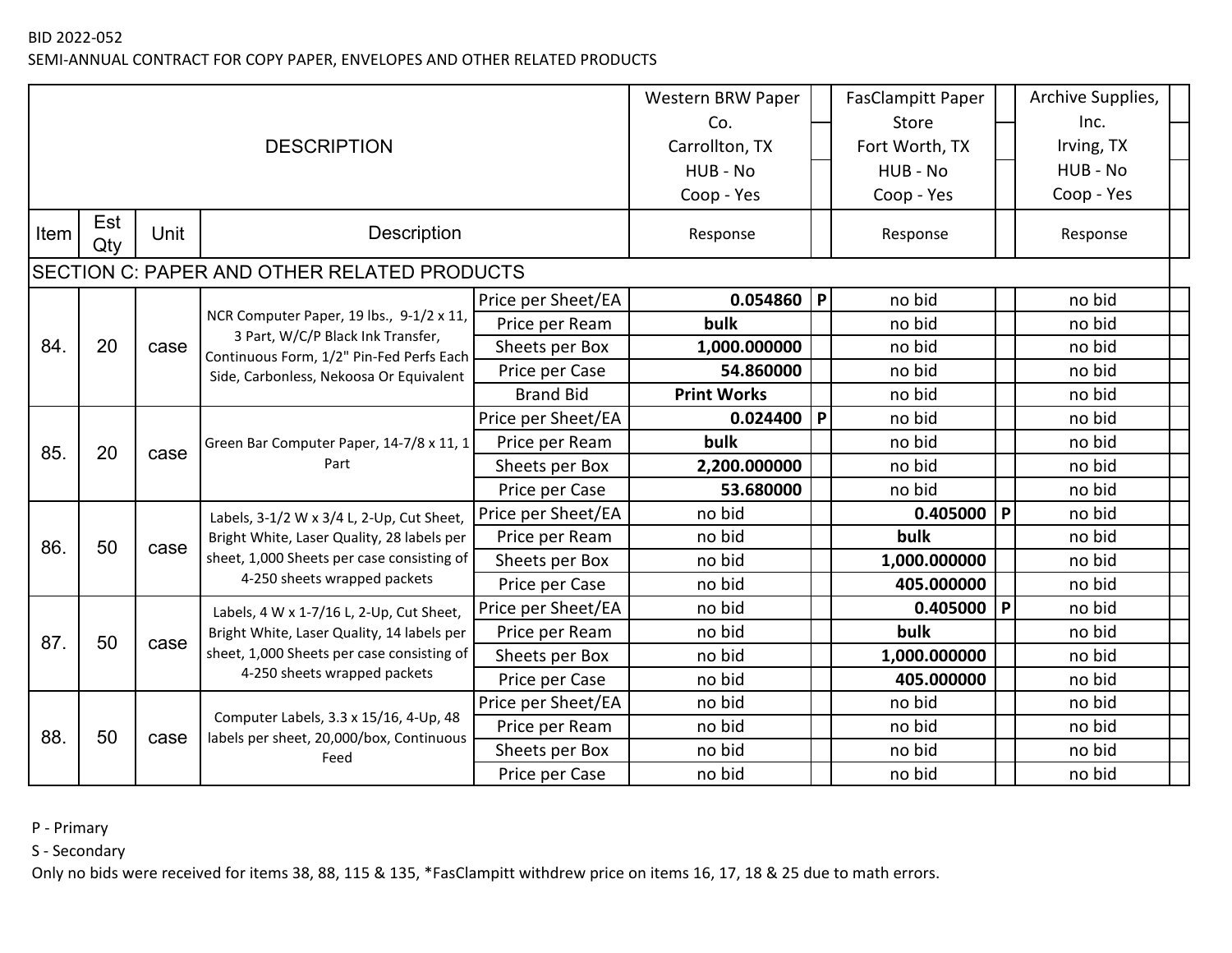SEMI-ANNUAL CONTRACT FOR COPY PAPER, ENVELOPES AND OTHER RELATED PRODUCTS

|      |            |      |                                             |                    | Western BRW Paper | <b>FasClampitt Paper</b> |              | Archive Supplies, |
|------|------------|------|---------------------------------------------|--------------------|-------------------|--------------------------|--------------|-------------------|
|      |            |      |                                             |                    | Co.               | Store                    |              | Inc.              |
|      |            |      | <b>DESCRIPTION</b>                          |                    | Carrollton, TX    | Fort Worth, TX           |              | Irving, TX        |
|      |            |      |                                             |                    | HUB - No          | HUB - No                 |              | HUB - No          |
|      |            |      |                                             |                    | Coop - Yes        | Coop - Yes               |              | Coop - Yes        |
| Item | Est<br>Qty | Unit | <b>Description</b>                          |                    | Response          | Response                 |              | Response          |
|      |            |      | SECTION C: PAPER AND OTHER RELATED PRODUCTS |                    |                   |                          |              |                   |
|      |            |      |                                             | Price per Sheet/EA | no bid            | 0.405000                 | P            | no bid            |
| 89.  | 20         | case | Labels, 4 x 3-1/3, 6-Up, Fluorescent Green, | Price per Ream     | no bid            | bulk                     |              | no bid            |
|      |            |      | 100 sheets/box                              | Sheets per Box     | no bid            | 1,000.000000             |              | no bid            |
|      |            |      |                                             | Price per Case     | no bid            | 405.000000               |              | no bid            |
|      |            |      |                                             | Price per Sheet/EA | no bid            | 0.468750                 | $\mathsf{P}$ | no bid            |
| 90.  | 20         | case | #6 Tag with Reinforced Hole, Manila, 10     | Price per Ream     | no bid            | 117.190000               |              | no bid            |
|      |            |      | Pt., Gangs of 4, No Perforation             | Sheets per Box     | no bid            | 1,000.000000             |              | no bid            |
|      |            |      |                                             | Price per Case     | no bid            | 468.750000               |              | no bid            |
|      |            |      |                                             | Price per Sheet/EA | no bid            | $0.468750$   P           |              | no bid            |
| 91.  | 20         |      | #6 Tag with Reinforced Hole, Hot Colors,    | Price per Ream     | no bid            | 117.190000               |              | no bid            |
|      |            | case | 10 Pt., Gangs of 4, No Perforation          | Sheets per Box     | no bid            | 1,000.000000             |              | no bid            |
|      |            |      |                                             | Price per Case     | no bid            | 468.750000               |              | no bid            |
|      |            |      |                                             | Price per Sheet/EA | no bid            | 0.593750                 | P            | no bid            |
| 92.  | 20         | case | #8 Tag with Reinforced Hole, Manila, 10     | Price per Ream     | no bid            | 148.437500               |              | no bid            |
|      |            |      | Pt., Gangs of 4, No Perforation             | Sheets per Box     | no bid            | 1,000.000000             |              | no bid            |
|      |            |      |                                             | Price per Case     | no bid            | 593.750000               |              | no bid            |
|      |            |      |                                             | Price per Sheet/EA | no bid            | 0.593750                 | P            | no bid            |
| 93.  | 20         | case | #8 Tag with Reinforced Hole, Hot Colors,    | Price per Ream     | no bid            | 148.437500               |              | no bid            |
|      |            |      | 10 Pt., Gangs of 4, No Perforation          | Sheets per Box     | no bid            | 1,000.000000             |              | no bid            |
|      |            |      |                                             | Price per Case     | no bid            | 593.750000               |              | no bid            |

P - Primary

S - Secondary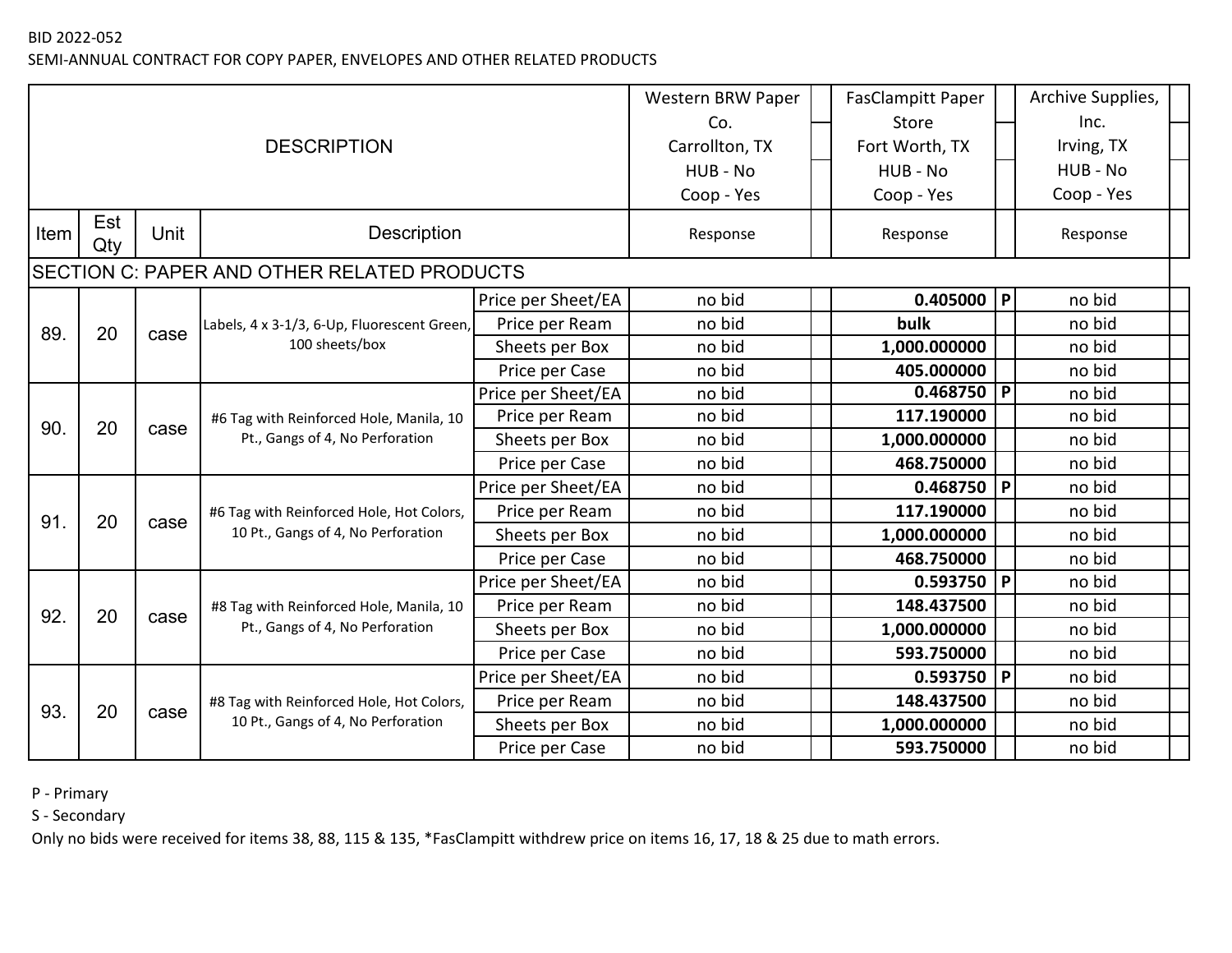SEMI-ANNUAL CONTRACT FOR COPY PAPER, ENVELOPES AND OTHER RELATED PRODUCTS

|      |            |      |                                             |                    | Western BRW Paper |     | <b>FasClampitt Paper</b> |   | Archive Supplies, |
|------|------------|------|---------------------------------------------|--------------------|-------------------|-----|--------------------------|---|-------------------|
|      |            |      |                                             |                    | Co.               |     | Store                    |   | Inc.              |
|      |            |      | <b>DESCRIPTION</b>                          |                    | Carrollton, TX    |     | Fort Worth, TX           |   | Irving, TX        |
|      |            |      |                                             |                    | HUB - No          |     | HUB - No                 |   | HUB - No          |
|      |            |      |                                             |                    | Coop - Yes        |     | Coop - Yes               |   | Coop - Yes        |
| Item | Est<br>Qty | Unit | <b>Description</b>                          |                    | Response          |     | Response                 |   | Response          |
|      |            |      | SECTION C: PAPER AND OTHER RELATED PRODUCTS |                    |                   |     |                          |   |                   |
|      |            |      |                                             | Price per Sheet/EA | no bid            |     | 0.416000                 | P | no bid            |
| 94.  | 20         |      | Door Hangers, Die Cut, 3-Up, 8-1/2 x 11,    | Price per Ream     | no bid            |     | 52.000000                |   | no bid            |
|      |            | case | <b>Hot Colors</b>                           | Sheets per Box     | no bid            |     | 2,000.000000             |   | no bid            |
|      |            |      |                                             | Price per Case     | no bid            |     | 832.000000               |   | no bid            |
|      |            |      |                                             | Price per Sheet/EA | 0.037500          | P   | $0.038865$ S             |   | no bid            |
| 95.  | 25         | case | Chipboard, 8-1/2 x 11, 0.22 thick           | <b>UOM</b>         | bulk              |     | bulk                     |   | no bid            |
|      |            |      |                                             | Sheets per Box     | 960.000000        |     | 960.000000               |   | no bid            |
|      |            |      |                                             | Price per Case     | 36.000000         |     | 37.310000                |   | no bid            |
|      |            |      |                                             | Price per Sheet/EA | 0.050000          | ls. | $0.049092$   P           |   | no bid            |
| 96.  | 25         | case | Chipboard, 8-1/2 x 14, 0.22 thick           | <b>UOM</b>         | bulk              |     | bulk                     |   | no bid            |
|      |            |      |                                             | Sheets per Box     | 720.000000        |     | 760.000000               |   | no bid            |
|      |            |      |                                             | Price per Case     | 36.000000         |     | 37.310000                |   | no bid            |
|      |            |      |                                             | Price per Sheet/EA | 0.075000          | P   | $0.077729$ S             |   | no bid            |
| 97.  | 1          | case | Chipboard, 11 x 17, 0.22 thick              | <b>UOM</b>         | bulk              |     | bulk                     |   | no bid            |
|      |            |      |                                             | Sheets per Box     | 480.000000        |     | 480.000000               |   | no bid            |
|      |            |      |                                             | Price per Case     | 36.000000         |     | 37.310000                |   | no bid            |
|      |            |      |                                             | Price per Sheet/EA | no bid            |     | 0.816000                 | P | no bid            |
| 98.  | 50         | case | #6040 Letterhead Boxes, 8-1/2 x 11,         | Sheets per Box     | no bid            |     | 100.000000               |   | no bid            |
|      |            |      | Knock-down/flat in bundles                  | Price per Case     | no bid            |     | 81.600000                |   | no bid            |
|      |            |      |                                             | Count per bundle   | no bid            |     | 100.000000               |   | no bid            |

P - Primary

S - Secondary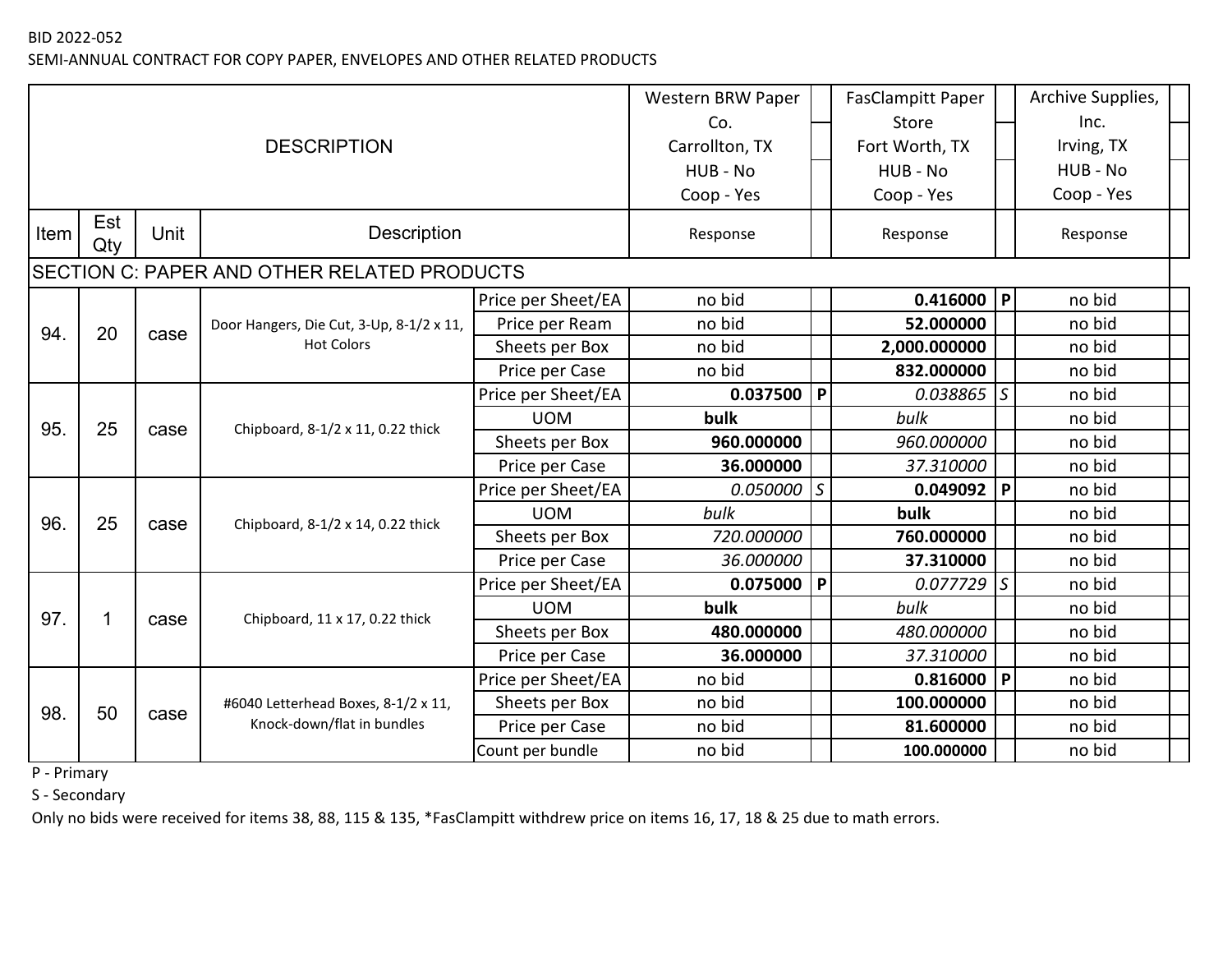SEMI-ANNUAL CONTRACT FOR COPY PAPER, ENVELOPES AND OTHER RELATED PRODUCTS

| Western BRW Paper<br><b>FasClampitt Paper</b> |            |      |                                                                                |                    |                  |                 |                |              | Archive Supplies, |
|-----------------------------------------------|------------|------|--------------------------------------------------------------------------------|--------------------|------------------|-----------------|----------------|--------------|-------------------|
|                                               |            |      |                                                                                |                    | Co.              |                 | Store          |              | Inc.              |
|                                               |            |      | <b>DESCRIPTION</b>                                                             |                    | Carrollton, TX   |                 | Fort Worth, TX |              | Irving, TX        |
|                                               |            |      |                                                                                |                    | HUB - No         |                 | HUB - No       |              | HUB - No          |
|                                               |            |      |                                                                                |                    | Coop - Yes       |                 | Coop - Yes     |              | Coop - Yes        |
| Item                                          | Est<br>Qty | Unit | <b>Description</b>                                                             |                    | Response         |                 | Response       |              | Response          |
|                                               |            |      | SECTION C: PAPER AND OTHER RELATED PRODUCTS                                    |                    |                  |                 |                |              |                   |
|                                               |            |      |                                                                                | Price per Sheet/EA | no bid           |                 | 2.340000       | $\mathsf{P}$ | no bid            |
| 99.                                           | 50         |      | #581001 Business Card Boxes for 7-1/4 x 3-                                     | Sheets per Box     | no bid           |                 | 100.000000     |              | no bid            |
|                                               |            | case | 3/4 x 2 Knock-down/flat in bundles                                             | Price per Case     | no bid           |                 | 234.000000     |              | no bid            |
|                                               |            |      |                                                                                | Count per bundle   | no bid           |                 | 100.000000     |              | no bid            |
|                                               |            |      | Engineering Bond, 20 lb., 24" x 500' Roll,                                     | Price per Sheet/EA | no bid           |                 | no bid         |              | 22.730000<br>l P  |
| 100.                                          | 1          | roll | 3" Core, Must be Untaped, Oce Only                                             | Roll               | no bid           |                 | no bid         |              | 2.000000          |
|                                               |            |      |                                                                                | Price per Case     | no bid           |                 | no bid         |              | 45.460000         |
|                                               |            |      | Engineering Bond, 24 lb., 18" x 500' Roll,                                     | Price per Sheet/EA | no bid           |                 | no bid         |              | 18.530000<br> P   |
| 101                                           | 1          | roll | 3" Core, Oce Only                                                              | Roll               | no bid           |                 | no bid         |              | 4.000000          |
|                                               |            |      |                                                                                | Price per Case     | no bid           |                 | no bid         |              | 74.120000         |
|                                               |            |      |                                                                                | Price per Sheet/EA | 17.250000        | $\vert s \vert$ | no bid         |              | 16.530000 P       |
| 102.                                          | 1          | roll | Engineering Bond, 24 lb., 18" x 500' Roll,<br>3" Core, Must be Untaped, Oce or | Roll               | 4.000000         |                 | no bid         |              | 4.000000          |
|                                               |            |      | Equivalent                                                                     | Price per Case     | 69.000000        |                 | no bid         |              | 66.120000         |
|                                               |            |      |                                                                                | <b>Brand Bid</b>   | <b>Roll Bond</b> |                 | no bid         |              | <b>Roll Bond</b>  |
|                                               |            |      | Engineering Bond, 24 lb., 24" x 500' Roll,                                     | Price per Sheet/EA | no bid           |                 | no bid         |              | 23.500000<br> P   |
| 103.                                          |            | roll | 3" Core, Must be Untaped, Oce Only                                             | Roll               | no bid           |                 | no bid         |              | 2.000000          |
|                                               |            |      |                                                                                | Price per Case     | no bid           |                 | no bid         |              | 47.000000         |
|                                               |            |      |                                                                                | Price per Sheet/EA | 22.950000        | $\vert s \vert$ | no bid         |              | 22.500000 P       |
| 104.                                          |            | roll | Engineering Bond, 24 lb., 24" x 500' Roll,<br>3" Core, Must be Untaped, Oce or | Roll               | 2.000000         |                 | no bid         |              | 2.000000          |
|                                               |            |      | Equivalent                                                                     | Price per Case     | 45.900000        |                 | no bid         |              | 45.000000         |
|                                               |            |      |                                                                                | <b>Brand Bid</b>   | <b>Roll Bond</b> |                 | no bid         |              | <b>Roll Bond</b>  |

P - Primary

S - Secondary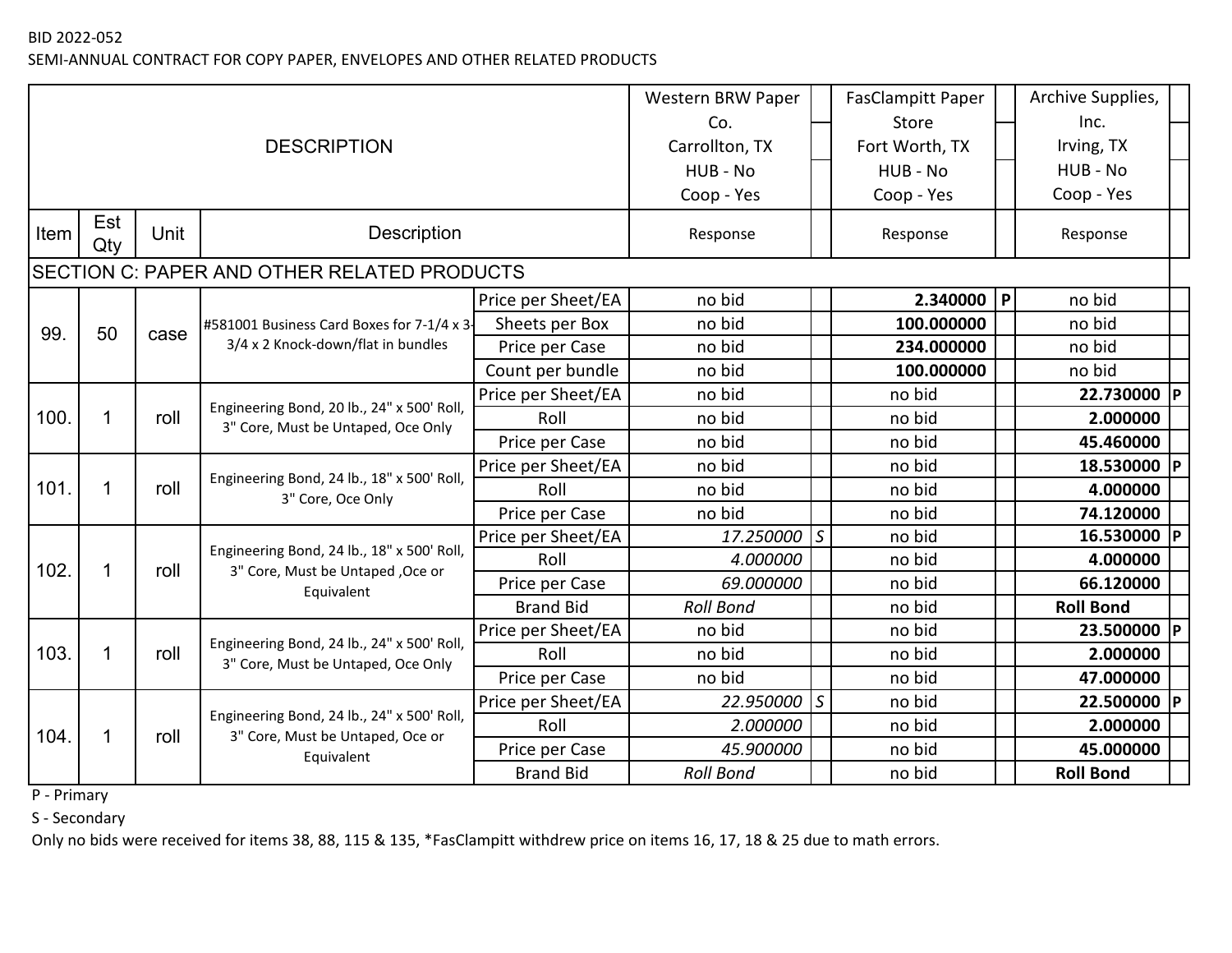SEMI-ANNUAL CONTRACT FOR COPY PAPER, ENVELOPES AND OTHER RELATED PRODUCTS

|      |                                          |                                                |                                                                                      |                                            | Western BRW Paper  |            | <b>FasClampitt Paper</b> | Archive Supplies, |             |  |
|------|------------------------------------------|------------------------------------------------|--------------------------------------------------------------------------------------|--------------------------------------------|--------------------|------------|--------------------------|-------------------|-------------|--|
|      |                                          |                                                |                                                                                      |                                            | Co.                |            | Store                    | Inc.              |             |  |
|      |                                          |                                                | <b>DESCRIPTION</b>                                                                   |                                            | Carrollton, TX     |            | Fort Worth, TX           | Irving, TX        |             |  |
|      |                                          |                                                |                                                                                      | HUB - No                                   |                    | HUB - No   | HUB - No                 |                   |             |  |
|      |                                          |                                                |                                                                                      | Coop - Yes                                 |                    | Coop - Yes | Coop - Yes               |                   |             |  |
| Item | Est<br><b>Description</b><br>Unit<br>Qty |                                                | Response                                                                             |                                            | Response           | Response   |                          |                   |             |  |
|      |                                          |                                                | SECTION C: PAPER AND OTHER RELATED PRODUCTS                                          |                                            |                    |            |                          |                   |             |  |
|      |                                          |                                                | Engineering Bond, 24 lb., 30" x 300' Roll,                                           | Price per Sheet/EA                         | no bid             |            | no bid                   | 27.600000 P       |             |  |
| 105. |                                          | roll<br>3" Core, Color bond, 2 Rolls Per Case, | Roll                                                                                 | no bid                                     |                    | no bid     | 2.000000                 |                   |             |  |
|      |                                          |                                                | Must be Untaped                                                                      | Price per Case                             | no bid             |            | no bid                   | 55.200000         |             |  |
|      |                                          |                                                |                                                                                      | Engineering Bond, 24 lb., 30" x 500' Roll, | Price per Sheet/EA | no bid     |                          | no bid            | 29.380000 P |  |
| 106. | 1                                        | roll                                           | 3" Core, Must be Untaped, Oce Only                                                   | Roll                                       | no bid             |            | no bid                   | 2.000000          |             |  |
|      |                                          |                                                |                                                                                      | Price per Case                             | no bid             |            | no bid                   | 58.760000         |             |  |
|      |                                          |                                                | Engineering Bond, 24 lb., 30" x 500', 3"<br>Core, Must be Untaped, Oce or Equivalent | Price per Sheet/EA                         | 26.220000          | P          | no bid                   | 28.700000 S       |             |  |
| 107. | 1                                        | roll                                           |                                                                                      | Roll                                       | 2.000000           |            | no bid                   | 2.000000          |             |  |
|      |                                          |                                                |                                                                                      | Price per Case                             | 52.440000          |            | no bid                   | 57.400000         |             |  |
|      |                                          |                                                |                                                                                      | <b>Brand Bid</b>                           | <b>Roll Bond</b>   |            | no bid                   | <b>Roll Bond</b>  |             |  |
|      |                                          |                                                | Engineering Bond, 24 lb., 36" x 300' Roll,                                           | Price per Sheet/EA                         | 56.350000 S        |            | no bid                   | 27.600000 P       |             |  |
| 108. |                                          | roll                                           | 3" Core, Color bond, 2 Rolls Per Case,                                               | Roll                                       | 2.000000           |            | no bid                   | 2.000000          |             |  |
|      |                                          |                                                | Must be Untaped                                                                      | Price per Case                             | 112.700000         |            | no bid                   | 55.200000         |             |  |
|      |                                          |                                                | Engineering Bond, 24 lb., 36" x 500' Roll,                                           | Price per Sheet/EA                         | no bid             |            | no bid                   | 36.050000         | <u> р</u>   |  |
| 109. |                                          | roll                                           | 3" Core, Must be Untaped, Oce Only                                                   | Roll                                       | no bid             |            | no bid                   | 2.000000          |             |  |
|      |                                          |                                                |                                                                                      | Price per Case                             | no bid             |            | no bid                   | 72.100000         |             |  |
|      |                                          |                                                |                                                                                      | Price per Sheet/EA                         | 32.550000 S        |            | no bid                   | 28.000000 P       |             |  |
| 110. | 1                                        | roll                                           | Engineering Bond, 24 lb., 36" x 500' Roll,<br>3" Core, Must be Untaped, Oce or       | Roll                                       | 2.000000           |            | no bid                   | 2.000000          |             |  |
|      |                                          | Equivalent                                     |                                                                                      | Price per Case                             | 65.100000          |            | no bid                   | 56.000000         |             |  |
|      |                                          |                                                | <b>Brand Bid</b>                                                                     |                                            | <b>Roll Bond</b>   |            | no bid                   | as specified      |             |  |

P - Primary

S - Secondary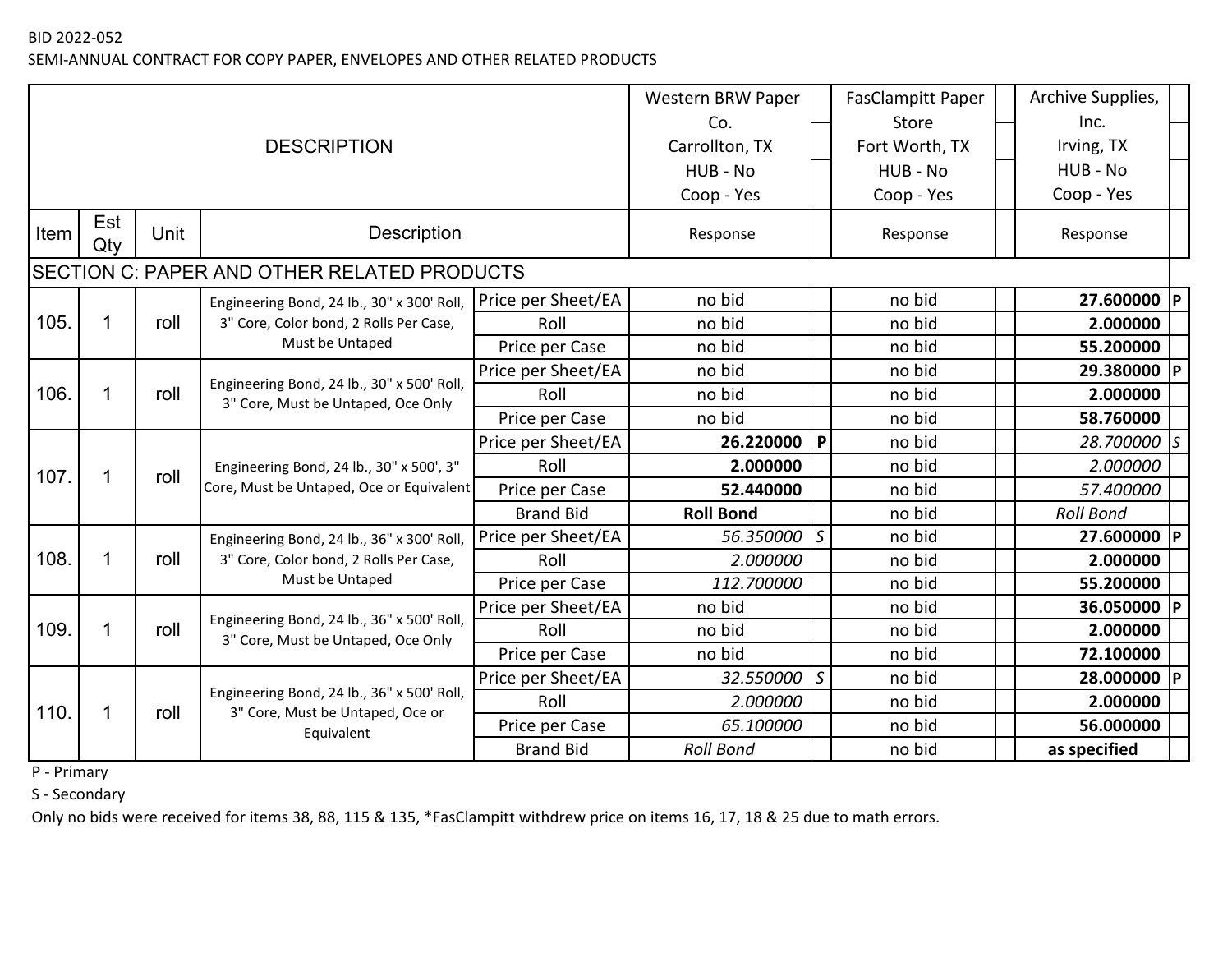SEMI-ANNUAL CONTRACT FOR COPY PAPER, ENVELOPES AND OTHER RELATED PRODUCTS

|      |            |      |                                                                                             |                    | Western BRW Paper |            | <b>FasClampitt Paper</b> | Archive Supplies,     |
|------|------------|------|---------------------------------------------------------------------------------------------|--------------------|-------------------|------------|--------------------------|-----------------------|
|      |            |      |                                                                                             |                    | Co.               |            | Store                    | Inc.                  |
|      |            |      | <b>DESCRIPTION</b>                                                                          |                    | Carrollton, TX    |            | Fort Worth, TX           | Irving, TX            |
|      |            |      |                                                                                             | HUB - No           |                   | HUB - No   | HUB - No                 |                       |
|      |            |      |                                                                                             | Coop - Yes         |                   | Coop - Yes | Coop - Yes               |                       |
| Item | Est<br>Qty | Unit | Description                                                                                 |                    | Response          |            | Response                 | Response              |
|      |            |      | SECTION C: PAPER AND OTHER RELATED PRODUCTS                                                 |                    |                   |            |                          |                       |
|      |            |      | Engineering Bond, 36" x 500' Roll, 3" Core, Price per Sheet/EA                              |                    | no bid            |            | no bid                   | 32.250000<br><b>P</b> |
| 111. | 1          | roll | Must be Untaped, Oce 45111R 20 lb.                                                          | Roll               | no bid            |            | no bid                   | 2.000000              |
|      |            |      | Bond for, Oce ColorWave 600 Printer, Oce<br>Only                                            | Price per Case     | no bid            |            | no bid                   | 64.500000             |
|      |            |      | Engineering Bond, 24" x 500' Roll, 3"                                                       | Price per Sheet/EA | no bid            |            | no bid                   | 22.890000 P           |
| 112. |            | roll | Core, Must be Untaped, Oce 45111R 20<br>Ib. Bond for Oce ColorWave 600 Printer,<br>Oce Only | Roll               | no bid            |            | no bid                   | 2.000000              |
|      |            |      |                                                                                             | Price per Case     | no bid            |            | no bid                   | 45.780000             |
|      |            | roll | 3620 Maranello Photo Paper Only, PE195<br>Satin, 42" x 100' Roll, 2" Core, 195 gsm          | Price per Sheet/EA | 192.050000        | ls.        | no bid                   | 112.000000<br>P       |
| 113. |            |      |                                                                                             | Roll               | 1.000000          |            | no bid                   | 1.000000              |
|      |            |      |                                                                                             | Price per Case     | 192.050000        |            | no bid                   | 112.000000            |
|      |            |      | 24 lb., Plotter Paper, 36" x 150' Roll, 2"                                                  | Price per Sheet/EA | 20.420000 S       |            | no bid                   | 12.120000<br>P        |
| 114. |            | roll | Core, Inkjet Bond, Bright White                                                             | Roll               | 1.000000          |            | no bid                   | 2.000000              |
|      |            |      |                                                                                             | Price per Case     | 20.420000         |            | no bid                   | 24.240000             |
|      |            |      | Thermal Paper, 2-1/4" x 50' Roll, 1/2"                                                      | Price per Sheet/EA | no bid            |            | no bid                   | no bid                |
| 115. | 135        | case | Core, Single Ply, Lint Free, 50 rolls per                                                   | Roll               | no bid            |            | no bid                   | no bid                |
|      |            |      | case                                                                                        | Price per Case     | no bid            |            | no bid                   | no bid                |
|      |            |      | Thermal Paper, 3-1/8" x 220' Roll, 1/2"                                                     | Price per Sheet/EA | no bid            |            | 5.700000 P               | no bid                |
| 116  | 100        | case | Core, Single Ply, Lint Free, 50 rolls per                                                   | Roll               | no bid            |            | 50.000000                | no bid                |
|      |            |      | case                                                                                        | Price per Case     | no bid            |            | 285.000000               | no bid                |

P - Primary

S - Secondary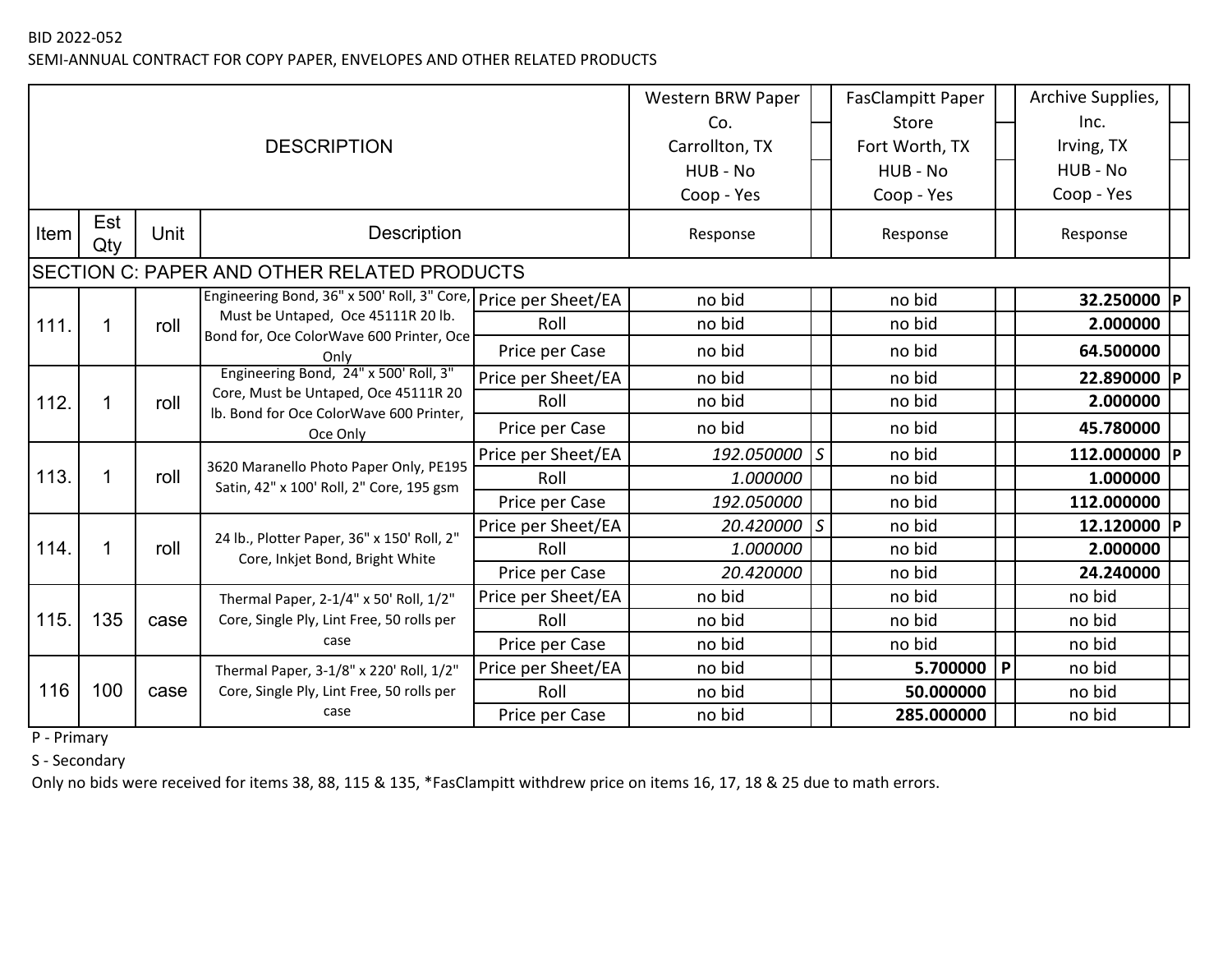SEMI-ANNUAL CONTRACT FOR COPY PAPER, ENVELOPES AND OTHER RELATED PRODUCTS

|      |            |      |                                                                                                |                    | Western BRW Paper |              | <b>FasClampitt Paper</b> | Archive Supplies, |
|------|------------|------|------------------------------------------------------------------------------------------------|--------------------|-------------------|--------------|--------------------------|-------------------|
|      |            |      |                                                                                                |                    | Co.               |              | Store                    | Inc.              |
|      |            |      | <b>DESCRIPTION</b>                                                                             |                    | Carrollton, TX    |              | Fort Worth, TX           | Irving, TX        |
|      |            |      |                                                                                                | HUB - No           |                   | HUB - No     | HUB - No                 |                   |
|      |            |      |                                                                                                |                    | Coop - Yes        |              | Coop - Yes               | Coop - Yes        |
| Item | Est<br>Qty | Unit | Description                                                                                    |                    | Response          |              | Response                 | Response          |
|      |            |      | SECTION C: PAPER AND OTHER RELATED PRODUCTS                                                    |                    |                   |              |                          |                   |
|      |            |      | #9 Envelope, 24 lb., Astrobrights Only<br>,500/box, 2500/case                                  | Price per Sheet/EA | 0.070960          | P            | no bid                   | no bid            |
| 117. | 25         | box  |                                                                                                | Sheets per Box     | 500.000000        |              | no bid                   | no bid            |
|      |            |      |                                                                                                | Price per Case     | 35.480000         |              | no bid                   | no bid            |
|      |            |      | #9 Envelope, 24 lb., White, Standard<br>Window, 500/box, 2500/case,<br>PrintMaster Only        | Price per Sheet/EA | 0.022940          | P            | no bid                   | no bid            |
| 118. | 25         | box  |                                                                                                | Sheets per Box     | 500.000000        |              | no bid                   | no bid            |
|      |            |      |                                                                                                | Price per Case     | 11.470000         |              | no bid                   | no bid            |
|      |            |      | #9 Envelope, 24 lb., 3-7/8 x 8-7/8, White,<br>Regular, 500/box, 2500/case, PrintMaster<br>Only | Price per Sheet/EA | 0.020240          | $\mathsf{P}$ | no bid                   | no bid            |
| 119. | 20         | box  |                                                                                                | Sheets per Box     | 500.000000        |              | no bid                   | no bid            |
|      |            |      |                                                                                                | Price per Case     | 10.120000         |              | no bid                   | no bid            |
|      |            |      | #9 Envelope, 24 lb., Colors, 500/box,                                                          | Price per Sheet/EA | 0.024860          | P            | no bid                   | no bid            |
| 120. | 8          | box  | 2500/case, PrintMaster or Equivalent                                                           | Sheets per Box     | 500.000000        |              | no bid                   | no bid            |
|      |            |      |                                                                                                | Price per Case     | 12.430000         |              | no bid                   | no bid            |
|      |            |      | #9 Envelope, 24 lb., White with Blue                                                           | Price per Sheet/EA | 0.025540          | $\mathsf{P}$ | no bid                   | no bid            |
| 121. | 25         | box  | Inside Tint, Standard Window, 500/box,                                                         | Sheets per Box     | 500.000000        |              | no bid                   | no bid            |
|      |            |      | 2500/case, PrintMaster Only                                                                    | Price per Case     | 12.770000         |              | no bid                   | no bid            |
|      |            |      |                                                                                                | Price per Sheet/EA | 0.024860          | P            | no bid                   | no bid            |
| 122. | 25         | box  | #10 Envelope, 24 lb., Pastels, 500/box,<br>2500/case, PrintMaster or Equivalent                | Sheets per Box     | 500.000000        |              | no bid                   | no bid            |
|      |            |      |                                                                                                | Price per Case     | 12.430000         |              | no bid                   | no bid            |

P - Primary

S - Secondary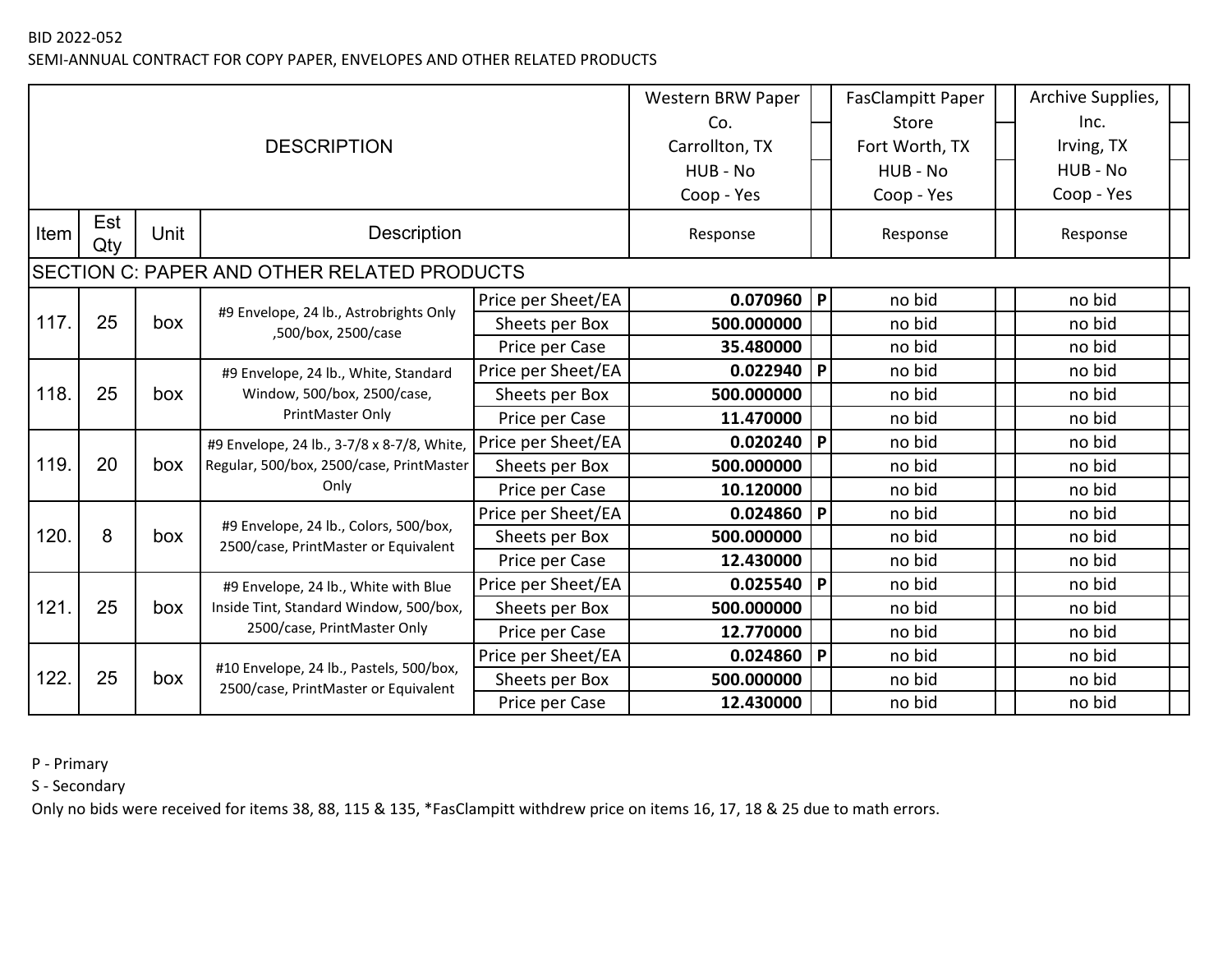SEMI-ANNUAL CONTRACT FOR COPY PAPER, ENVELOPES AND OTHER RELATED PRODUCTS

|      |                                          |     |                                                                                            |                    | Western BRW Paper |                           | <b>FasClampitt Paper</b> | Archive Supplies, |
|------|------------------------------------------|-----|--------------------------------------------------------------------------------------------|--------------------|-------------------|---------------------------|--------------------------|-------------------|
|      |                                          |     |                                                                                            |                    | Co.               |                           | Store                    | Inc.              |
|      |                                          |     | <b>DESCRIPTION</b>                                                                         |                    | Carrollton, TX    |                           | Fort Worth, TX           | Irving, TX        |
|      |                                          |     |                                                                                            | HUB - No           |                   | HUB - No                  | HUB - No                 |                   |
|      |                                          |     |                                                                                            | Coop - Yes         |                   | Coop - Yes                | Coop - Yes               |                   |
| Item | Est<br><b>Description</b><br>Unit<br>Qty |     | Response                                                                                   |                    | Response          | Response                  |                          |                   |
|      |                                          |     | SECTION C: PAPER AND OTHER RELATED PRODUCTS                                                |                    |                   |                           |                          |                   |
|      |                                          |     |                                                                                            | Price per Sheet/EA | 0.049960          | P                         | no bid                   | no bid            |
| 123  | 25                                       | box | #10 Envelope, 24 lb., Astrobrights Only,<br>500/box, 2500/case                             | Sheets per Box     | 500.000000        |                           | no bid                   | no bid            |
|      |                                          |     |                                                                                            | Price per Case     | 24.980000         |                           | no bid                   | no bid            |
|      |                                          |     | #10 Envelope, 24 lb., White, Standard<br>Window, 500/box, 2500/case, PrintMaster<br>Only   | Price per Sheet/EA | 0.022940          | P                         | no bid                   | no bid            |
| 124. | 400                                      | box |                                                                                            | Sheets per Box     | 500.000000        |                           | no bid                   | no bid            |
|      |                                          |     |                                                                                            | Price per Case     | 11.470000         |                           | no bid                   | no bid            |
|      |                                          |     | #10 Envelope, 24 lb., White, Right Hand<br>Window, 500/box, 2500/case,<br>PrintMaster Only | Price per Sheet/EA | 0.023520          | P                         | no bid                   | no bid            |
| 125. | 25                                       | box |                                                                                            | Sheets per Box     | 500.000000        |                           | no bid                   | no bid            |
|      |                                          |     |                                                                                            | Price per Case     | 11.760000         |                           | no bid                   | no bid            |
|      |                                          |     | #10 Envelope, 24 lb., White, Regular,                                                      | Price per Sheet/EA | 0.019060          | $\boldsymbol{\mathsf{P}}$ | no bid                   | no bid            |
| 126. | 720                                      | box | Executive Flap or Pointed Flap, 500/box,<br>2500/case, PrintMaster Only                    | Sheets per Box     | 500.000000        |                           | no bid                   | no bid            |
|      |                                          |     |                                                                                            | Price per Case     | 9.530000          |                           | no bid                   | no bid            |
|      |                                          |     | #10 Envelope, 24 lb., White with Blue                                                      | Price per Sheet/EA | 0.025540          | P                         | no bid                   | no bid            |
| 127. | 25                                       | box | Inside Tint, Standard Window, 500/box,                                                     | Sheets per Box     | 500.000000        |                           | no bid                   | no bid            |
|      |                                          |     | 2500/case, PrintMaster Only                                                                | Price per Case     | 12.770000         |                           | no bid                   | no bid            |
|      |                                          |     | #10 Envelope, 24 lb., White with Blue                                                      | Price per Sheet/EA | 0.026120          | $\boldsymbol{\mathsf{P}}$ | no bid                   | no bid            |
| 128. | 25                                       | box | Inside Tint, Right Hand Window, 500/box,                                                   | Sheets per Box     | 500.000000        |                           | no bid                   | no bid            |
|      |                                          |     | 2500/case, Print Master Only                                                               | Price per Case     | 13.060000         |                           | no bid                   | no bid            |
|      |                                          |     | #10 Envelope, 24/60 lb., Standard                                                          | Price per Sheet/EA | 0.030360          | P                         | no bid                   | no bid            |
| 129  | 25                                       | box | Window, Cream, Springhill Only, 500/box,                                                   | Sheets per Box     | 500.000000        |                           | no bid                   | no bid            |
|      |                                          |     | 2500/case                                                                                  | Price per Case     | 15.180000         |                           | no bid                   | no bid            |

P - Primary

S - Secondary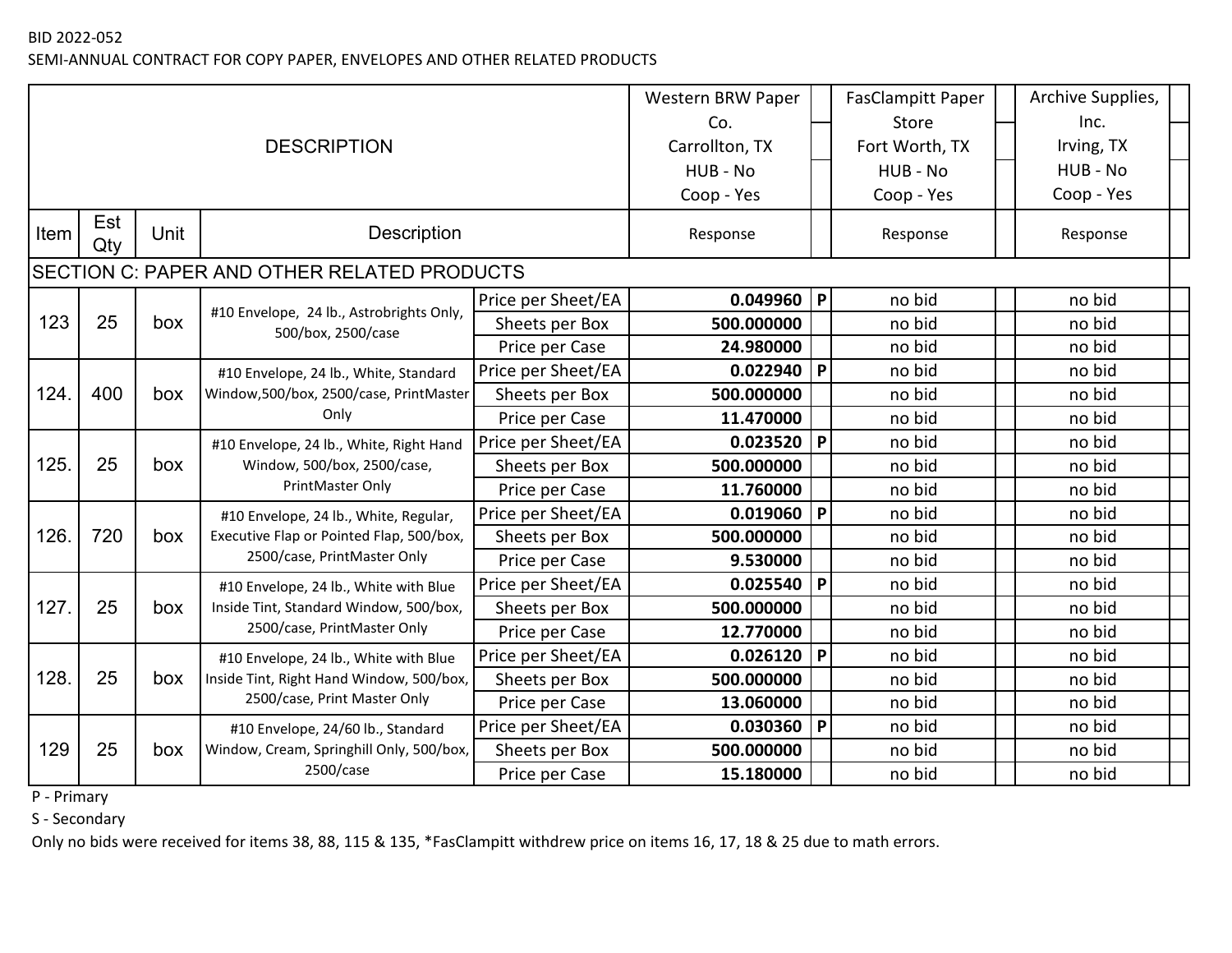SEMI-ANNUAL CONTRACT FOR COPY PAPER, ENVELOPES AND OTHER RELATED PRODUCTS

|      |            |                            |                                                                                    |                    | Western BRW Paper |            | <b>FasClampitt Paper</b> |            | Archive Supplies, |
|------|------------|----------------------------|------------------------------------------------------------------------------------|--------------------|-------------------|------------|--------------------------|------------|-------------------|
|      |            |                            |                                                                                    |                    | Co.               |            | Store                    |            | Inc.              |
|      |            |                            | <b>DESCRIPTION</b>                                                                 |                    | Carrollton, TX    |            | Fort Worth, TX           |            | Irving, TX        |
|      |            |                            |                                                                                    | HUB - No           |                   | HUB - No   |                          | HUB - No   |                   |
|      |            |                            |                                                                                    | Coop - Yes         |                   | Coop - Yes |                          | Coop - Yes |                   |
| Item | Est<br>Qty | Unit<br><b>Description</b> |                                                                                    | Response           |                   | Response   |                          | Response   |                   |
|      |            |                            | SECTION C: PAPER AND OTHER RELATED PRODUCTS                                        |                    |                   |            |                          |            |                   |
|      |            |                            |                                                                                    | Price per Sheet/EA | $0.027640$   P    |            | no bid                   |            | no bid            |
| 130  | 25         | box                        | #10 Envelope, 24/60 lb., Cream, Springhill<br>Only, 500/box, 2500/case             | Sheets per Box     | 500.000000        |            | no bid                   |            | no bid            |
|      |            |                            |                                                                                    | Price per Case     | 13.820000         |            | no bid                   |            | no bid            |
|      |            | box                        | #10 Envelope, 24 lb., Brown Kraft<br>500/box, 2500/case                            | Price per Sheet/EA | $0.029780$   P    |            | no bid                   |            | no bid            |
| 131  | 100        |                            |                                                                                    | Sheets per Box     | 500.000000        |            | no bid                   |            | no bid            |
|      |            |                            |                                                                                    | Price per Case     | 14.890000         |            | no bid                   |            | no bid            |
|      |            |                            | #11 Envelope, 24 lb., White, Regular, Top<br>Open, Gummed Flap, 500/box, 2500/case | Price per Sheet/EA | 0.037460   P      |            | no bid                   |            | no bid            |
| 132  | 25         | box                        |                                                                                    | Sheets per Box     | 500.000000        |            | no bid                   |            | no bid            |
|      |            |                            |                                                                                    | Price per Case     | 18.730000         |            | no bid                   |            | no bid            |
|      |            |                            | #11 Envelope, 24 lb., White, 500/box,<br>2500/case                                 | Price per Sheet/EA | 0.040980   P      |            | no bid                   |            | no bid            |
| 133  | 25         | box                        |                                                                                    | Sheets per Box     | 500.000000        |            | no bid                   |            | no bid            |
|      |            |                            |                                                                                    | Price per Case     | 20.490000         |            | no bid                   |            | no bid            |
|      |            |                            | #14 Envelope, 24 lb., White, 500/box,                                              | Price per Sheet/EA | $0.054700$   P    |            | no bid                   |            | no bid            |
| 134  | 25         | box                        | 2500/case                                                                          | Sheets per Box     | 500.000000        |            | no bid                   |            | no bid            |
|      |            |                            |                                                                                    | Price per Case     | 27.350000         |            | no bid                   |            | no bid            |
|      |            |                            |                                                                                    | Price per Sheet/EA | no bid            |            | no bid                   |            | no bid            |
| 135  | 50         | box                        | #14 Envelope, 28 lb., Brown Kraft,<br>Regular, 500/box, 2500/case                  | Sheets per Box     | no bid            |            | no bid                   |            | no bid            |
|      |            |                            |                                                                                    | Price per Case     | no bid            |            | no bid                   |            | no bid            |
|      |            |                            | Monarch Envelope, 24 lb., 3-7/8 x 7-1/2,                                           | Price per Sheet/EA | no bid            |            | 0.145360                 | P          | no bid            |
| 136  | 10         | box                        | Monarch Avalanche White, Neenah                                                    | Sheets per Box     | no bid            |            | 500.000000               |            | no bid            |
|      |            |                            | Classic Laid Only, 500/box, 2500/case                                              | Price per Case     | no bid            |            | 72.680000                |            | no bid            |

P - Primary

S - Secondary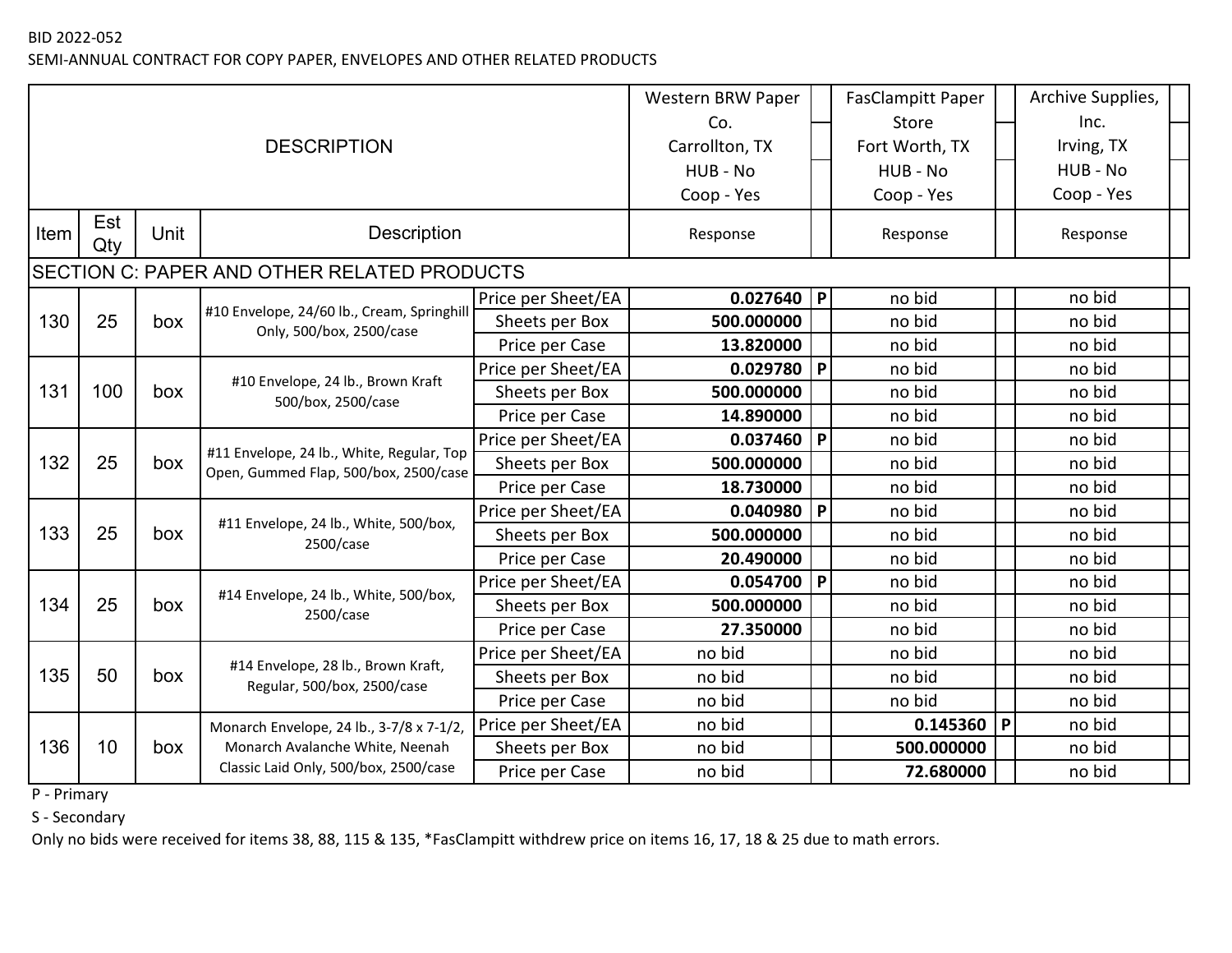SEMI-ANNUAL CONTRACT FOR COPY PAPER, ENVELOPES AND OTHER RELATED PRODUCTS

|      |                                          |     |                                                                                   | Western BRW Paper  |                | <b>FasClampitt Paper</b> |                | Archive Supplies, |            |
|------|------------------------------------------|-----|-----------------------------------------------------------------------------------|--------------------|----------------|--------------------------|----------------|-------------------|------------|
|      |                                          |     |                                                                                   |                    | Co.            |                          | <b>Store</b>   |                   | Inc.       |
|      |                                          |     | <b>DESCRIPTION</b>                                                                |                    | Carrollton, TX |                          | Fort Worth, TX |                   | Irving, TX |
|      |                                          |     |                                                                                   | HUB - No           |                | HUB - No                 |                | HUB - No          |            |
|      |                                          |     |                                                                                   | Coop - Yes         |                | Coop - Yes               |                | Coop - Yes        |            |
| Item | Est<br><b>Description</b><br>Unit<br>Qty |     | Response                                                                          |                    | Response       |                          | Response       |                   |            |
|      |                                          |     | SECTION C: PAPER AND OTHER RELATED PRODUCTS                                       |                    |                |                          |                |                   |            |
|      |                                          |     |                                                                                   | Price per Sheet/EA | $0.033120$   P |                          | no bid         |                   | no bid     |
| 137  | 25                                       | box | #1 Catalog Envelope, 24 lb., 6 x 9, Open<br>End, White, 500/box, PrintMaster Only | Sheets per Box     | 500.000000     |                          | no bid         |                   | no bid     |
|      |                                          |     |                                                                                   | Price per Case     | 16.560000      |                          | no bid         |                   | no bid     |
|      |                                          |     | #1 Catalog Envelope, 24 lb., 6 x 9, Open                                          | Price per Sheet/EA | 0.035440       | $\mathsf{P}$             | no bid         |                   | no bid     |
| 138  | 25                                       | box | End, Brown Kraft, 500/box                                                         | Sheets per Box     | 500.000000     |                          | no bid         |                   | no bid     |
|      |                                          |     |                                                                                   | Price per Case     | 17.720000      |                          | no bid         |                   | no bid     |
|      |                                          |     | Catalog Envelope, 24 lb., 9 x 12, Open                                            | Price per Sheet/EA | 0.094420       | $\mathsf{P}$             | no bid         |                   | no bid     |
| 139  | 50                                       | box | End, White, Regular, Peel & Seal, 500/box                                         | Sheets per Box     | 500.000000     |                          | no bid         |                   | no bid     |
|      |                                          |     |                                                                                   | Price per Case     | 47.210000      |                          | no bid         |                   | no bid     |
|      |                                          |     | Catalog Envelope, 24 lb., 9 x 12n Open                                            | Price per Sheet/EA | 0.105100       | $\mathsf{P}$             | no bid         |                   | no bid     |
| 140  | 50                                       | box | End, Brown Kraft, Regular, Peel & Seal,<br>500/box                                | Sheets per Box     | 500.000000     |                          | no bid         |                   | no bid     |
|      |                                          |     |                                                                                   | Price per Case     | 52.550000      |                          | no bid         |                   | no bid     |
|      |                                          |     | #12-1/2 Catalog Envelope, 28, lb., 9-1/2 x                                        | Price per Sheet/EA | 0.108780       | $\mathsf{P}$             | no bid         |                   | no bid     |
| 141  | 25                                       | box | 12-1/2, Brown Kraft, Open End, Peel &                                             | Sheets per Box     | 500.000000     |                          | no bid         |                   | no bid     |
|      |                                          |     | Seal, 500/box                                                                     | Price per Case     | 54.390000      |                          | no bid         |                   | no bid     |
|      |                                          |     | #5-1/2 Baronial Envelope, 70 lb., Solar                                           | Price per Sheet/EA | no bid         |                          | 0.124080       | P                 | no bid     |
| 142  | 50                                       | box | White, Neenah Classic Crest, 250/box                                              | Sheets per Box     | no bid         |                          | 250.000000     |                   | no bid     |
|      |                                          |     |                                                                                   | Price per Case     | no bid         |                          | 31.020000      |                   | no bid     |
|      |                                          |     | #6 Baronial Envelope, 70 lb., Solar White,                                        | Price per Sheet/EA | no bid         |                          | 0.136150       | $\mathsf{P}$      | no bid     |
| 143  | 50                                       | box | Neenah Classic Crest, 250/box                                                     | Sheets per Box     | no bid         |                          | 250.000000     |                   | no bid     |
|      |                                          |     |                                                                                   | Price per Case     | no bid         |                          | 34.037500      |                   | no bid     |

P - Primary

S - Secondary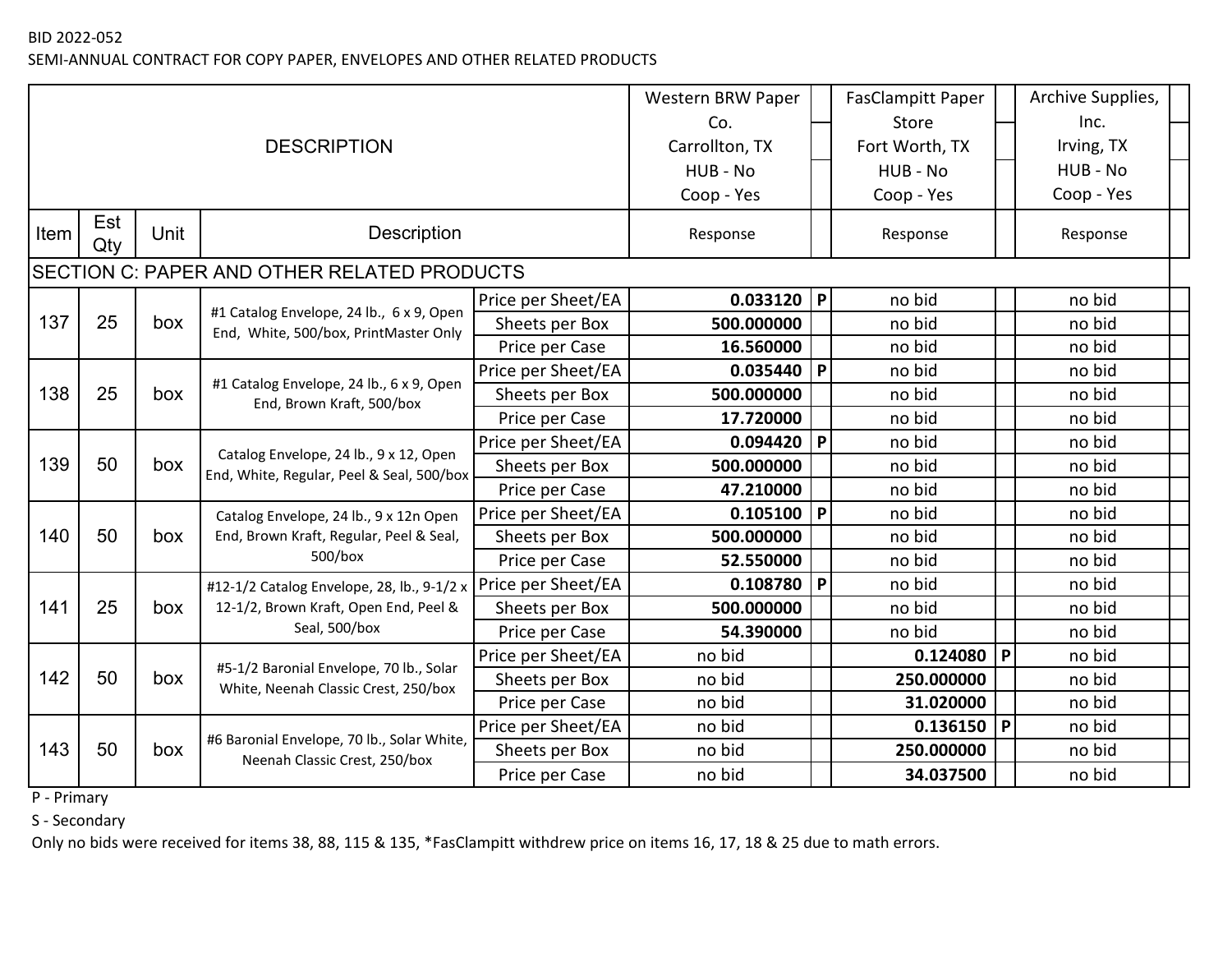SEMI-ANNUAL CONTRACT FOR COPY PAPER, ENVELOPES AND OTHER RELATED PRODUCTS

|      |                                          |     |                                                                                                    |                                       | Western BRW Paper  | <b>FasClampitt Paper</b> |              | Archive Supplies, |        |
|------|------------------------------------------|-----|----------------------------------------------------------------------------------------------------|---------------------------------------|--------------------|--------------------------|--------------|-------------------|--------|
|      |                                          |     |                                                                                                    |                                       | Co.                | <b>Store</b>             |              | Inc.              |        |
|      |                                          |     | <b>DESCRIPTION</b>                                                                                 |                                       | Carrollton, TX     | Fort Worth, TX           |              | Irving, TX        |        |
|      |                                          |     |                                                                                                    | HUB - No                              | HUB - No           |                          | HUB - No     |                   |        |
|      |                                          |     |                                                                                                    | Coop - Yes                            | Coop - Yes         |                          | Coop - Yes   |                   |        |
| Item | Est<br><b>Description</b><br>Unit<br>Qty |     | Response                                                                                           | Response                              |                    | Response                 |              |                   |        |
|      |                                          |     | SECTION C: PAPER AND OTHER RELATED PRODUCTS                                                        |                                       |                    |                          |              |                   |        |
|      |                                          |     | #5-1/2 Baronial Envelope, 70 lb., Classic                                                          | Price per Sheet/EA                    | no bid             | 0.124080                 | $\mathsf{P}$ | no bid            |        |
| 144  | 50                                       | box | Cream, Neenah Classic Crest, 250/box                                                               | Sheets per Box                        | no bid             | 250.000000               |              | no bid            |        |
|      |                                          |     |                                                                                                    | Price per Case                        | no bid             | 31.020000                |              | no bid            |        |
|      |                                          |     |                                                                                                    | #6 Baronial Envelope, 70 lb., Classic | Price per Sheet/EA | no bid                   | 0.136150     | $\mathsf{P}$      | no bid |
| 145  | 50                                       | box | Cream, Neenah Classic Crest, 250/box                                                               | Sheets per Box                        | no bid             | 250.000000               |              | no bid            |        |
|      |                                          |     |                                                                                                    | Price per Case                        | no bid             | 34.037500                |              | no bid            |        |
|      |                                          |     | #5-1/2 Folding Panel Card, Baronial, 80                                                            | Price per Sheet/EA                    | no bid             | 0.143120                 | P            | no bid            |        |
| 146  | 50                                       | box | Ib., Classic Cream, Neenah Classic Crest,<br>Cover, 250/box                                        | Sheets per Box                        | no bid             | 250.000000               |              | no bid            |        |
|      |                                          |     |                                                                                                    | Price per Case                        | no bid             | 35.780000                |              | no bid            |        |
|      |                                          |     | #6 Folding Panel Card, Baronial, 80 lb.,<br>Classic Cream, Neenah Classic Crest,<br>Cover, 250/box | Price per Sheet/EA                    | no bid             | 0.157400                 | P            | no bid            |        |
| 147  | 50                                       | box |                                                                                                    | Sheets per Box                        | no bid             | 250.000000               |              | no bid            |        |
|      |                                          |     |                                                                                                    | Price per Case                        | no bid             | 39.350000                |              | no bid            |        |
|      |                                          |     | #5-1/2 Folding Panel Card, Baronial, 80                                                            | Price per Sheet/EA                    | no bid             | 0.143120                 | P            | no bid            |        |
| 148  | 50                                       | box | Ib., Solar White, Neenah Classic Crest,                                                            | Sheets per Box                        | no bid             | 250.000000               |              | no bid            |        |
|      |                                          |     | Cover, 250/box                                                                                     | Price per Case                        | no bid             | 35.780000                |              | no bid            |        |
|      |                                          |     | #6 Folding Panel Card, Baronial, 80 lb.,                                                           | Price per Sheet/EA                    | no bid             | 0.157400                 | P            | no bid            |        |
| 149  | 50                                       | box | Solar White, Neenah Classic Crest, Cover,<br>$250/b$ ox                                            | Sheets per Box                        | no bid             | 250.000000               |              | no bid            |        |
|      |                                          |     |                                                                                                    | Price per Case                        | no bid             | 39.350000                |              | no bid            |        |
|      |                                          |     | #5-1/2 Panel Card, Baronial, 110 lb., Solar                                                        | Price per Sheet/EA                    | no bid             | 0.135800                 | P            | no bid            |        |
| 150  | 50                                       | box | White, Neenah Classic Crest, Cover,                                                                | Sheets per Box                        | no bid             | 250.000000               |              | no bid            |        |
|      |                                          |     | $250/b$ ox<br>Price per Case                                                                       |                                       | no bid             | 33.950000                |              | no bid            |        |

P - Primary

S - Secondary